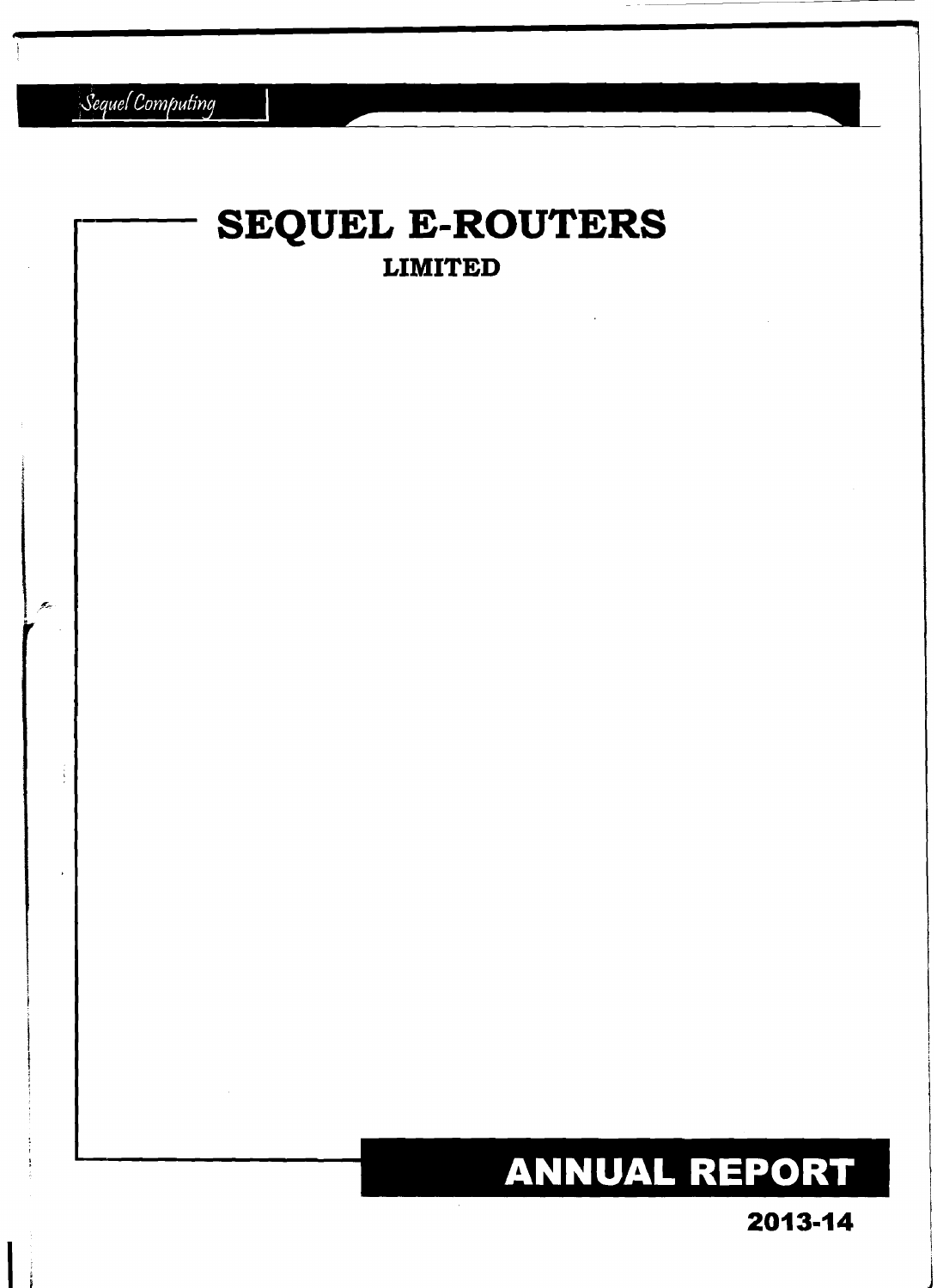# **NOTICE**

NOTICE is hereby given that Annual General Meeting of **SEQUEL E - ROUTERS LIMITED** will be held on 30<sup>th</sup> September, 2014 at 3:00 p.m. at the Registered office of the Company at 1, Ankur Complex, 2<sup>nd</sup> Floor, B/h. Town Hall, Opp. Hasubhai Chambers, Ellisbridge, Ahmedabad – 380 006 to transact the following business.

# **ORDINARY BUSINESS:**

- 1. To receive, consider and adopt the Audited Balance Sheet as at 31st March, 2014 and the Profit and Loss Account of the Company for the year ended on that date together with the reports of the Directors and auditors thereon.
- 2. To appoint a Director in place of Mr. Chandubhai D. Vaghela (DIN NO.:- 05197958) who retires by rotation and being eligible offers himself for reappointment.
- 3. To appoint auditors to hold office from the conclusion of this Meeting until the conclusion of the next Annual General Meeting of the Company and to authorize the Board of Directors to fix their remuneration.

### **SPECIAL BUSINESS:**

To consider and if thought fit, pass with or without modification(s), the following Resolution as Ordinary Resolution.

Item No. 1 Consolidation of Equity Shares of the Company

"**RESOLVED THAT** pursuant to the provisions of Section 61 (1) (d) and other applicable provisions, if any, of the Companies Act, 2013 ("the Act") and the provisions of the Articles of Association of the Company and subject to the approvals, consents, permissions and sanctions as may be necessary from the appropriate authorities or bodies, each of the 60,00,000 equity shares of the nominal value of Rs. 1/- each in the authorised share capital of the Company be consolidated into 6,00,000 equity shares of Rs. 10/- each AND THAT Clause V (being Capital Clause) of the Memorandum of Association of the Company relating to equity shares be altered accordingly.

**RESOLVED FURTHER THAT** the issued, subscribed and fully paid-up Equity Share Capital of the Company, comprising of 55,96,000 (Fifty Five lacs ninety six thousand only) Equity Shares of Rs. 1/- each aggregating to Rs. 55,96,000 (Fifty Five lacs ninety six thousand only) be consolidated into 5,59,600 (Five lacs Fifty Nine thousand Six Hundred only) equity shares of the face value of Rs. 10/ each, as on the Record date that may be fixed by the Board."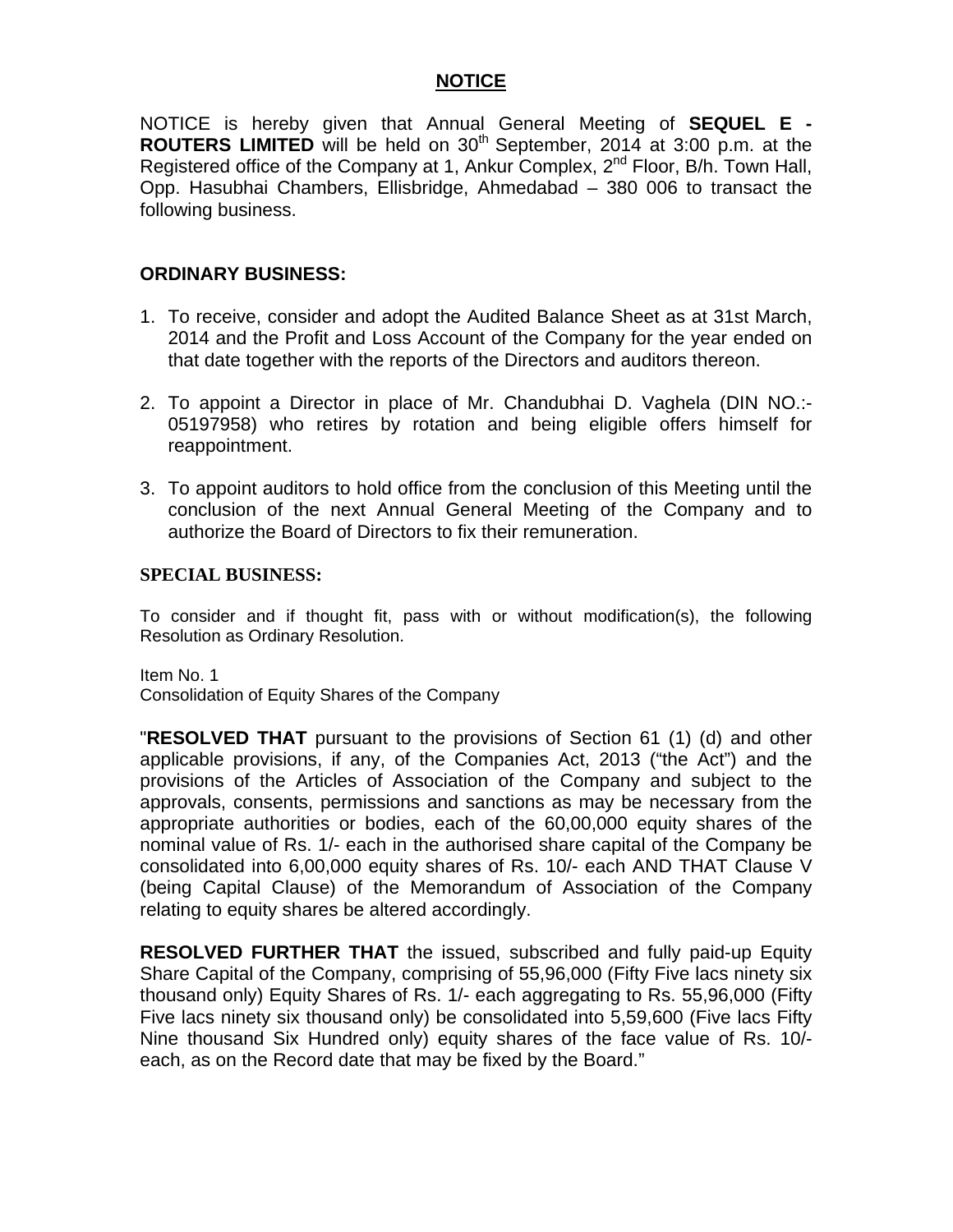**RESOLVED FURTHER THAT** the Board of Directors of the Company ("the Board", which expression shall also include a Committee thereof) be and are hereby authorised to issue new share certificates representing the consolidated equity shares with new distinctive numbers, consequent to the consolidation of shares as aforesaid and /or credit the shareholders' accounts maintained with the Depositories, subject to the rules as laid down in the Companies (Issue of Share Certificates) Rules, 1960, and the Articles of Association of the Company and to inform the Depositories and the Registrar and Transfer Agents of the Company and execute all such documents, instruments and writings as may be required in this connection and to delegate all or any of the powers herein vested in the Board, to any Committee thereof or to any Director(s) or Company Secretary, to give effect to the aforesaid resolution."

# ANNEXURE TO THE NOTICE

Explanatory statement pursuant to Section 102 of the Companies Act, 2013.

Item No. 1: Consolidation of Equity Shares of the company.

The shareholders to note that the equity shares of your Company are listed on the Ahmedabad Stock Exchange Limited (ASE) and Bombay Stock Exchange Limited (BSE). The equity shares of the company are actively traded on BSE.

The market price of the shares of the Company has witnessed significant spurt over the last 12 months. In order to improve the liquidity of the Company's shares in the stock market and to make it affordable to the small investors, the Board of Directors of the Company ('the Board') at their meeting held on 4th September, 2014, considered it desirable to consolidate the nominal value of the equity portion of the authorised share capital of the Company.

The shareholders may please note that presently the nominal value of the equity shares is Rs.1/- each and consequent to the consolidation it is being multiplied into 10 (Ten) equity shares of Rs. 10/- each. The date on which this consolidation would become effective, will be decided by the Board after obtaining the shareholders' approval, which will be notified through the Stock Exchanges.

Shareholders attention is also invited to the fact that in view of the foregoing, the existing Capital Clause V in the Memorandum of Association of the Company relating to equity shares also need relevant amendment to give effect to the consolidation.

The Board of Directors recommends passing the resolution as Special Resolution. The Directors of the Company are deemed to be concerned or interested in the resolution only to the extent of shares held by them in the Company.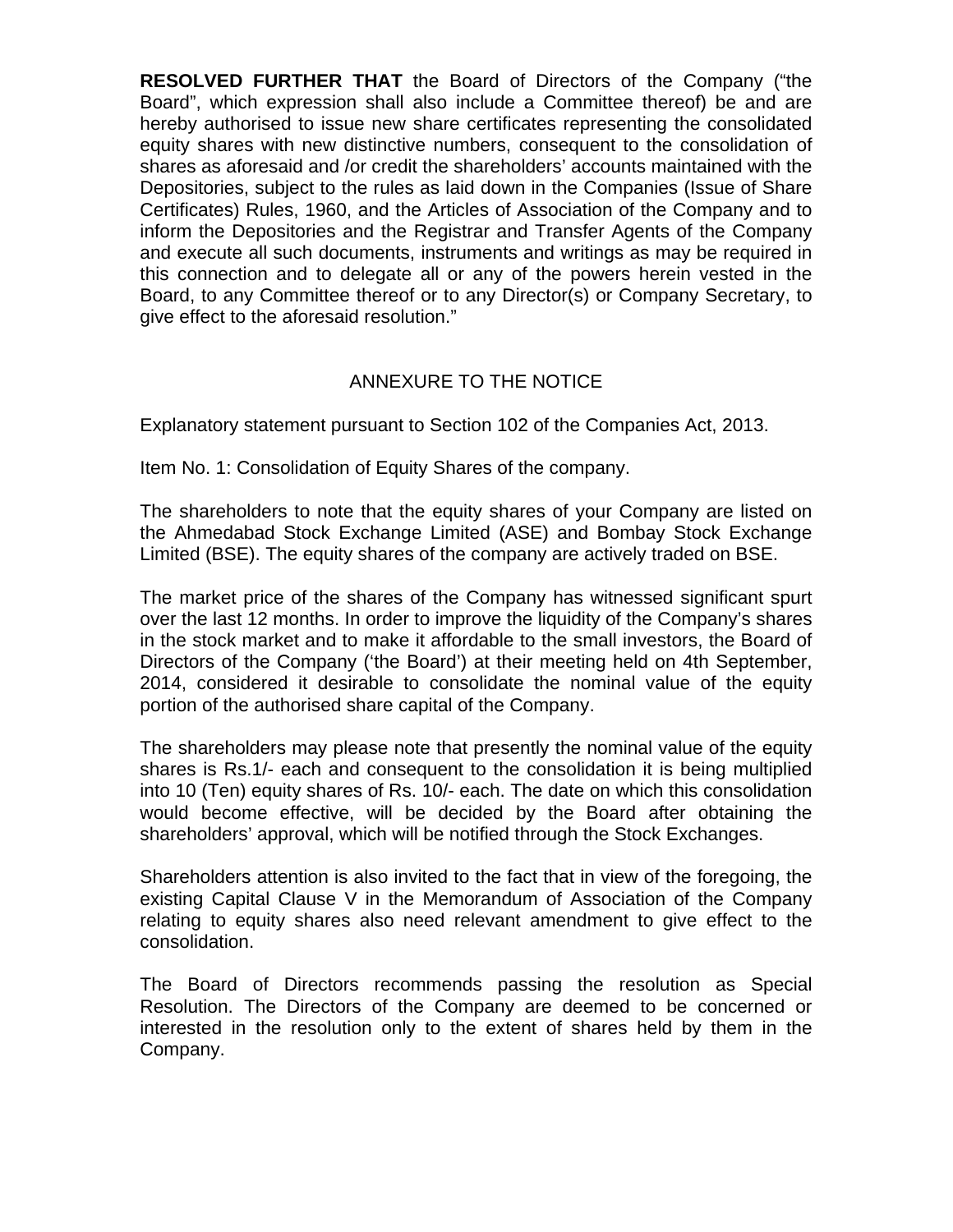A copy of the Memorandum of Association together with a copy of the Article of Association reflecting the proposed amendments is available for inspection by the members of the company at its Registered Office between 11.00 AM and 1.00 PM on any working day (except Saturday & Bank Holidays) of the company.

# **Place: AHMEDABAD**

# Dated: 4<sup>th</sup> September, 2014 BY ORDER OF THE BOARD

# **SD/- CHAIRMAN**

# **NOTES:-**

- 1. A MEMBER ENTITLED TO ATTEND AND VOTE AT THE MEETING IS ENTITLED TO APPOINT A PROXY TO ATTEND AND VOTE INSTEAD OF HIMSELF AND PROXY NEED NOT BE A MEMBER. Proxy in order to be valid must be received by the company not less than forty-eight hours before the time of holding the Meeting.
- 2. Members/Proxies should bring the Attendance Slip, duly filled in, for attending the meeting.
- 3. The Register of Members and share transfer books of the Company will remain closed from 25.09.2014 to 30.09.2014 (both days inclusive)
- 4. Members desiring any information regarding the accounts are requested to write to the Company at least Seven Days before the meeting so as to enable the management to keep the same ready.

# **The instructions for members for voting electronically are as under:-**

# **In case of members receiving e-mail**

- (i) Log on to the e-voting website www.evotingindia.com
- (ii) Click on "Shareholders" tab.
- (iii) Now Enter your User ID
	- a. For CDSL: 16 digits beneficiary ID,
	- b. For NSDL: 8 Character DP ID followed by 8 Digits Client ID,
	- c. Members holding shares in Physical Form should enter Folio Number registered with the Company.
- (iv) Next enter the Image Verification as displayed and Click on Login.
- (v) If you are holding shares in demat form and had logged on to www.evotingindia.com and voted on an earlier voting of any company, then your existing password is to be used.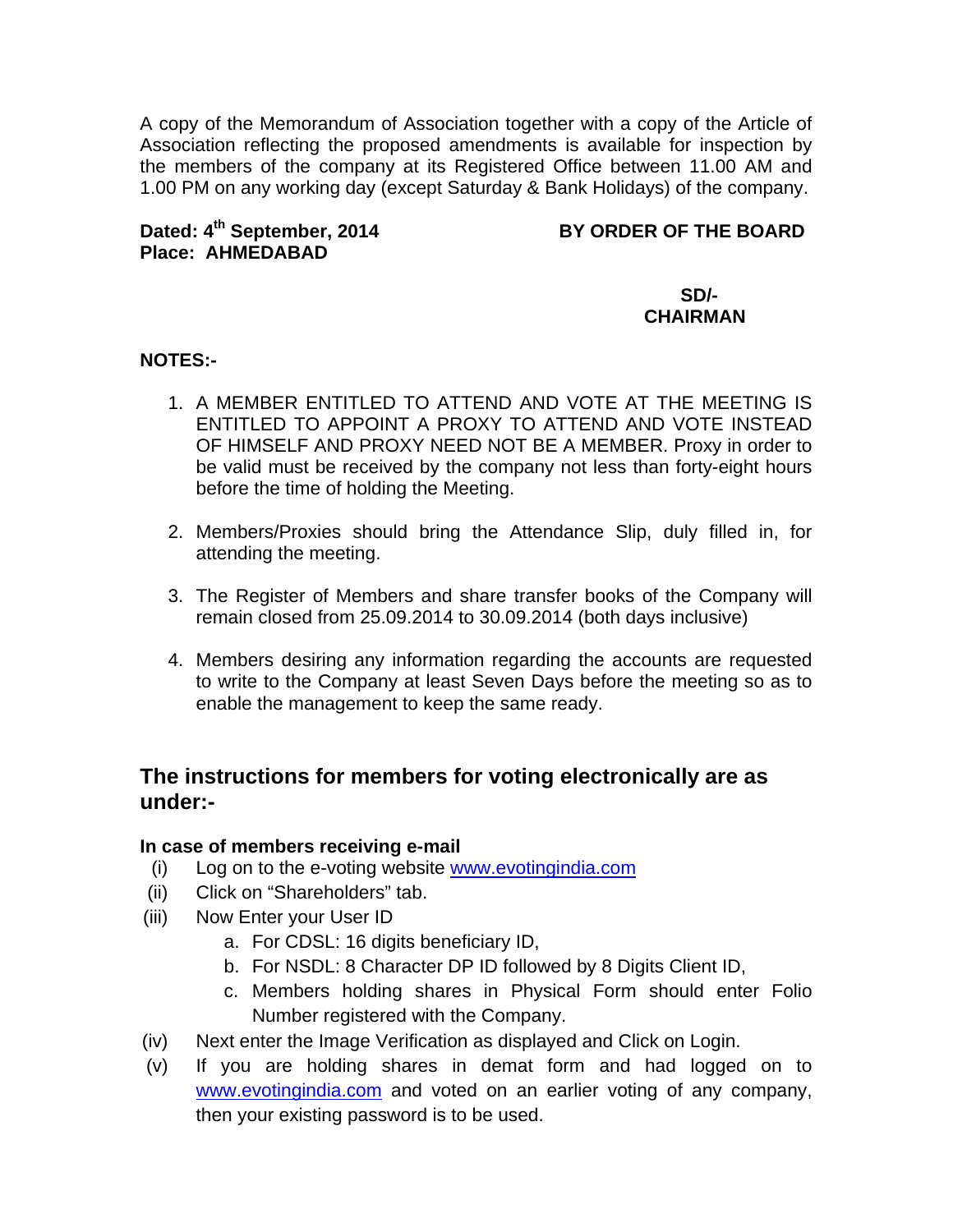| If you are a first time user follow the steps given below:<br>(vi) |                                                                                                                                                                                                                                                                                                                                                                                                                                                                                                                                       |  |  |  |  |  |  |  |  |
|--------------------------------------------------------------------|---------------------------------------------------------------------------------------------------------------------------------------------------------------------------------------------------------------------------------------------------------------------------------------------------------------------------------------------------------------------------------------------------------------------------------------------------------------------------------------------------------------------------------------|--|--|--|--|--|--|--|--|
|                                                                    | For Members holding shares in Demat Form and Physical Form                                                                                                                                                                                                                                                                                                                                                                                                                                                                            |  |  |  |  |  |  |  |  |
| PAN <sup>*</sup>                                                   | Enter your 10 digit alpha-numeric *PAN issued by Income Tax<br>Department (Applicable for both demat shareholders as well as<br>physical shareholders)                                                                                                                                                                                                                                                                                                                                                                                |  |  |  |  |  |  |  |  |
|                                                                    | Members who have not updated their PAN with the<br>$\bullet$<br>Company/Depository Participant are requested to use the first<br>two letters of their name and the last 8 digits of the demat<br>account/folio number in the PAN field.<br>In case the folio number is less than 8 digits enter the<br>$\bullet$<br>applicable number of 0's before the number after the first two<br>characters of the name in CAPITAL letters. Eg. If your name is<br>Ramesh Kumar with folio number 100 then enter RA00000100<br>in the PAN field. |  |  |  |  |  |  |  |  |
| <b>DOB</b>                                                         | Enter the Date of Birth as recorded in your demat account or in the<br>company records for the said demat account or folio in dd/mm/yyyy<br>format.                                                                                                                                                                                                                                                                                                                                                                                   |  |  |  |  |  |  |  |  |
| <b>Dividend</b>                                                    | Enter the Dividend Bank Details as recorded in your demat account                                                                                                                                                                                                                                                                                                                                                                                                                                                                     |  |  |  |  |  |  |  |  |
| <b>Bank</b><br><b>Details</b>                                      | or in the company records for the said demat account or folio.                                                                                                                                                                                                                                                                                                                                                                                                                                                                        |  |  |  |  |  |  |  |  |
|                                                                    | Please enter the DOB or Dividend Bank Details in order to<br>$\bullet$<br>login. If the details are not recorded with the depository or<br>company please enter the number of shares held by you as<br>on the cutoff date in the Dividend Bank details field.                                                                                                                                                                                                                                                                         |  |  |  |  |  |  |  |  |

- (vii) After entering these details appropriately, click on "SUBMIT" tab.
- (viii) Members holding shares in physical form will then reach directly the Company selection screen. However, members holding shares in demat form will now reach 'Password Creation' menu wherein they are required to mandatorily enter their login password in the new password field. Kindly note that this password is to be also used by the demat holders for voting for resolutions of any other company on which they are eligible to vote, provided that company opts for e-voting through CDSL platform. It is strongly recommended not to share your password with any other person and take utmost care to keep your password confidential.
- (ix) For Members holding shares in physical form, the details can be used only for e-voting on the resolutions contained in this Notice.
- (x) Click on the EVSN for the Sequel E Routers Limited, on which you choose to vote.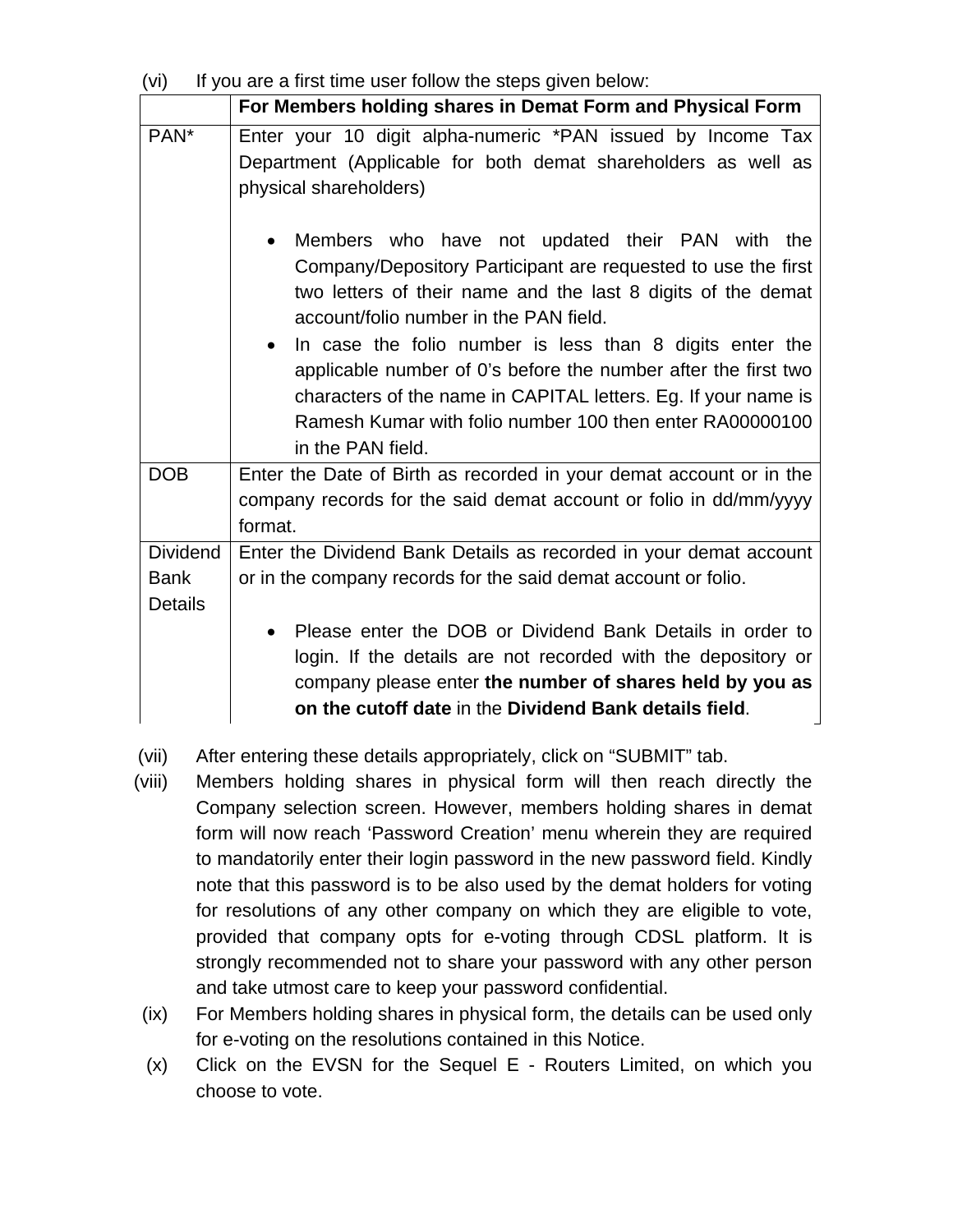- (xi) On the voting page, you will see "RESOLUTION DESCRIPTION" and against the same the option "YES/NO" for voting. Select the option YES or NO as desired. The option YES implies that you assent to the Resolution and option NO implies that you dissent to the Resolution.
- (xii) Click on the "RESOLUTIONS FILE LINK" if you wish to view the entire Resolution details.
- (xiii) After selecting the resolution you have decided to vote on, click on "SUBMIT". A confirmation box will be displayed. If you wish to confirm your vote, click on "OK", else to change your vote, click on "CANCEL" and accordingly modify your vote.
- (xiv) Once you "CONFIRM" your vote on the resolution, you will not be allowed to modify your vote.
- (xv) You can also take out print of the voting done by you by clicking on "Click here to print" option on the Voting page.
- (xvi) If Demat account holder has forgotten the changed password then Enter the User ID and the image verification code and click on Forgot Password & enter the details as prompted by the system.

# **Institutional Shareholders:**

- Institutional shareholders (i.e. other than Individuals, HUF, NRI etc.) are required to log on to www.evotingindia.com and register themselves as Corporate.
- They should submit a scanned copy of the Registration Form bearing the stamp and sign of the entity to helpdesk.evoting@cdslindia.com.
- After receiving the login details they have to create a user who would be able to link the account(s) which they wish to vote on.
- The list of accounts should be mailed to helpdesk.evoting@cdslindia.com and on approval of the accounts they would be able to cast their vote.
- They should upload a scanned copy of the Board Resolution and Power of Attorney (POA) which they have issued in favour of the Custodian, if any, in PDF format in the system for the scrutinizer to verify the same.

# **In case of members receiving the physical copy:**

- (A) Please follow all steps from sl. no. (i) to sl. no. (xvi) above to cast vote.
- (B) The voting period begins on  $25<sup>th</sup>$  September, 2014 (9:00 am) and ends on  $26<sup>th</sup>$  September, 2014 (9:00 am). During this period shareholders' of the Company, holding shares either in physical form or in dematerialized form,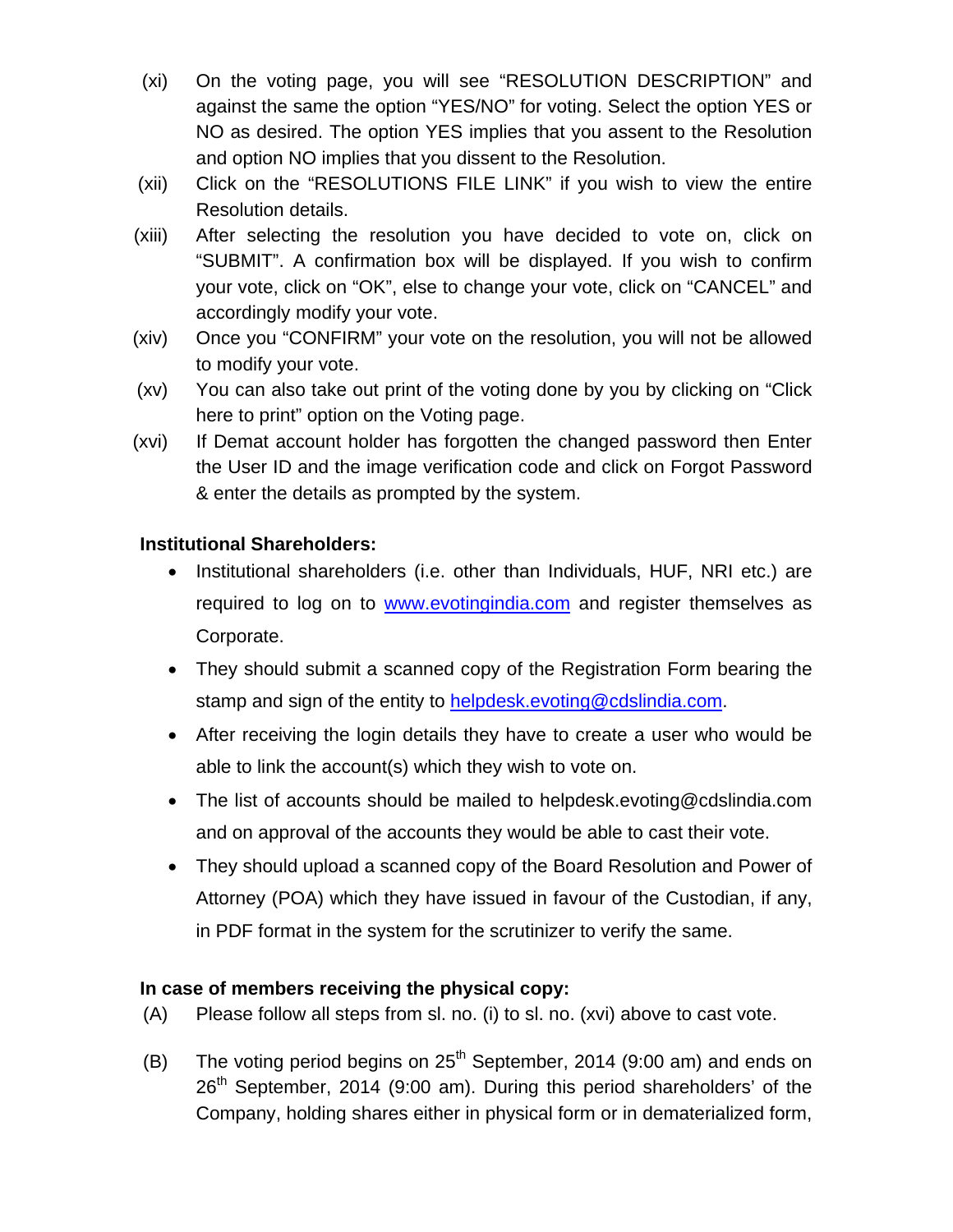as on the cut-off date  $12<sup>th</sup>$  September, 2014, may cast their vote electronically. The e-voting module shall be disabled by CDSL for voting thereafter.

- (C) In case you have any queries or issues regarding e-voting, you may refer the Frequently Asked Questions ("FAQs") and e-voting manual available at www.evotingindia.com under help section or write an email to helpdesk.evoting@cdslindia.com.
- (D) The voting rights of shareholders shall be in proportion to their shares of the paid up equity share capital of the Company as on the cut-off date of 12<sup>th</sup> September, 2014.
- (E) Mrs. Khushbu Trivedi, Company Secretaries, (Membership No. ACS: 25518) (Address: 2/L, Rangsagar Flats, P t college Road, Paldi, Ahmedabad -380 007) has been appointed as the Scrutinizer to scrutinize the e-voting process (including the physical ballots received from members who don't have access to the e-voting process) in a fair and transparent manner.
- (F) The Scrutinizer shall within a period not exceeding three (3) working days from the conclusion of the e-voting period unblock the votes in the presence of at least two (2) witnesses not in the employment of the Company and make a Scrutinizer's Report of the votes cast in favour or against, if any, forthwith to the Chairman of the Company.
- (G) The Results shall be declared on the date of AGM of the Company. The Results declared along with the Scrutinizer's Report shall be placed on the Company's website www.sequel-e-routersltd.com and on the website of NSDL within two(2) days of passing of the resolutions at the AGM of the Company and communicated to the BSE Limited.

### **EVSN: 140912066**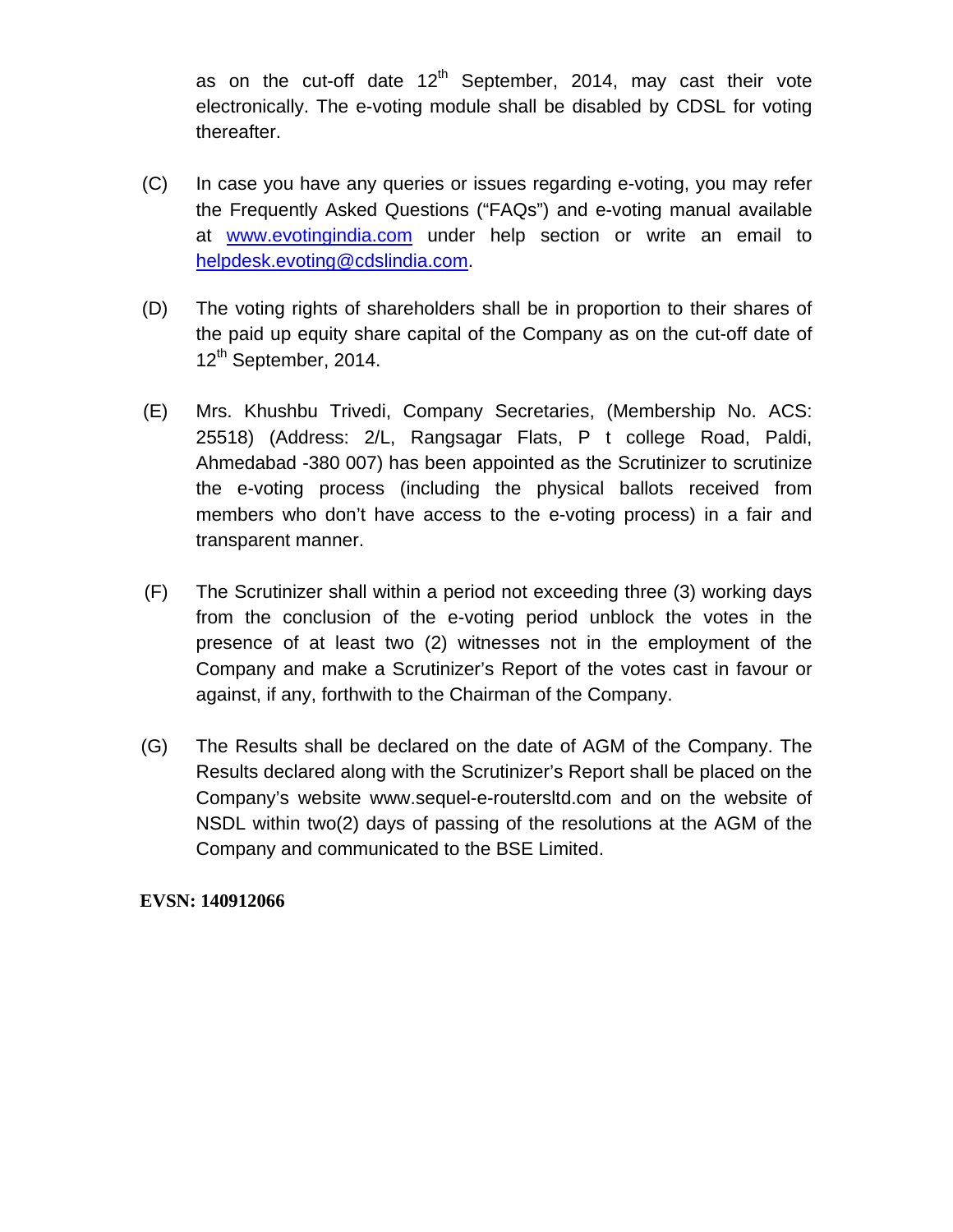# **DIRECTOR'S REPORT**

To, The Members Sequel E - Routers Ltd.

Your Directors have pleasure in presenting the Annual Report together with the Audited Statement of Accounts for the year ended 31st March, 2014.

# **FINANCIAL RESULTS:**

The summarized financial results for the year ended 31st March, 2014 are as under:

|                                                                                                                                |                                            | (Amt. in Rs.)                            |
|--------------------------------------------------------------------------------------------------------------------------------|--------------------------------------------|------------------------------------------|
| <b>Particulars</b>                                                                                                             | 2013-2014                                  | 2012-2013                                |
| 1. Total Income<br>2. Total Expenses<br>3. Profit (Loss) Before Tax<br>4. Provision for taxation<br>5. Profit (loss) after Tax | 1378976<br>1489405<br>(110429)<br>(110429) | 1185254<br>1245986<br>(61732)<br>(61732) |

### **DIRECTORS:**

Mr. Chandubhai D. Vaghela, director of the Company retires by rotation at this annual general meeting and being eligible, offers himself for reappointment. The board of directors recommends the appointment of the directors.

# **DIVIDEND:**

Due to loss in the company, your director do not recommend dividend for the year.

# **FIXED DEPOSITS:**

The company has not accepted the fixed deposits during the year under report.

# **AUDITORS:**

Gaurang Vora & Associates, Auditors of the Company retires at the conclusion of this Annual General Meeting and being eligible, are recommended for reappointment.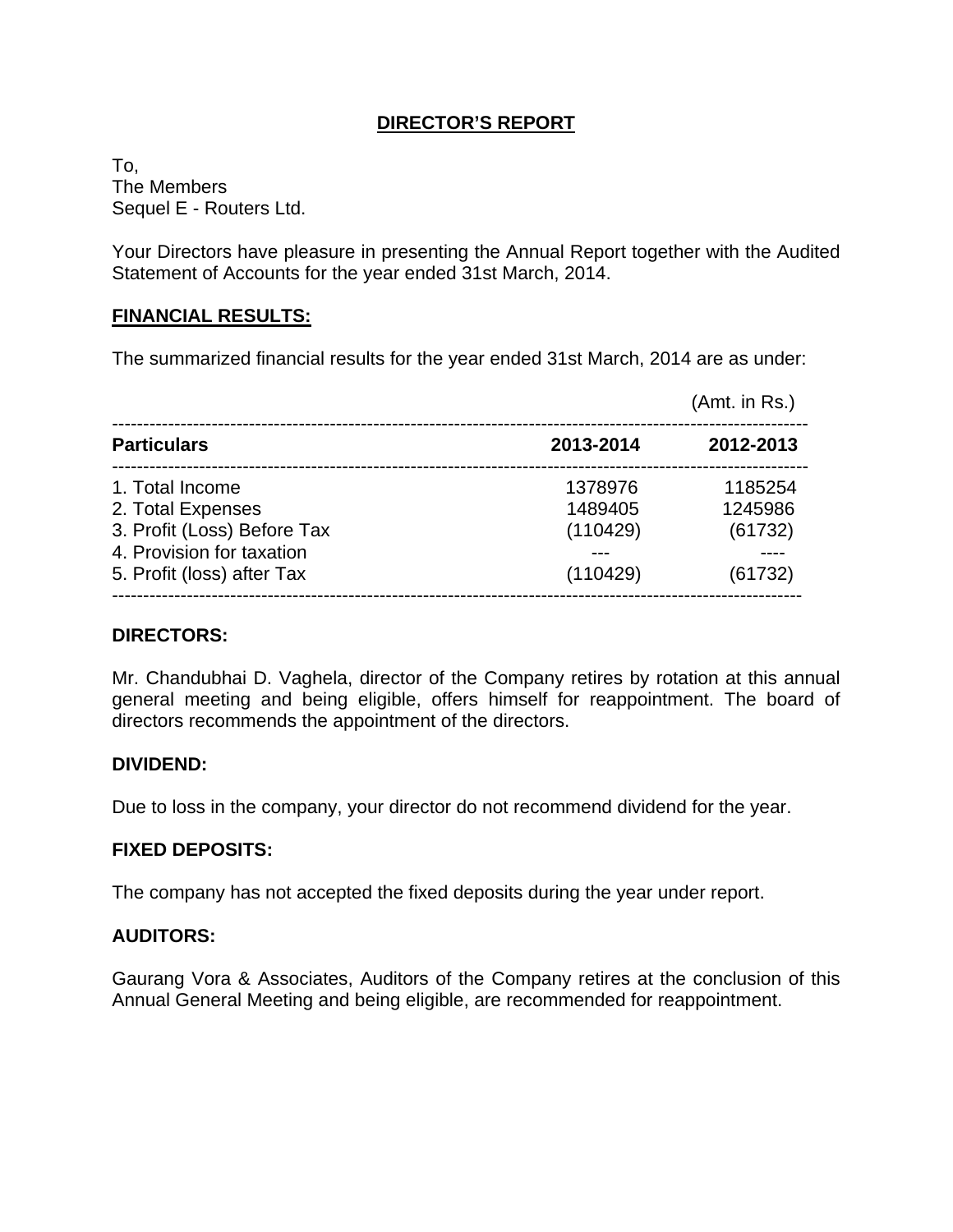# **AUDITORS REPORT:**

The Auditors report is self-explanatory and so far, there is no negative remark by the Auditors.

# **DIRECTORS RESPONSIBILITY STATEMENT:**

Pursuant to the requirement under section 217 (2AA) of the Companies Amendment Act, 2000 with respect to Director Responsibility Statement it is hereby confirmed:

- 1. That in the preparation of the annual accounts for the financial year ended 31<sup>st</sup> March, 2014 the applicable accounting standards had been followed along with proper explanation relating to material departures.
- 2. That the directors had selected such accounting policies and applied them consistently and made judgments and estimates that were reasonable and prudent so as to give a true and fair view of the state of affairs of the Company at the end of the financial year and of the profit of loss of the Company for the year under review.
- 3. That the directors had taken proper and sufficient care for the maintenance of adequate accounting records in accordance with the provision of the Companies Act, 1956 for safeguarding the assets of the Company and for preventing and detecting fraud and other irregularities.
- 4. That the directors had prepared the accounts for the financial year ended 31st March, 2014 on a going concern basis.

# **CORPORATE GOVERNANCE:**

As per Clause 49 of the Listing Agreement with the Stock Exchanges, a separate section on Corporate Governance together with a certificate from the Company's Auditors confirming compliance there to is set out in the Annexure forming part of this report.

# **LISTING:**

The shares of the Company are listed on Ahmedabad and Bombay Stock Exchange Limited.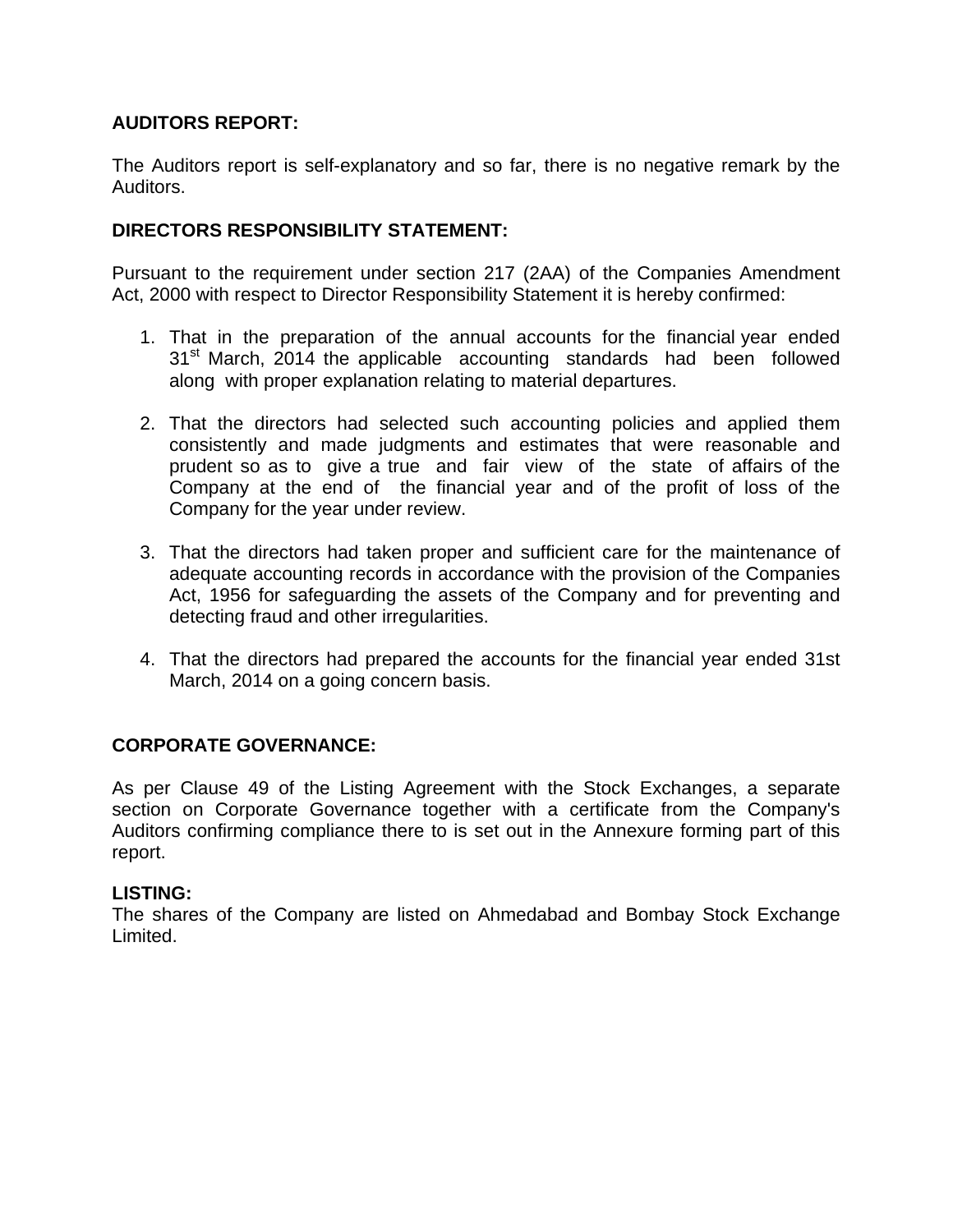# **PARTICULARS OF THE EMPLOYEES:**

The Company has no employee to whom the provision of Section 217(2A) of the Companies Act, 1956 read with the Companies (Particulars of Employees) Rules, 1975 apply and so it is not applicable to the company.

# **CONSERVATION OF ENERGY, TECHNOLOGY ABSORPTION AND FOREIGN EXCHANGE EARNINGS AND OUT GO :**

The additional information required under Section 217(1)(e) of the Companies Act, 1956 relating to Conservation of energy, technology absorption and foreign exchange earnings or outgoes is not applicable.

# **ACKNOWLEDGMENT:**

The Directors wish to thank and deeply acknowledge the cooperation and assistance received from the Bankers, Suppliers and shareholders. The Director also wishes to place on record their appreciation of the devoted services of employees of the Company.

# **DATE: 14.05.2014 FOR AND ON BEHALF OF THE PLACE: AHMEDABAD BOARD OF DIRECTORS**

**SD/-**  $SD$  **CHAIRMAN**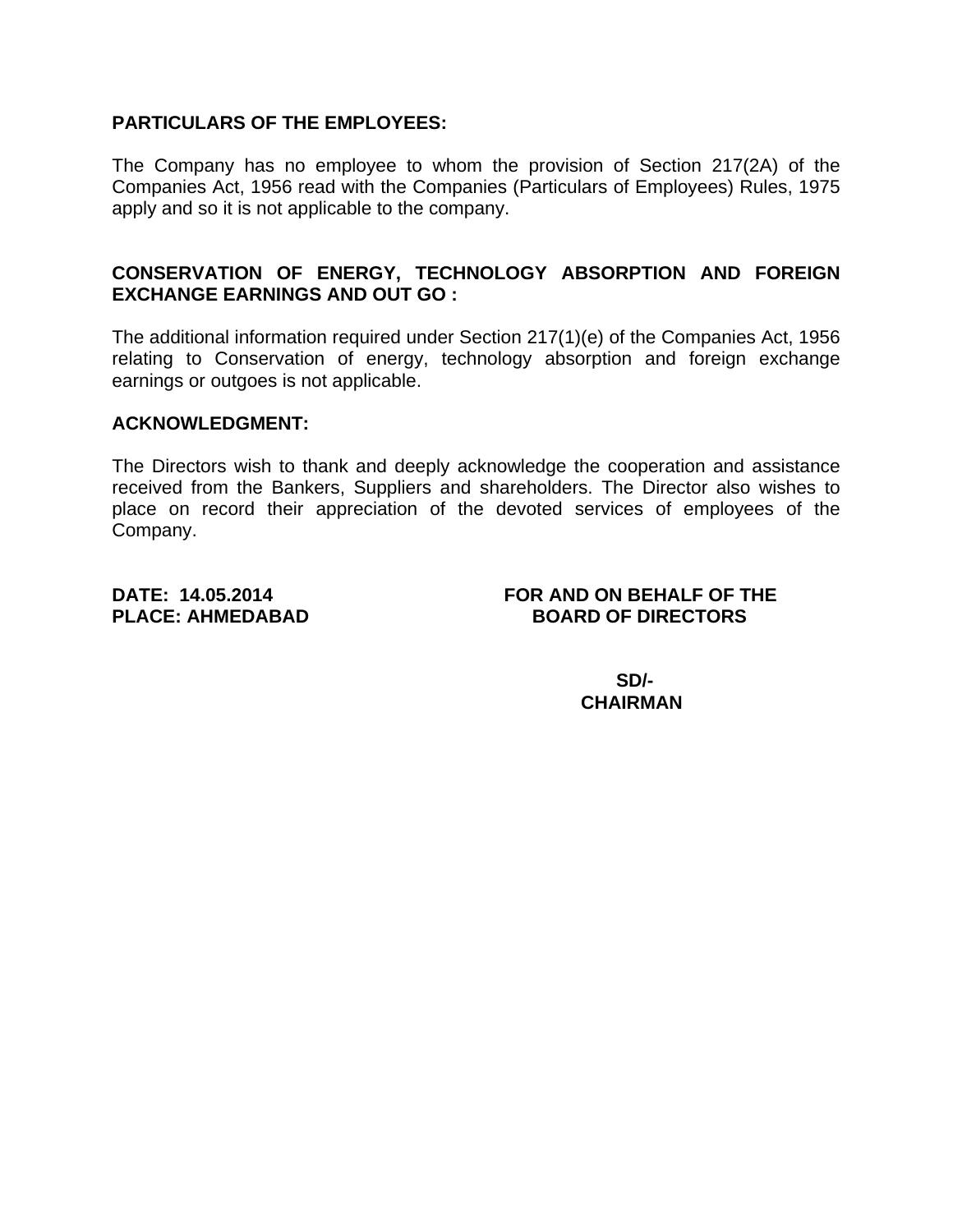# **SEQUEL E - ROUTERS LIMITED**

# **MANAGEMENT DISCUSSION AND ANALYSIS REPORT**

#### **1. Overall Review**

The Growth of the company is downward due to heavy losses of previous years and unfavorable market situation.

#### **2. Financial Review**

During the year the company has loss of Rs. 1, 10,429/-.

#### **3. Risk and Concern**

Bullish trend in Equity Markets, Commodities and Real estate will effect volume and profitability of Government Securities business. Changes in rate of Interest will effect Company's Situation.

# **4. Internal Control System and their adequacy**

The internal control system is looked after by Directors themselves, who also looked after the day to day affairs to ensure compliance of guide lines and policies, adhere to the management instructions and policies to ensure improvements in the system. The Internal Audit reports are regularly reviewed by the management.

#### **5. Environmental Issues**

As the company is not in the field of manufacture, the matter relating to produce any harmful gases and the liquid effluents are not applicable.

#### **6. Financial Performance with Respect to Operation Performance**

The Company has all the plans for tight budgetary control on key operational performance indication with judicious deployment of funds without resorting to any kind borrowing where ever possible.

#### **7. Cautionary Statement**

Statement in this report on Management Discussion and Analysis may be forward looking statements within the meaning of applicable security laws or regulations. These statements are based on certain assumptions and expectations of future events. Actual results could however, differ materially, from those expressed or implied. Important factors that could make a difference to the company's operations include global and domestic demand supply conditions, finished goods prices, raw material cost and availability and changes in government regulation and tax structure, economic development within India and the countries with which the company has business contacts and other factors such as litigation and industrial relations.

The Company assumes no responsibility in respect of forward - looking statements, which may be amended or modified in future on the basis of subsequent developments, information or events.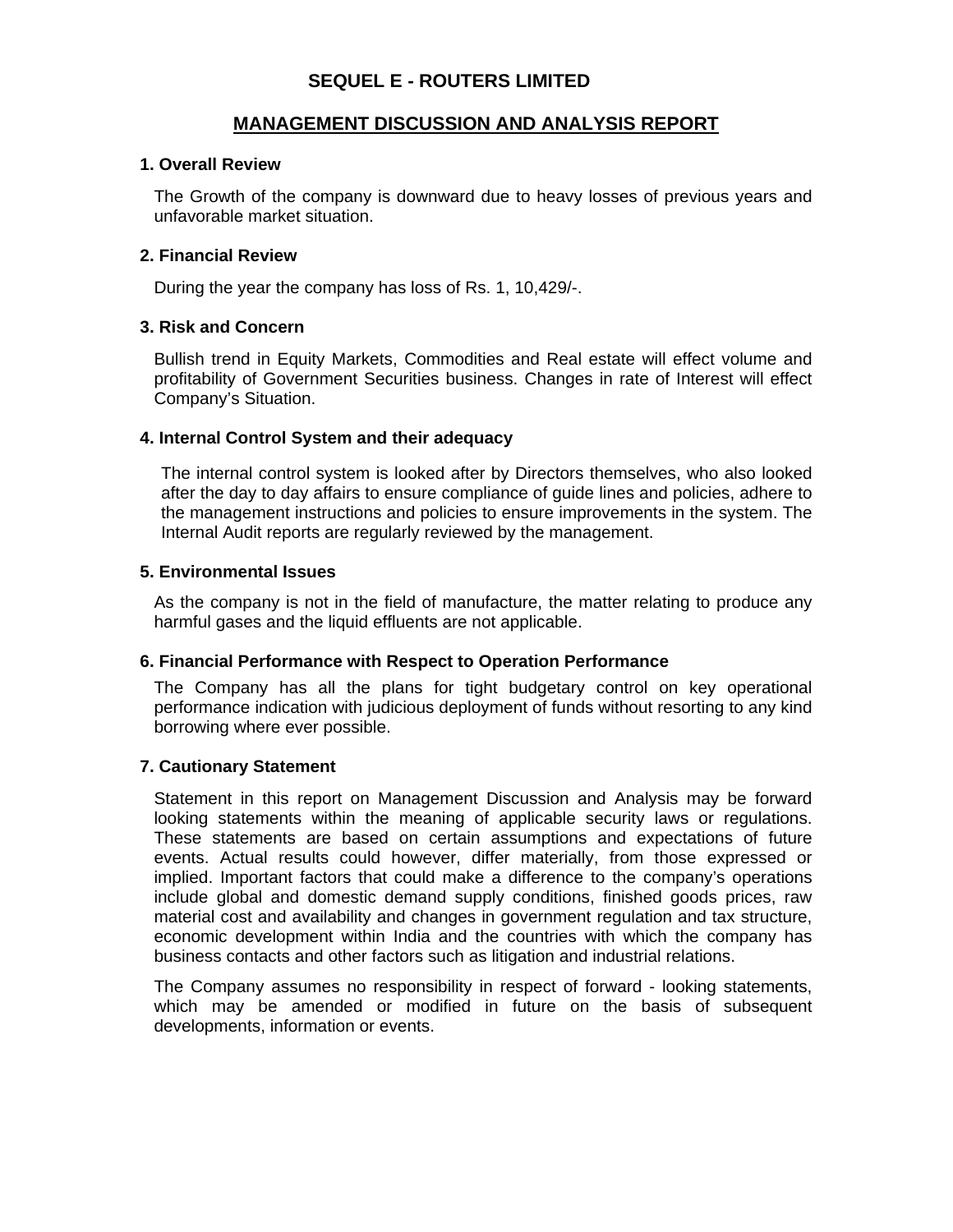# *REPORT ON CORPORATE GOVERNANCE*

The company pursuant to the code on Corporate Governance introduced by the Securities and Exchange Board of India (SEBI) furnishes its report as under:

# **Company's Philosophy on Code of Governance**

The Company's philosophy on corporate governance envisages the attainment of the highest level of transparency, accountability and equity, in all facets of its operations, and in all its interactions with its stakeholders, including shareholders, employees, the government and lenders.

# **BOARD OF DIRECTORS**

### **a) Size and Composition of the Board:**

The Company has a proper blend of Executive and Independent Directors to maintain the independence of the Board. As of the year ended  $31<sup>st</sup>$  March, 2014, the Board of Directors had 3 members comprising of 1 Executive Directors and 2 Non-Executive Directors. All the Non-Executive Directors are Independent Directors.

The details in regard to the attendance of Directors at Board Meetings/Shareholders Meetings held during the year as also the number of Directorship/s held by them in other Companies and the position of membership of Committee/s are given below:

| Name of Director  | Category    | No. of   | Attendance  | Directorships in  | <b>Other Mandatory</b> |            |
|-------------------|-------------|----------|-------------|-------------------|------------------------|------------|
|                   | of Director | Board    | at the last | other Indian      | Committee** membership |            |
|                   |             | Meetings | AGM         | Public            | as at                  |            |
|                   |             | attended |             | Companies* as at  | $31st$ March 2014      |            |
|                   |             |          |             | $31st$ March 2014 | Chairman               | Member     |
| Sunilkumar<br>Mr. | Executive   | 9        | <b>Yes</b>  | No.               | No.                    | No.        |
| M. Gandhi         | Director    |          |             |                   |                        |            |
| Mr. Chandubhai    | Non         | 9        | Yes         | No                | No                     | No         |
| D. Vaghela        | Executive   |          |             |                   |                        |            |
|                   | Director    |          |             |                   |                        |            |
| Mr. Rajubhai B.   | Non         | 9        | <b>Yes</b>  | <b>Yes</b>        | <b>Yes</b>             | <b>Yes</b> |
| Desai             | Executive   |          |             |                   |                        |            |
|                   | Director    |          |             |                   |                        |            |

\*Excludes Directorships in private/foreign companies and companies incorporated under Section 25 of the Companies Act, 1956.

\*\*Represents Membership/Chairmanship of the Audit Committee, Shareholders/ Investors Grievance Committee and Remuneration Committee of other companies. CMD-Chairman & Managing Director, WTD- Whole Time Director, NE- Non Executive.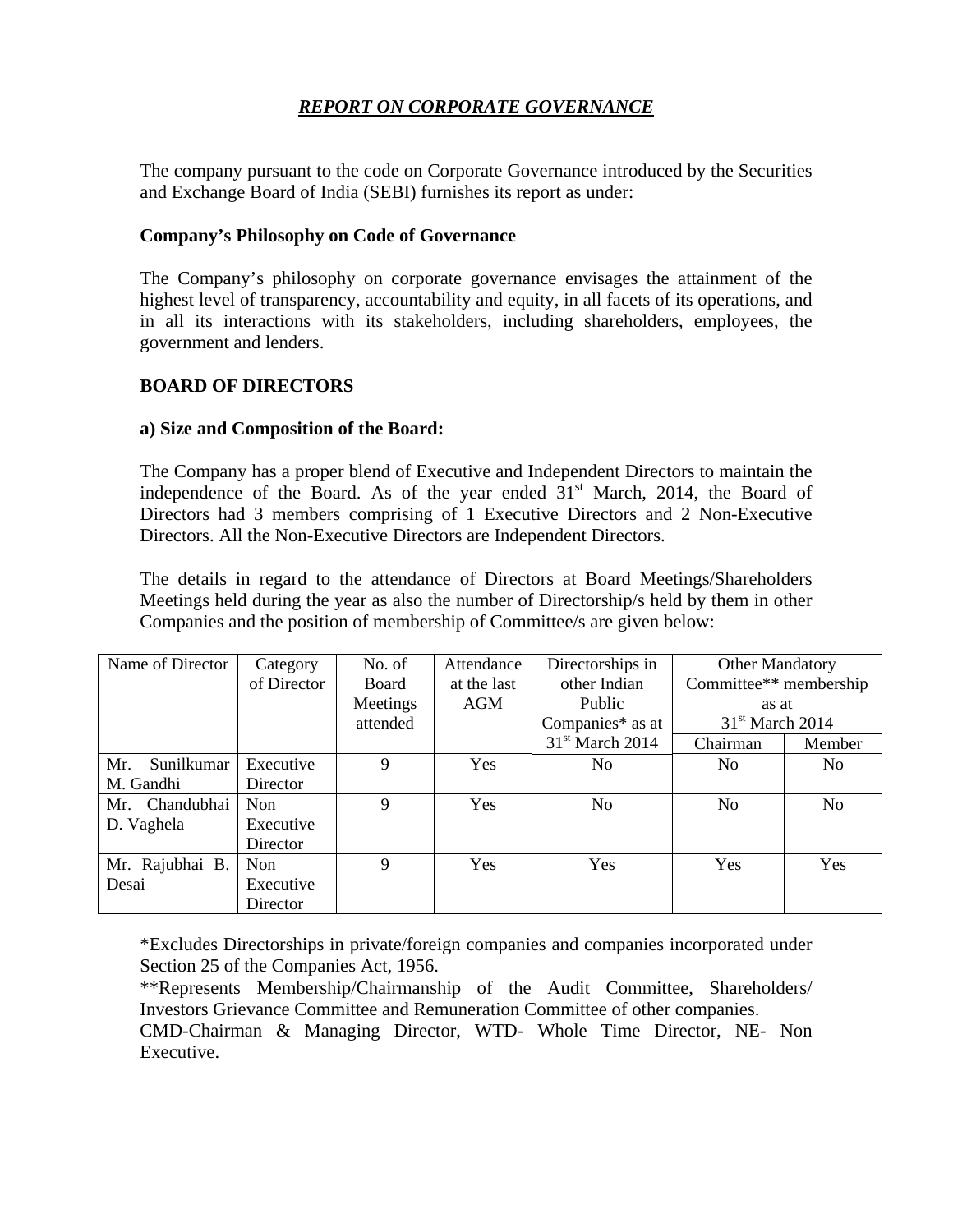# **b) Management & Function of the Board:**

The day-to-day management of the Company is conducted by the Chairman & Managing Director in consultation with four Whole Time Directors and subject to the supervision and control of the Board of Directors. The required information as enumerated in Annexure I to Clause 49 of the Listing Agreement is made available to the Board of Directors for discussions and consideration at Board Meetings. The Board also reviews the Board Minutes of its Subsidiary Company.

# **c) Details of Board Meetings held during the Financial Year and the number of Directors present:**

| <b>Serial</b><br>No. | Dates on which the Board<br><b>Meeting was held</b> | <b>Total Strength of</b><br>the Board | <b>No. of Directors</b><br><b>Present</b> |
|----------------------|-----------------------------------------------------|---------------------------------------|-------------------------------------------|
|                      | 30.04.2013                                          |                                       |                                           |
|                      | 30.05.2013                                          |                                       |                                           |
|                      | 30.06.2013                                          |                                       |                                           |
|                      | 31.07.2013                                          |                                       |                                           |
|                      | 30.09.2013                                          |                                       |                                           |
|                      | 31.10.2013                                          |                                       |                                           |
|                      | 31.12.2013                                          |                                       |                                           |
|                      | 31.01.2014                                          |                                       |                                           |
|                      | 31.03.2014                                          |                                       |                                           |

# **d) Committees of the Board**

Currently the Board has three committees viz:

# **1) Audit Committee**

### **Composition:**

The Audit Committee has been constituted in conformity with the requirements of Section - 292A of the Companies Act, 1956 and Clause – 49 of the Listing Agreement with Stock Exchanges.

At present the Audit Committee comprises of two Non Executive & Independent Directors. Details of the composition, number of meetings held during the year and attendance thereat are as under:

| <b>Name</b>                             | <b>Position</b> | <b>Attendance at Audit Committee meeting held on</b> |                                             |     |     |  |
|-----------------------------------------|-----------------|------------------------------------------------------|---------------------------------------------|-----|-----|--|
|                                         | held            |                                                      | 30.04.2013 31.07.2013 31.10.2013 31.01.2014 |     |     |  |
| Mr. Chandubhai D.   Chairman<br>Vaghela |                 | Yes                                                  | Yes                                         | Yes | Yes |  |
| Mr. Rajubhai B.<br>Desai                | Member          | Yes                                                  | Yes                                         | Yes | Yes |  |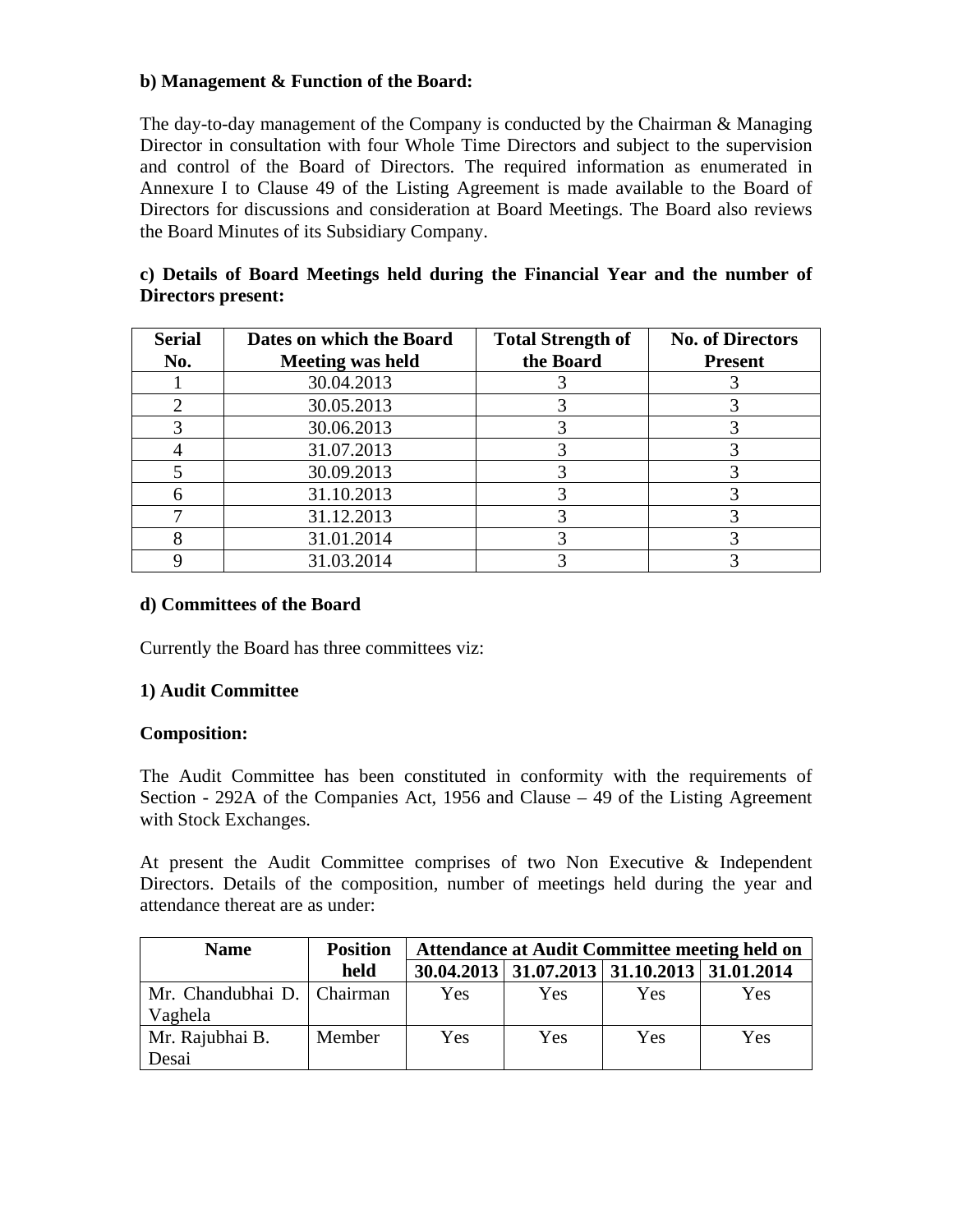Minutes of meetings of the Audit Committee are circulated to members of the Committee and the Board is kept apprised.

Members of the Audit Committee have requisite financial and management expertise. The Statutory Auditors, Internal Auditor and the Chief Financial Officer are invited to attend and participate at meetings of the Committee.

Powers of the audit committee includes:

- To investigate any activity within its terms of reference.
- To seek information from any employee.
- To obtain outside legal or other professional advice.
- To secure attendance of outsiders with relevant expertise, if it considers necessary.

The terms of reference are broadly as under:

- a. Oversight of the company's financial reporting process and the disclosure of its financial Information to ensure that the financial statement is correct, sufficient and credible.
- b. Recommending the appointment and removal of external auditor, fixation of audit fee and also approval for payment for any other services.
- c. Reviewing with management the annual financial statements before submission to the Board, focusing primarily on;
- ¾ Matters required to be included in the Director's Report in terms of clause 2AA of Section 217 of the Companies Act, 1956
- $\triangleright$  Any changes in accounting policies and practices.
- ¾ Major accounting entries based on exercise of judgment by management.
- $\triangleright$  Qualifications in draft audit report.
- $\triangleright$  Significant adjustments arising out of audit.
- $\triangleright$  The going concern assumption.
- $\triangleright$  Compliance with accounting standards.
- $\triangleright$  Compliance with stock exchange and legal requirements concerning financial statements
- $\triangleright$  Any related party transactions i.e. transactions of the Company of material nature, with promoters or the management, their subsidiaries or relatives etc. that may have potential conflict with the interests of Company at large.
- d. Reviewing with the management, external and internal auditors, the adequacy of internal control systems.
- e. Reviewing the periodical financial statements with management before submission to the board for their approval.
- f. Reviewing the adequacy of internal audit function, including the structure of the internal audit department, staffing and seniority of the official heading the department, reporting structure coverage and frequency of internal audit.
- g. Discussion with internal auditors any significant findings and follow up there on.
- h. Reviewing the findings of any internal investigations by the internal auditors into matters where there is suspected fraud or irregularity or a failure of internal control systems of a material nature and reporting the matter to the Board.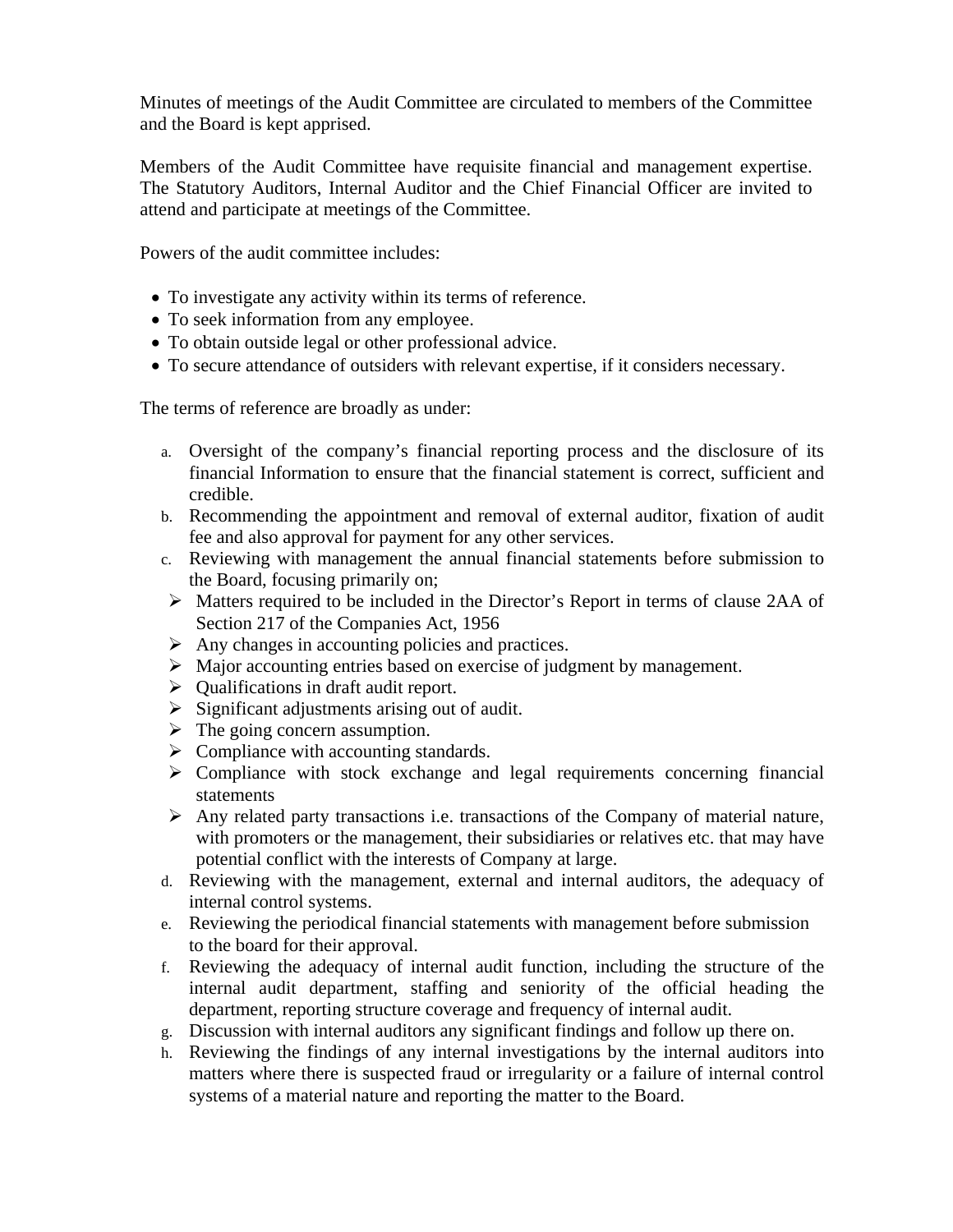- i. Discussion with external auditors before the audit commences nature and scope of audit as well as have post-audit discussion to ascertain any area of concern.
- j. Reviewing the Company's financial and risk management policies.
- k. To look into the reasons for substantial defaults in the payment to the depositors, debenture holders, shareholders (in case of non payment of declared dividends) and creditors.

# **2) Shareholders'/Investors' Relations Committee**

The Shareholders'/Investors' Grievance Committee of the Company comprises of two directors. Details of the composition, number of meetings held during the year and attendance thereat as under:

| <b>Name</b>   | Category of     | <b>Position</b> |            | Attendance at Shareholders' Committee meeting held on |            |            |            |
|---------------|-----------------|-----------------|------------|-------------------------------------------------------|------------|------------|------------|
|               | <b>Director</b> | held            | 30.04.2013 | 30.07.2013                                            | 30.09.2013 | 31.10.2013 | 31.03.2014 |
| Mr.           | Executive       | Chairman        | N.A.       | N.A.                                                  | N.A.       | N.A.       | Yes        |
| Sunilkumar    | Director        |                 |            |                                                       |            |            |            |
| Gandhi        |                 |                 |            |                                                       |            |            |            |
| Mr.           | $Non -$         | Member          | N.A.       | N.A.                                                  | N.A.       | N.A.       | Yes        |
| Chandubhai D. | Executive       |                 |            |                                                       |            |            |            |
| Vaghela       | Director        |                 |            |                                                       |            |            |            |

The Company addresses all complaints, suggestions and grievances expeditiously and replies have been sent / issues resolved usually within 15 days except in case of dispute over facts or other legal constraints.

During the year complaints were received from SEBI or shareholders were resolved satisfactory.

No requests for share transfers are pending except those that are disputed or sub-judice.

Mr. Sunilkumar M. Gandhi, Director of the company is the Compliance Officer of the Company.

### **3) Remuneration Committee:**

The Remuneration Committee of the Company comprises of two members, all being nonexecutive independent directors. Details of composition, number of meetings held during the year and attendance thereat are as under:

|         | <b>Name</b>                | <b>Position</b><br>held | <b>Attendance at Remuneration Committee</b><br>meeting held on |                         |                       |     |
|---------|----------------------------|-------------------------|----------------------------------------------------------------|-------------------------|-----------------------|-----|
|         |                            |                         |                                                                | 30.04.2013   30.07.2013 | 30.10.2013 31.03.2014 |     |
| Mr.     | Rajubhai                   | B.   Chairman           | N.A.                                                           | N.A.                    | N.A.                  | Yes |
| Desai   |                            |                         |                                                                |                         |                       |     |
|         | Mr. Chandubhai D.   Member |                         | N.A.                                                           | N.A.                    | N.A.                  | Yes |
| Vaghela |                            |                         |                                                                |                         |                       |     |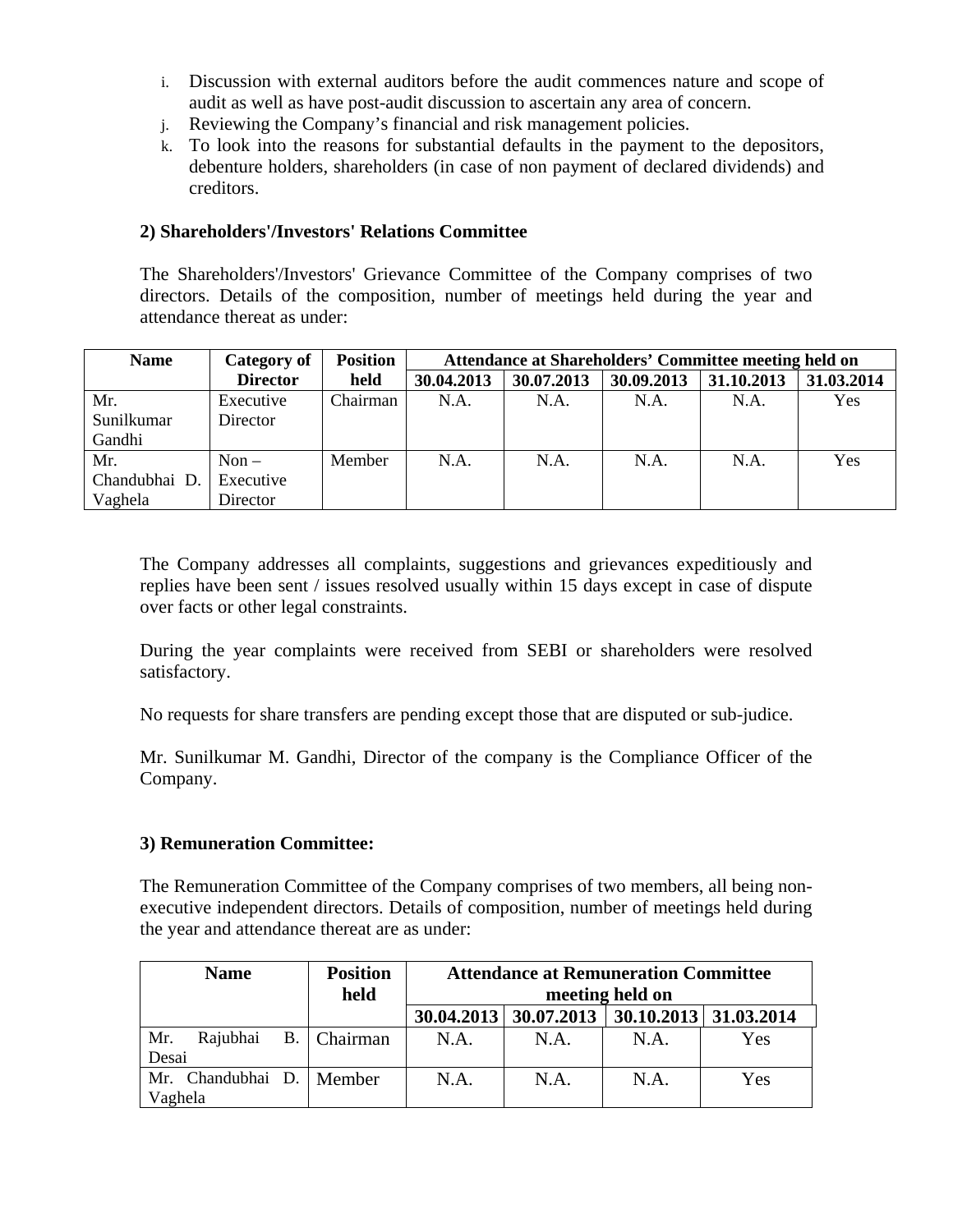The terms of reference of the Remuneration Committee, inter alia consists of to recommend to the Board and to the shareholders with agreed terms of reference, the Company's policy on specific remuneration packages for executive directors including any compensation payment if required and shall review the same from time to time if required.

# **e) Remuneration Policy & Remuneration paid to Board of Directors:**

### **Remuneration Policy**

At present the company has decided not to pay any remuneration to any directors of the company unless and until the company will achieve good financial performance.

The Company does not have any scheme for grant of stock option to its Directors or Employees nor it pay any commission to any of its Directors.

# **Code of Conduct for Senior Management**

The Company has adopted a Code of Conduct for Directors and Senior Management. It is the responsibility of all employees and Directors to familiarize themselves with the Code and comply with the same.

The Code includes provisions where the employees of the Company can voice their concerns on violation and potential violation of this Code in a responsible and effective manner.

All Board members and senior management personnel have confirmed compliance with the code. A declaration signed by the Managing Director is attached and forms part of the Annual Report of the company.

### **CEO Certification**

Chief Executive Office (CEO) certification on financial statements pursuant to the provisions of Clause 49 of the listing agreement is annexed and forms part of the Annual Report of the company.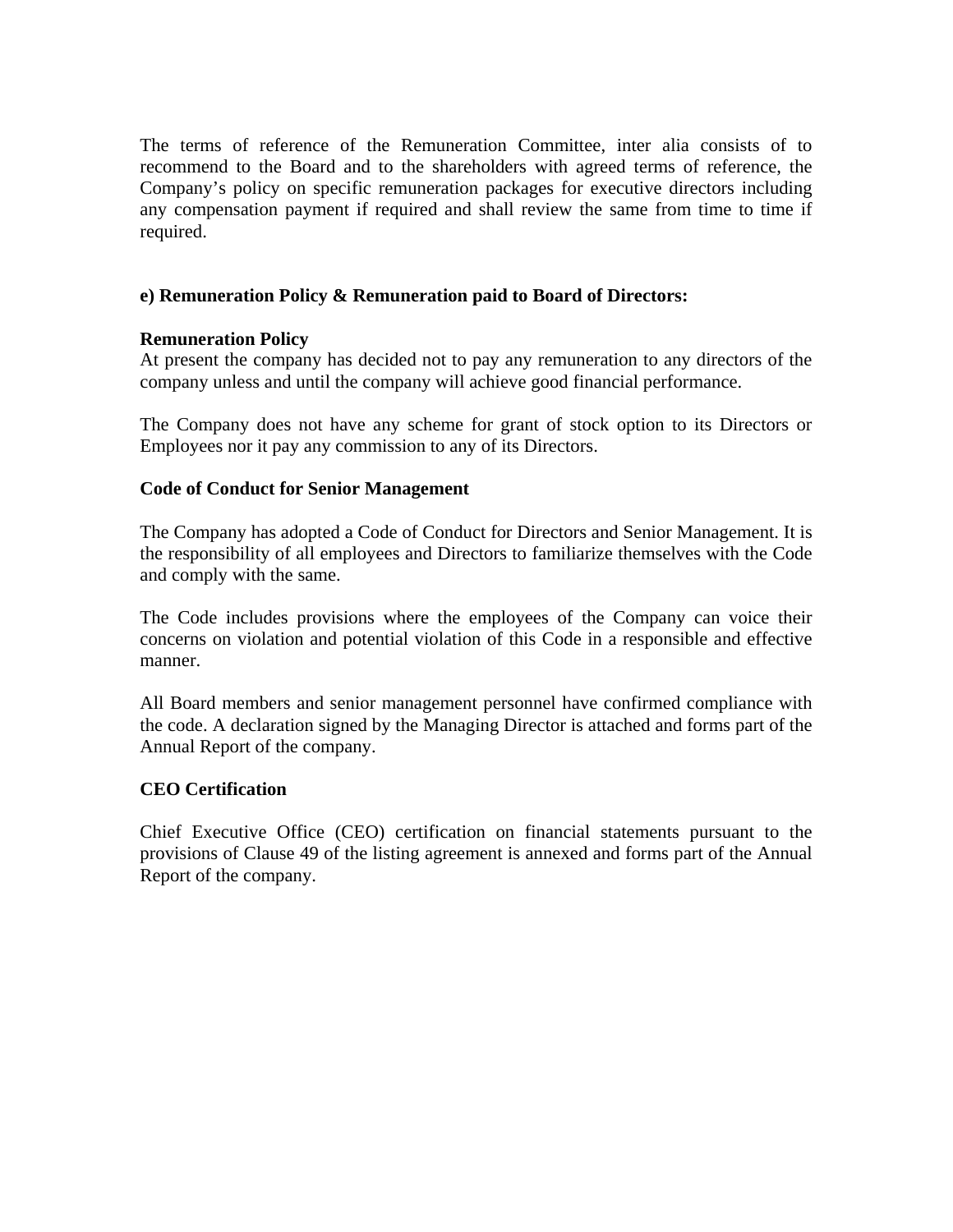# **SHAREHOLDERS INFORMATION:**

| For the     | Location                          | Date & Time            | <b>Special Resolution</b> |
|-------------|-----------------------------------|------------------------|---------------------------|
| Year        |                                   |                        | passed                    |
|             |                                   |                        | Yes Or No                 |
| 2012-13     | 1, Ankur Complex, $2^{nd}$ Floor, | $26th$ September, 2013 | N <sub>0</sub>            |
|             | Hall,<br>B/H.<br>Town<br>Opp.     | $03.00$ p.m.           |                           |
|             | Hasubhai<br>Chambers.             |                        |                           |
|             | Ellisbridge, Ahmedabad- 380       |                        |                           |
|             | 006                               |                        |                           |
| $2011 - 12$ | 1, Ashiyana Bunglow, Opp.         | 25th July, 2012        | N <sub>0</sub>            |
|             | Judges Bunglow, Bodakdev,         | $3.00$ p.m.            |                           |
|             | Ahmedabad $-380015$               |                        |                           |
| 2010-11     | 302, Mahakant Complex, Nr         | 30th September, 2011   | N <sub>0</sub>            |
|             | S Hospital, Ellisbridge,<br>V     | 3.00 p.m.              |                           |
|             | Ahmedabad - 380015                |                        |                           |

# **Location and time of Annual General Meetings held in last three years**

| <b>Financial year</b>     |                | : $1^{st}$ April 2013 to 31 <sup>st</sup> March 2014                                                                                      |
|---------------------------|----------------|-------------------------------------------------------------------------------------------------------------------------------------------|
| <b>General Meeting</b>    |                | <b>Date</b> & Time of Annual : $30^{\text{th}}$ September, 2014 at 3.00 p.m.                                                              |
| <b>Venue</b>              |                | : 1, Ankur Complex, B/h. Town Hall, Opp.<br>Hasubhai Chambers, Ellisbridge, Ahmedabad –<br>380 006                                        |
| <b>Book closure date</b>  |                | $\therefore$ 25 <sup>th</sup> September, 2014 to 30 <sup>th</sup> September, 2014<br>(both days inclusive) for Annual General<br>Meeting. |
| Dividend payment date     |                | : N.A.                                                                                                                                    |
| <b>Registered office</b>  | $\ddot{\cdot}$ | 1, Ankur Complex, B/h. Town Hall, Opp.<br>Hasubhai Chambers, Ellisbridge, Ahmedabad -<br>380 006                                          |
| <b>Compliance officer</b> |                | : Mr. Sunilkumar M. Gandhi, Director                                                                                                      |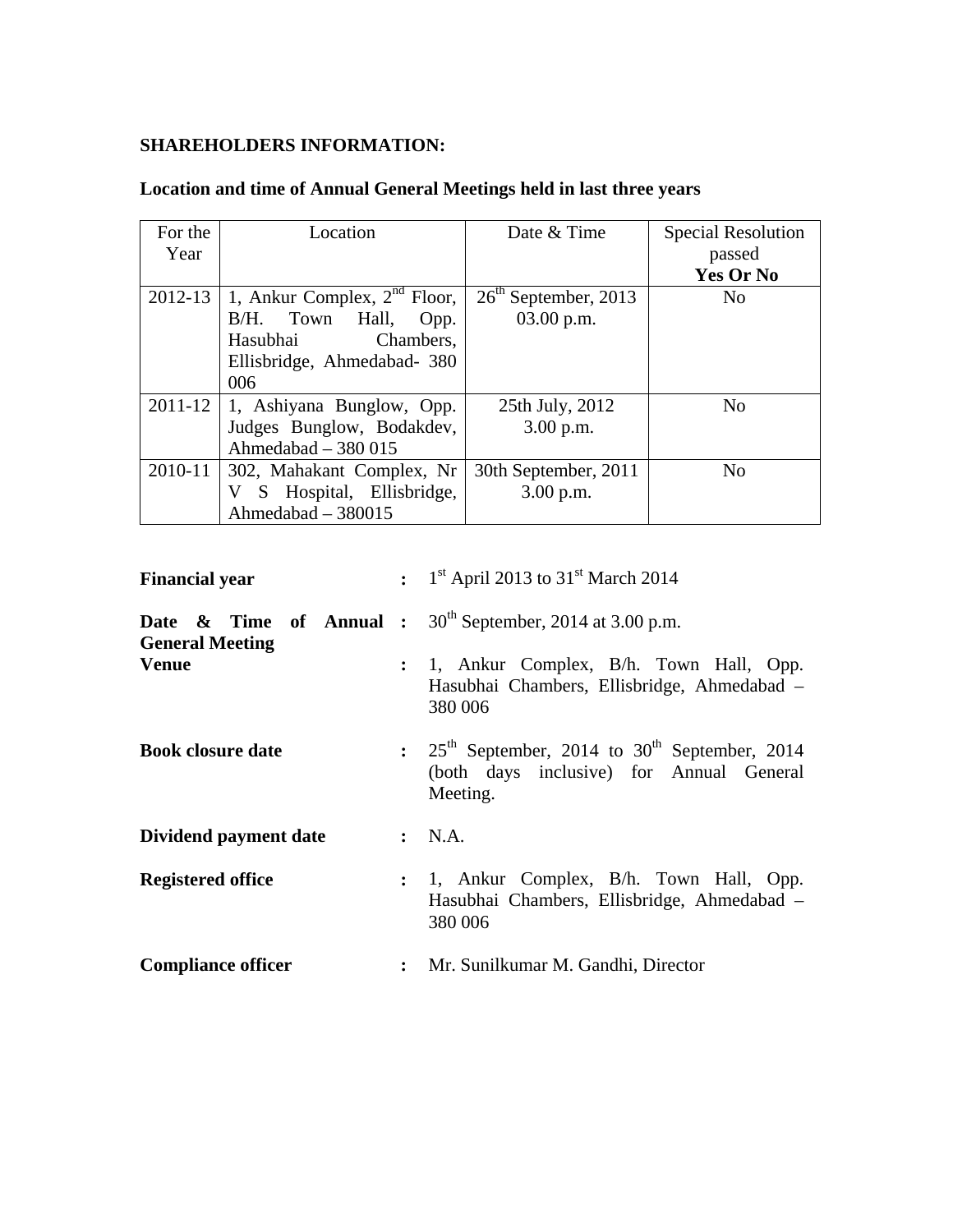#### **Financial calendar**

The Company has announced/expects to announce the unaudited quarterly results for the year 2014-15as per the following schedule:

| First quarter         | : on or before $30^{th}$ July, 2014           |
|-----------------------|-----------------------------------------------|
| Second quarter        | : on or before 31 <sup>st</sup> October, 2014 |
| Third quarter         | : on or before $30th$ January, 2015           |
| <b>Fourth Quarter</b> | : on or before $30^{th}$ April, 2015          |

### **Means of communication**

The quarterly and half-yearly financial results are published in newspapers.

### **Listing on Stock Exchange**

The shares of the Company are listed on Ahmedabad and Bombay Stock Exchange Limited.

#### **Dematerialization Information**

M/s. Purva Sharegistry (India) Pvt. Ltd. is a Registrar and Transfer Agent of the Company for handling the work of shares for transfer/demat/remat and any other specified work.

#### **Categories of Shareholders as on March 31, 2014**

|                | Category                                   | <b>No. of Shares</b> | $%$ of<br><b>Shares</b> |
|----------------|--------------------------------------------|----------------------|-------------------------|
| A              | Promoter's Holding                         |                      |                         |
| 1              | <b>Indian Promoters</b>                    | 938600               | 16.77                   |
| $\overline{2}$ | <b>Foreign Promoters</b>                   |                      |                         |
|                | Sub total                                  | 938600               | 16.77                   |
| B              | Non-Promoters                              |                      |                         |
| 3              | <b>Institutional Investors</b>             |                      |                         |
|                | A Mutual Funds and UTI                     |                      |                         |
|                | B Banks, Financial Inst., Insurance Com.   |                      |                         |
|                | (Central State Gov. Inst. /Non- Gov Inst.) |                      |                         |
|                | C FIIS                                     |                      |                         |
|                | Sub total                                  |                      |                         |
| $\overline{4}$ | Non – Institutional Investors              |                      |                         |
|                | A Private corporate Bodies                 | 98173                | 1.75                    |
|                | <b>B</b> Indian Public                     | 4501823              | 80.46                   |
|                | C NRIs / Clearing Member/OCBs              | 57404                | 1.02                    |
|                | Sub total                                  | 4657400              | 83.23                   |
|                | <b>GRAND TOTAL</b>                         | 5596000              | 100.00                  |
|                |                                            |                      |                         |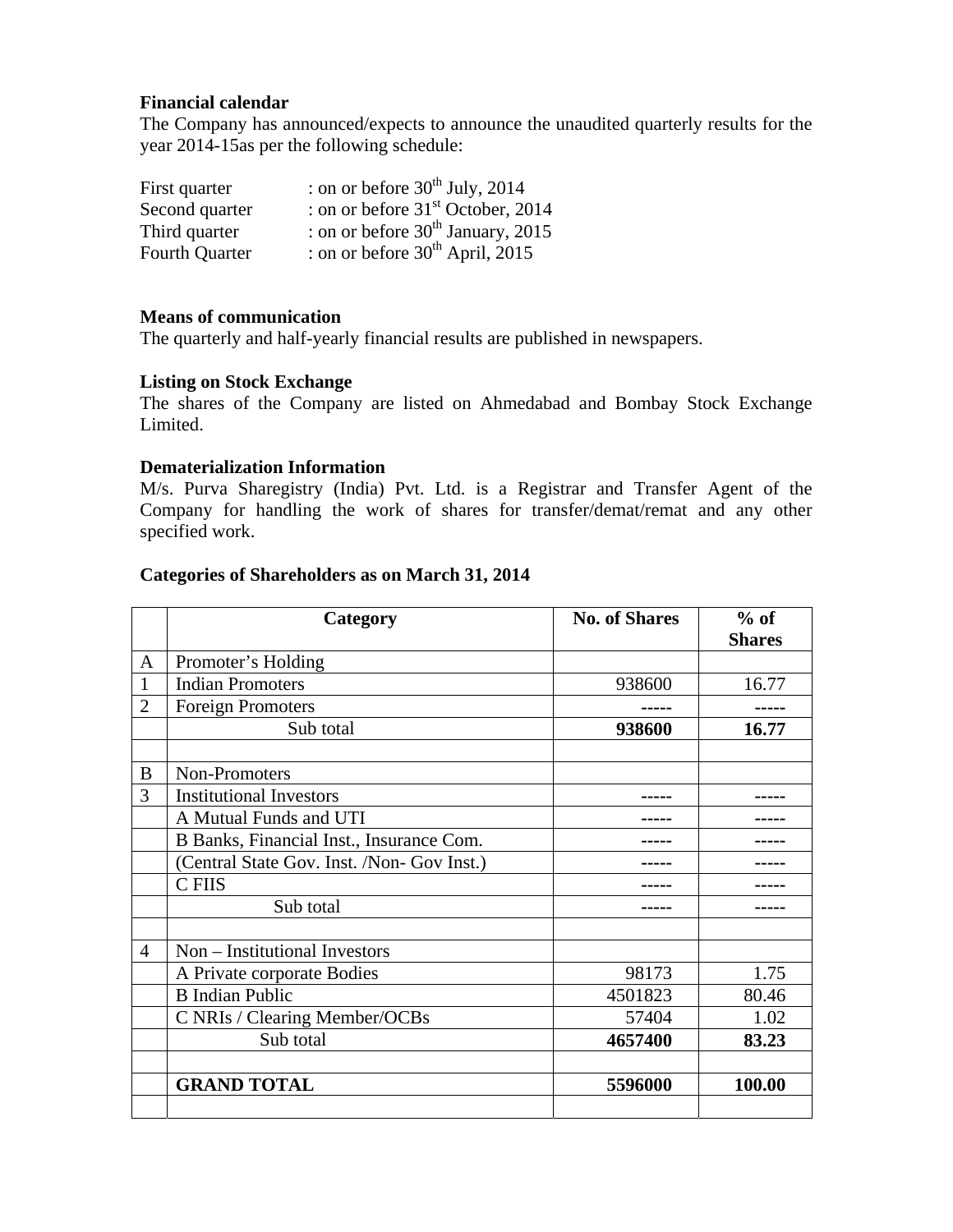#### **Disclosures**

(1) There are no materially significant related party transactions of the Company with key managerial personnel which have potential conflict with the interest of the Company at large.

(2) Details of non-compliance by the Company, penalties, and strictures imposed on the Company by Stock Exchanges or SEBI or any statutory authority, on any matter related to capital markets, during the period from  $1<sup>st</sup>$  April 2013 to  $31<sup>st</sup>$  March 2014: NIL.

### **Unclaimed Dividends**

The Company will be required to transfer dividends which have remained unpaid/unclaimed for the period of 7 years to the Investor Education & Protection Fund established by the Government. However there is no such unclaimed/unpaid dividend for which Company has to transfer the same to the Investor Education & Protection Fund in this financial year.

#### **Address for Correspondence**

Shareholders can do the correspondence at: To, Compliance Officer Sequel E - Routers Limited 1, Ankur Complex, B/h. Town Hall, Opp. Hasubhai Chambers, Ellisbridge, Ahmedabad – 380 006

#### **DECLARATION**

The Board has laid down a code of conduct for all Board Members and Senior Management of the Company. The Board members and Senior Management have affirmed compliance with the code of conduct.

#### **For, Sequel E- Routers Limited**

#### **SD/- DIRECTOR**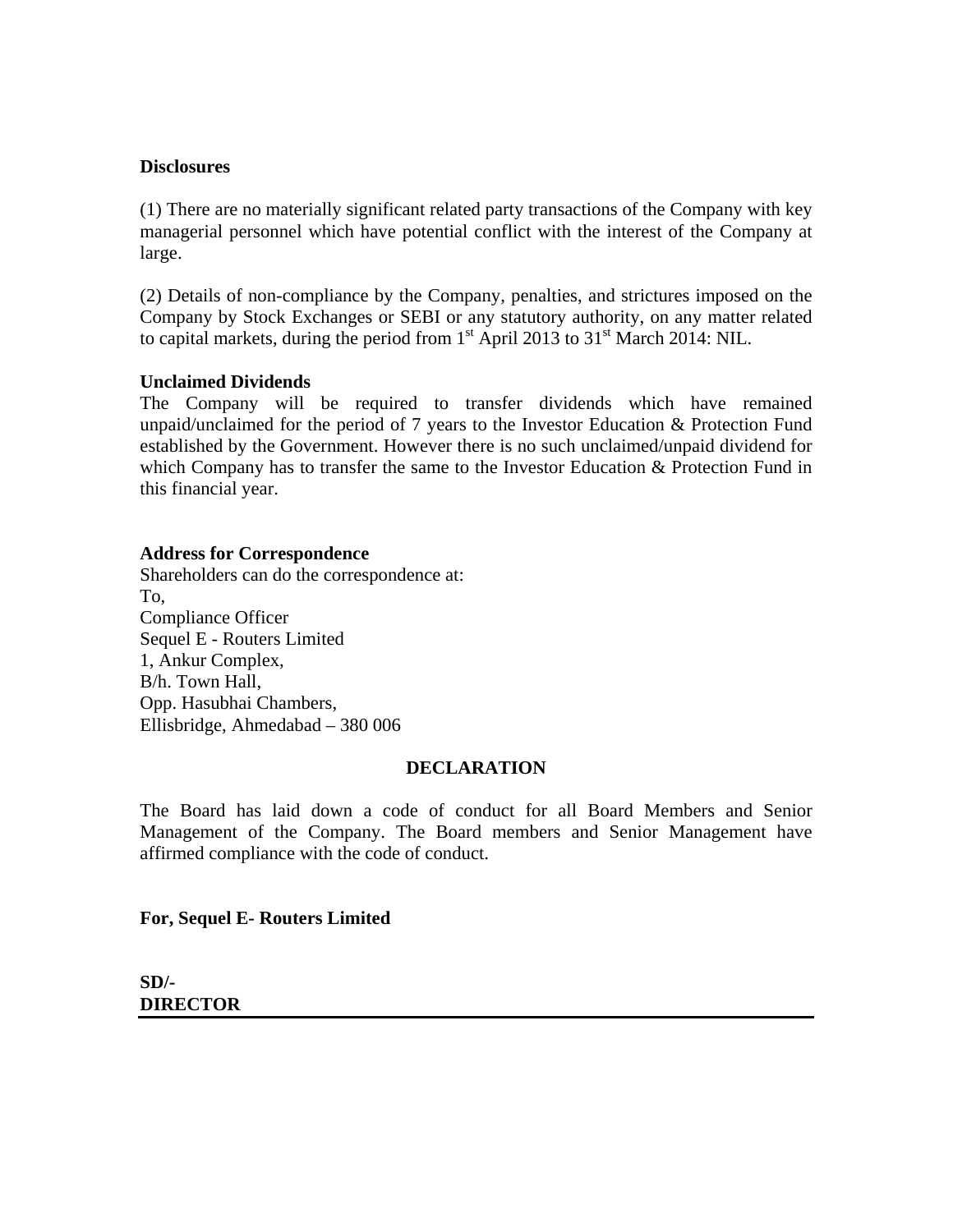# **CEO CERTIFICATION**

We, Mr. Sunilkumar M. Gandhi, Director certify to the Board that:

(a) We have reviewed financial statements and the cash flow statement for the year ended on 31.03.2014 and that to the best of their knowledge and belief:

(i) these statements do not contain any materially untrue statement or omit any material fact or contain statements that might be misleading;

(ii) these statements together present a true and fair view of the company's affairs and are in compliance with existing accounting standards, applicable laws and regulations.

(b) There are, to the best of our knowledge and belief, no transactions entered into by the company during the year which are fraudulent, illegal or violative of the company's code of conduct.

(c) We accept responsibility for establishing and maintaining internal controls and that we have evaluated the effectiveness of the internal control systems of the company and we have disclosed to the auditors and the Audit Committee, deficiencies in the design or operation of internal controls, if any, of which we are aware and the steps they have taken or propose to take to rectify these deficiencies.

(d) We have indicated to the auditors and the Audit committee

(i) significant changes in internal control during the year;

(ii) significant changes in accounting policies during the year and that the same have been disclosed in the notes to the financial statements; and

(iii) instances of significant fraud of which they have become aware and the involvement therein, if any, of the management or an employee having a significant role in the company's internal control system.

# **For Sequel E- Routers Limited**

**SD/- DIRECTOR**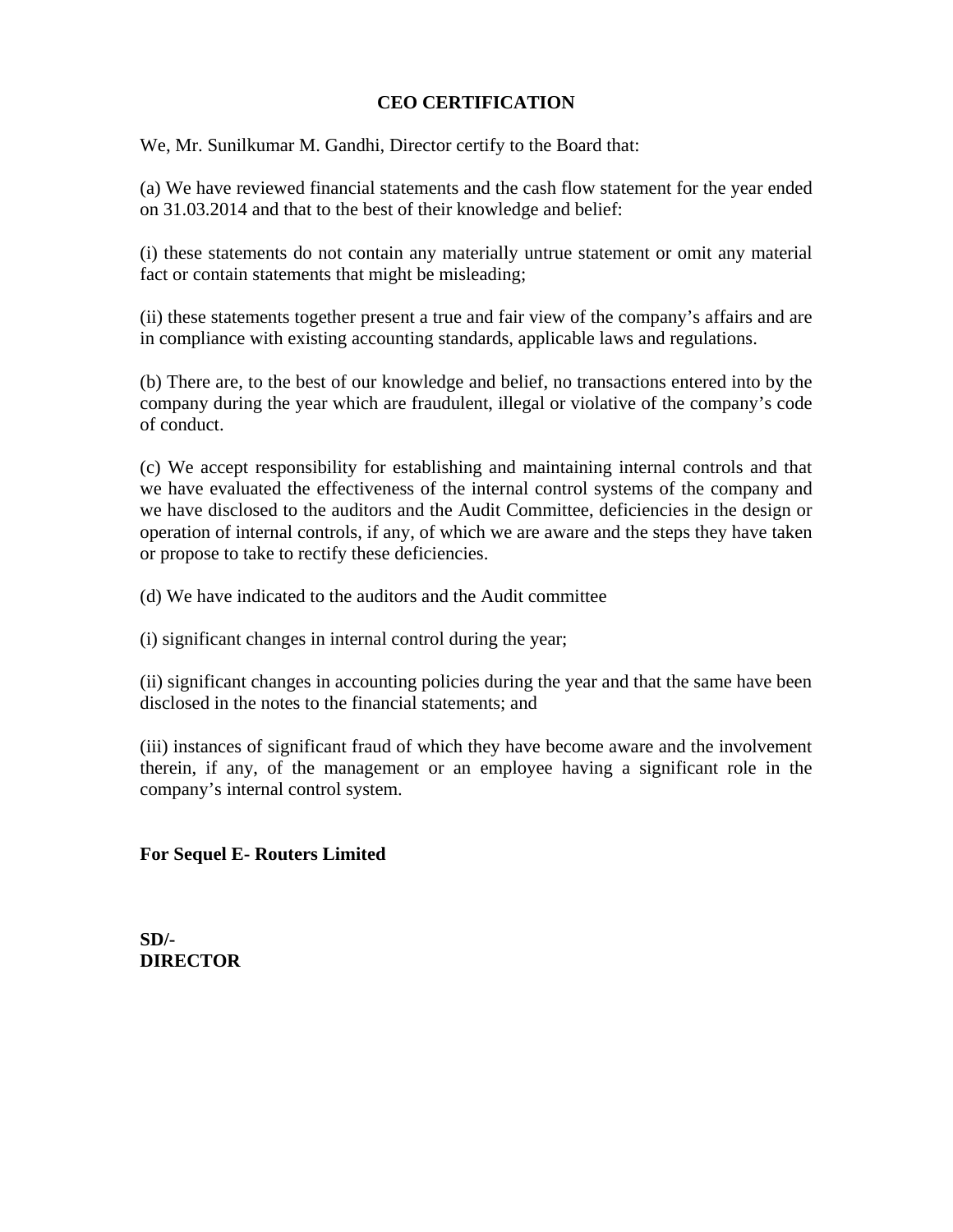# **CERTIFICATE ON COMPLIANCE WITH THE CONDITIONS OF CORPORATE GOVERNANCE UNDER CLAUSE 49 OF THE LISTING AGREEMENT(S)**

- 1. We have examined the Compliance of conditions of Corporate Governance by **Sequel E - Routers Limited** ("the Company ") for the period from during the year ended 1st April, 2013 to 31st March, 2014 as stipulated in Clause 49 of the Listing Agreement of the said Company with the stock exchange.
- 2. The compliance of conditions of corporate governance is the responsibility of the management .Our examination has been limited to a review of the procedures and implementation thereof, adopted by the Company for ensuring the compliance of the conditions of Corporate Governance . It is neither an audit nor an expression of opinion on the financial statements of the Company.
- 3. In our opinion and to the best of our information and according to the explanations given to us , and the representations made by the Directors and the Management, we certify that the Company has complied with the conditions of Corporate Governance as stipulated in the above mentioned Listing Agreement.
- 4. As required by the Guidance Note issued by the Institute of Chartered Accountant of India we have to state that based on the report given by the Registrar of the Company to the Investor's Grievance Committee, as on 31st March, 2000, there were no investor grievance matter against the Company remaining unattended /pending for more than 30 days.
- 5. We further state that such compliance is neither an assurance as to the future viability of the Company nor the efficiency or effectiveness with which the management has conducted the affairs of the Company.

**Place : Ahmedabad For , Gaurang Vora & Associates Date : 14.05.2014 CHARTERED ACCOUNTANTS** 

**Sd/-**  $S$ d/-

 **[PROPRIETOR] [Gaurang Vora] Membership # 39526**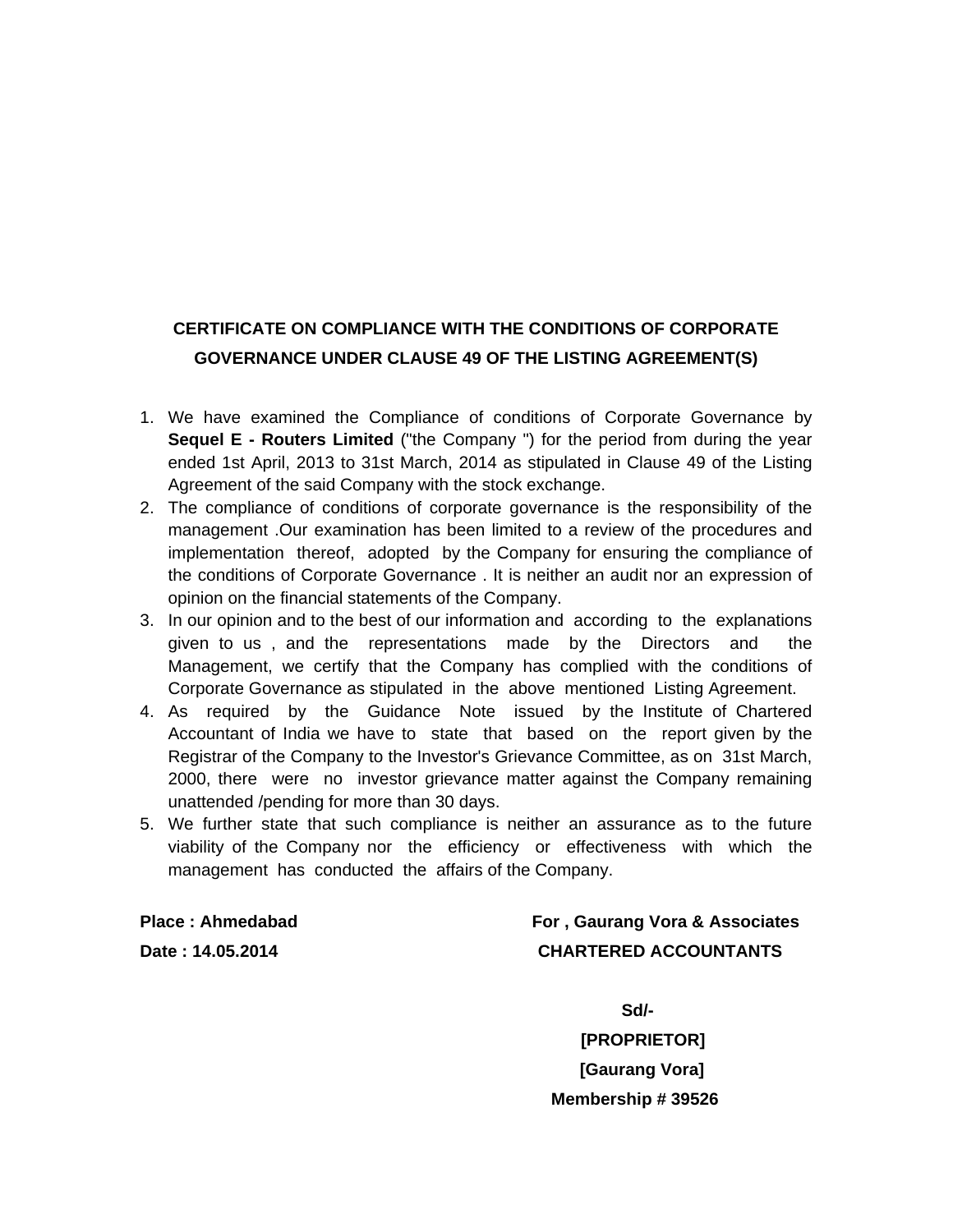# **FORM A**

# **Format of covering letter of the annual audit report to be filed with the stock Exchanges**

| 1. | Name of the Company                 | <b>SEQUEL E-ROUTERS LIMITED</b> |
|----|-------------------------------------|---------------------------------|
| 2. | Annual financial statements for the | 31st March 2014                 |
|    | year ended                          |                                 |
| 3. | Type of Audit qualification         | None                            |
| 4. | Frequency of qualification          | Not Applicable                  |
| 5. | To be signed by-                    |                                 |
|    | <b>CEO/Managing Director</b>        |                                 |
|    | <b>CFO</b>                          |                                 |
|    | Auditor of the company              |                                 |
|    | Audit Committee Chairman"           |                                 |

Date: 14.05.2014 Place: Ahmedabad

> For, Gaurang Vora & Associates Chartered Accountant Firm Reg. No. 103110W

Sd/- (Gaurang Vora) Proprietor Mem. No. 39526

**For, Sequel E – Routers Limited**

**Sd/‐ Sd/‐ Sd/‐** 

**Managing Director Director Audit Co. Chairman**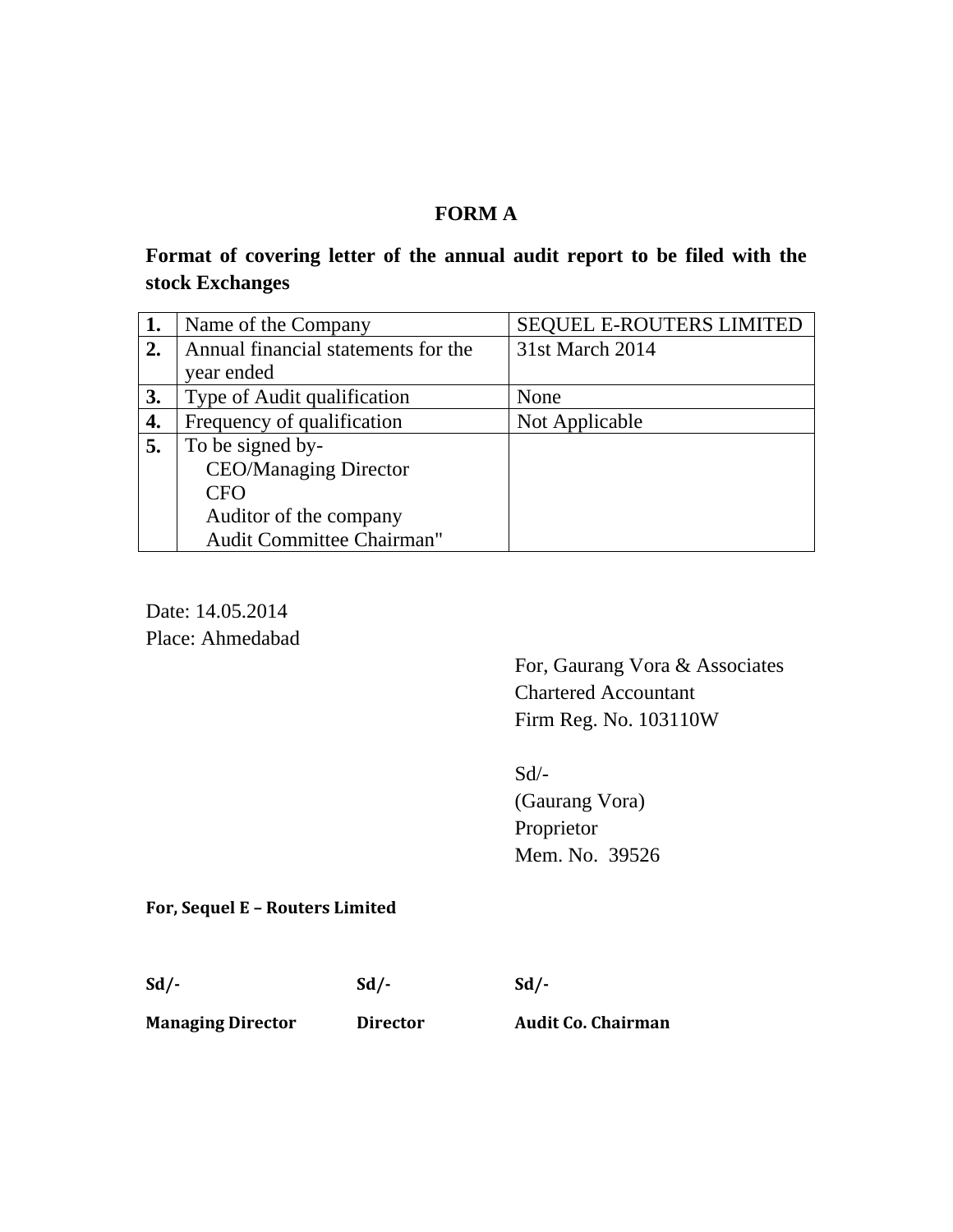#### **Independent Auditors' Report**

#### **TO THE MEMBERS OF** *SEQUEL E ROUTERS LIMITED*

#### **REPORT ON THE FINANCIAL STATEMENTS**

We have audited the accompanying financial statements of **Sequel E Routers Limited,** which comprise the Balance Sheet as at **March 31, 2014,** the Statement of Profit and Loss and Cash Flow Statement for the year then ended, and a summary of significant accounting policies and other explanatory information.

#### **MANAGEMENT'S RESPONSIBILITY FOR THE FINANCIAL STATEMENTS**

The Company's Management is responsible for the preparation of these financial statements that give a true and fair view of the financial position, financial performance and cash flows of the Company in accordance with the Accounting Standards notified under the Companies Act, 1956 (the Act) read with the General Circular 15/2013 dated 13th September, 2013 of the Ministry of Corporate Affairs in respect of Section 133 of the Companies Act, 2013 and in accordance with the accounting principles generally accepted in India. This responsibility includes the design, implementation and maintenance of internal control relevant to the preparation and presentation of the financial statements that give a true and fair view and are free from material misstatement, whether due to fraud or error.

#### **AUDITORS' RESPONSIBILITY**

Our responsibility is to express an opinion on these financial statements based on our audit. We conducted our audit in accordance with the Standards on Auditing issued by the Institute of Chartered Accountants of India. Those Standards require that we comply with ethical requirements and plan and perform the audit to obtain reasonable assurance about whether the financial statements are free from material misstatement.

An audit involves performing procedures to obtain audit evidence about the amounts and disclosures in the financial statements. The procedures selected depend on the auditor's judgment, including the assessment of the risks of material misstatement of the financial statements, whether due to fraud or error. In making those risk assessments, the auditor considers internal control relevant to the Company's preparation and fair presentation of the financial statements in order to design audit procedures that are appropriate in the circumstances, but not for the purpose of expressing an opinion on the effectiveness of the Company's internal control. An audit also includes evaluating the appropriateness of accounting policies used and the reasonableness of the accounting estimates made by management, as well as evaluating the overall presentation of the financial statements. We believe that the audit evidence we have obtained is sufficient and appropriate to provide a basis for our audit opinion.

#### **OPINION**

In our opinion and to the best of our information and according to the explanations given to us, the aforesaid financial statements give the information required by the Act in the manner so required and give a true and fair view in conformity with the accounting principles generally accepted in India: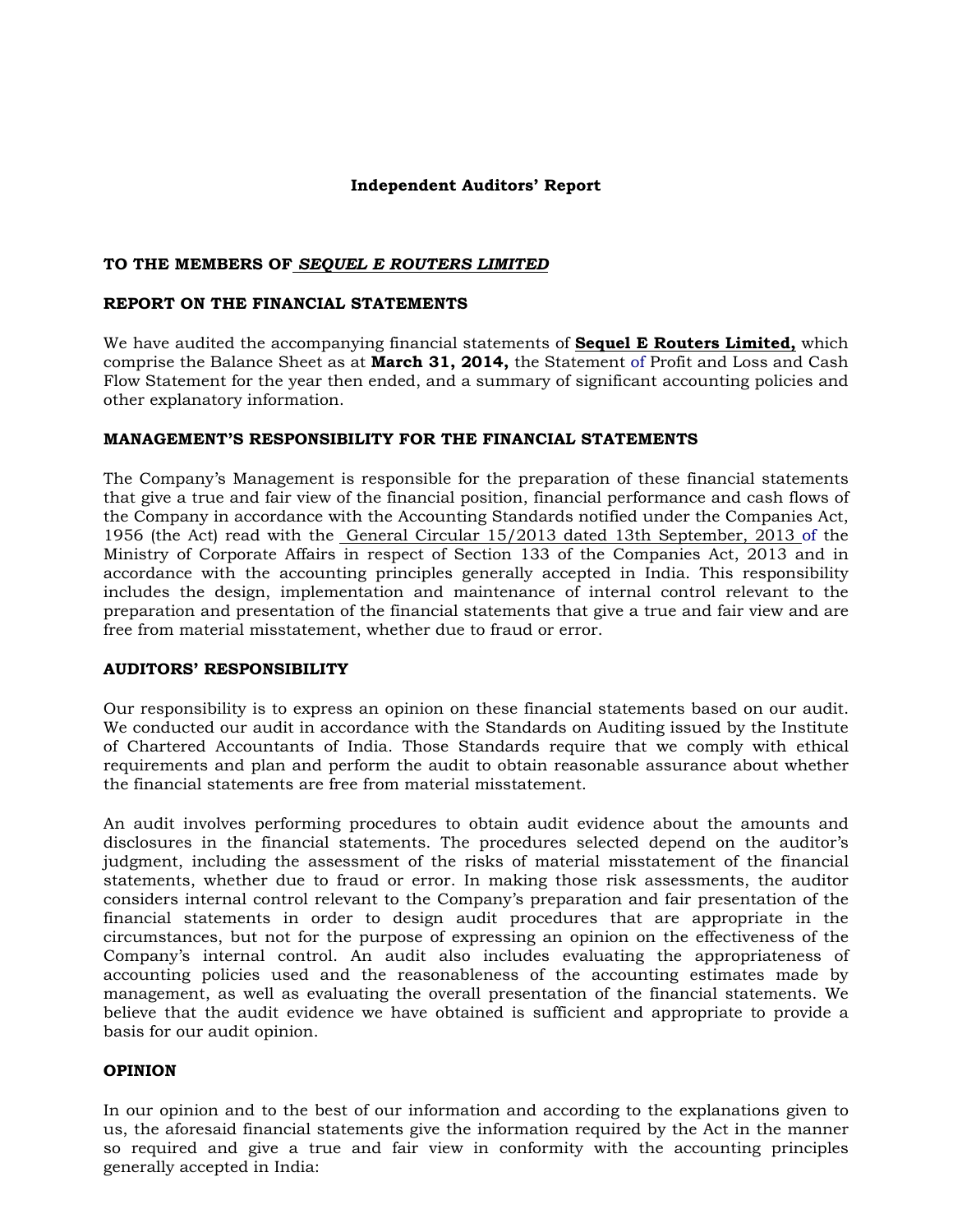(a) In the case of the Balance Sheet, of the state of affairs of the Company as at March 31, 2014;

(b) In the case of the Statement of Profit and Loss, of the Loss of the Company for the year ended on that date; and

(c) In the case of the Cash Flow Statement, of the cash flows of the Company for the year ended on that date.

#### **REPORT ON OTHER LEGAL AND REGULATORY REQUIREMENTS**

1. As required by the Companies (Auditor's Report) Order, 2003 (the Order) issued by the Central Government of India in terms of Section 227(4A) of the Act, we give in the Annexure a statement on the matters specified in paragraphs 4 and 5 of the Order.

2. As required by Section 227(3) of the Act, we report that:

a. We have obtained all the information and explanations which to the best of our knowledge and belief were necessary for the purpose of our audit;

b. In our opinion, proper books of account as required by law have been kept by the Company so far as appears from our examination of those books.

c. The Balance Sheet, the Statement of Profit and Loss, and the Cash Flow Statement dealt with by this Report are in agreement with the books of account.

d. In our opinion, the Balance Sheet, the Statement of Profit and Loss, and the Cash Flow Statement comply with Accounting Standards notified under the Act read with the General Circular 15/2013 dated 13th September, 2013 of the Ministry of Corporate Affairs in respect of Section 133 of the Companies Act, 2013.

e. On the basis of the written representations received from the directors as on March 31, 2014, taken on record by the Board of Directors, none of the directors is disqualified as on March 31, 2014, from being appointed as a director in terms of Section 274(1)(g) of the Act.

For, Gaurang Vora & Associates

**Chartered Accountants** 

**FRN No.103110W** 

**SD/-** 

**(Gaurang Vora) PROPRIETOR MEMBERSHIP NO.: 39526** 

*Ahmedabad, May 14th, 2014.*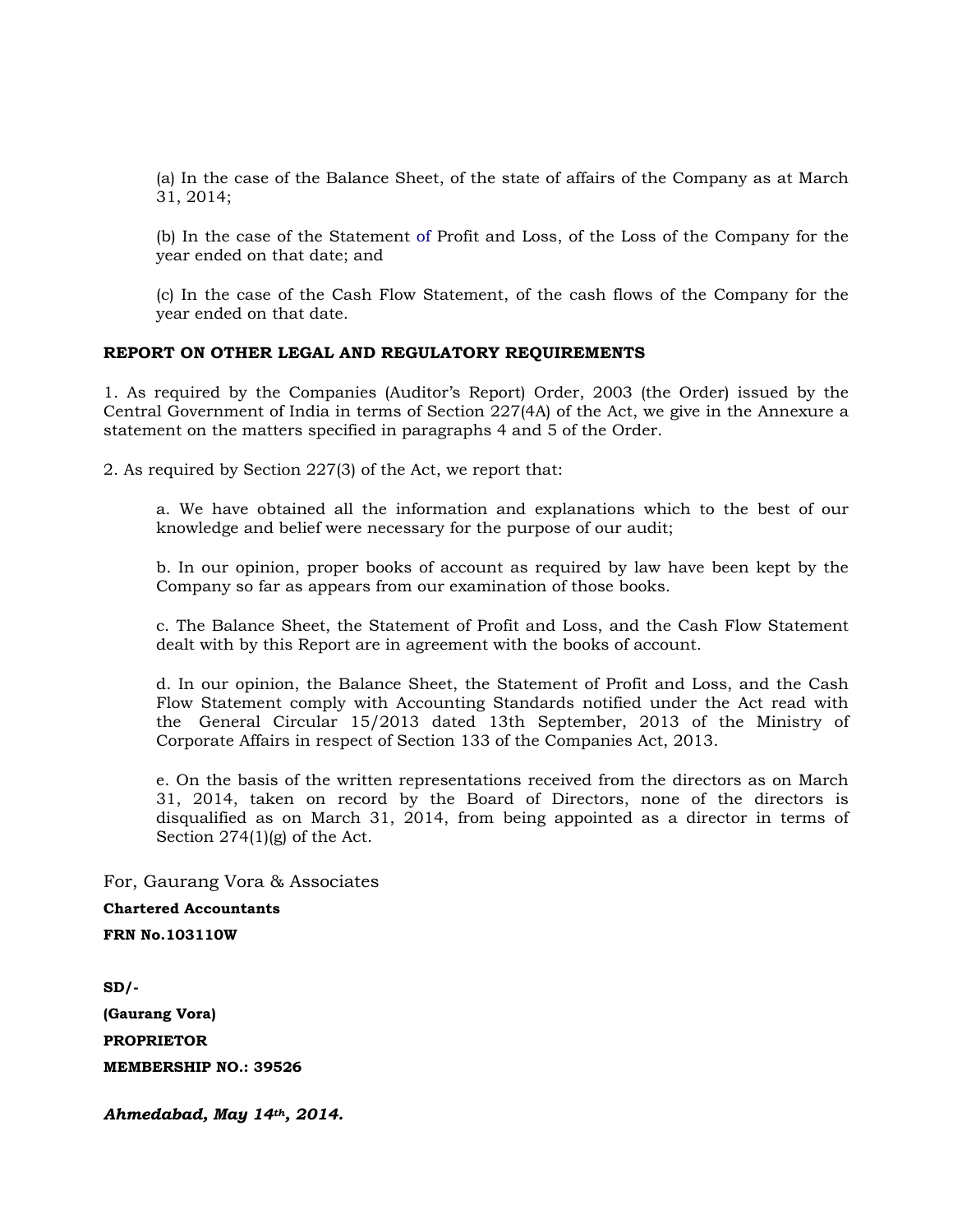**The Annexure referred to in paragraph 1 of the Our Report of even date to the members of Sequel E Routers Limited. On the accounts of the company for the year ended 31st March, 2014.** 

On the basis of such checks as we considered appropriate and according to the information and explanation given to us during the course of our audit, we report that:

- 1. There is no Fixed Assets, Hence not applicable.
- 2. There is no Inventory, Hence not applicable.
- 3. (a) According to the information and explanations given to us and on the basis of our examination of the books of account, the Company has granted any loans, secured or unsecured, to companies, firms or other parties listed in the register maintained under Section 301 of the Companies Act, 1956. Consequently, the provisions of clauses iii (b), iii(c) and iii (d) of the order are applicable to the Company.-**1,93,99,159/-**

(e) According to the information and explanations given to us and on the basis of our examination of the books of account, the Company has not taken loans from companies, firms or other parties listed in the register maintained under Section 301 of the Companies Act, 1956. Thus sub clauses (f) & (g) are not applicable to the company.

- 4. In our opinion and according to the information and explanations given to us, there is generally an adequate internal control procedure commensurate with the size of the company and the nature of its business, for the purchase of inventories & fixed assets and payment for expenses & for sale of goods. During the course of our audit, no major instance of continuing failure to correct any weaknesses in the internal controls has been noticed.
- 5. a) Based on the audit procedures applied by us and according to the information and explanations provided by the management, the particulars of contracts or arrangements referred to in section 301 of the Act have been entered in the register required to be maintained under that section.

b) As per information & explanations given to us and in our opinion, the transaction entered into by the company with parties covered u/s 301 of the Act does not exceeds five lacs rupees in a financial year therefore requirement of reasonableness of transactions does not arises.

6. The Company has not accepted any deposits from the public covered under section 58A and 58AA of the Companies Act, 1956.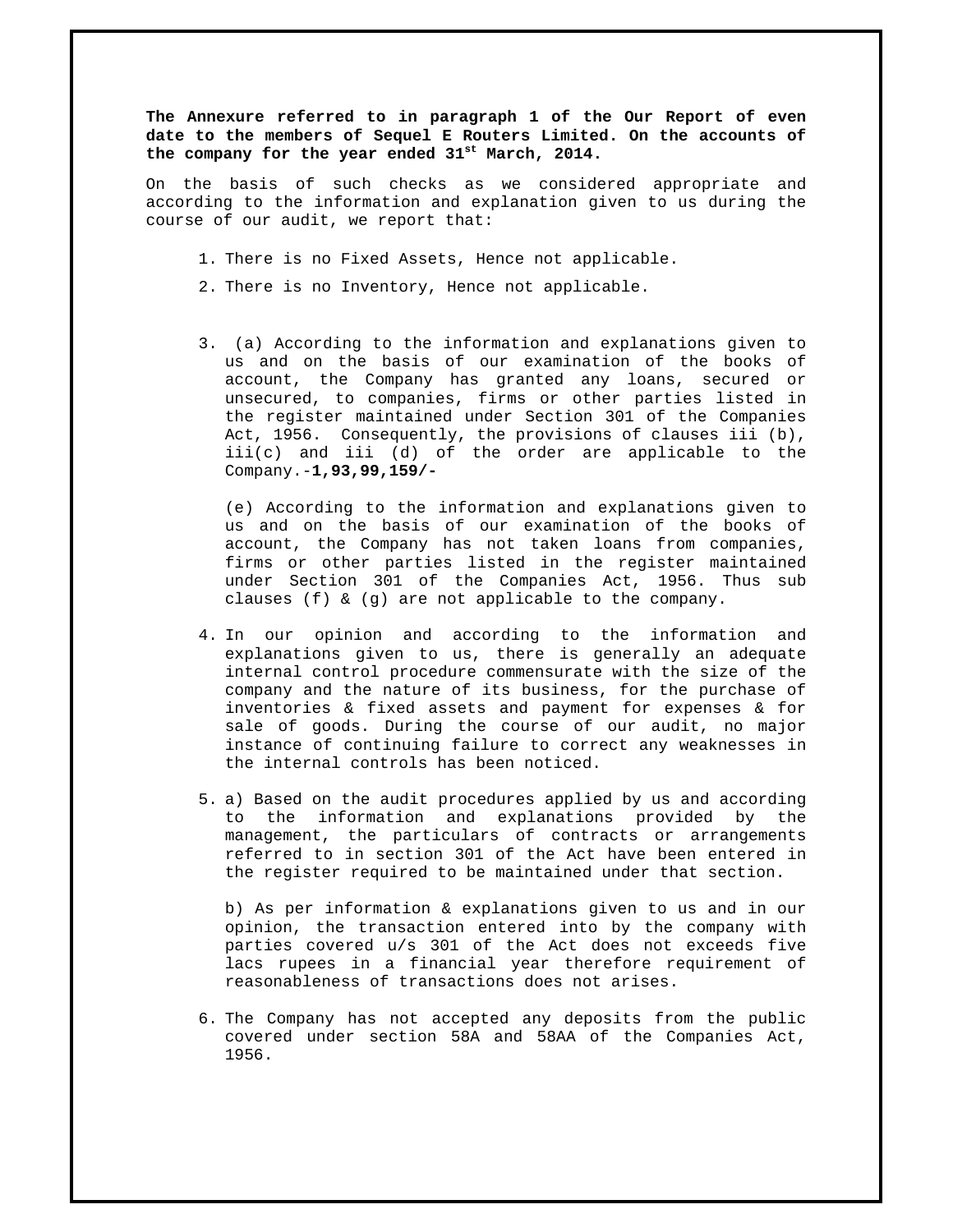- 7. As per information & explanations given by the management, the Company has no an internal audit system commensurate with its size and the nature of its business.
- 8. As per information & explanation given by the management, No maintenance of cost records has been prescribed by the Central Government under clause (d) of sub-section (1) of section 209 of the Act and we are of the opinion that prima facie the prescribed accounts and records have not been made and maintained.
- 9. (a) According to the records of the company, undisputed statutory dues including Provident Fund, Investor Education and Protection Fund, Employees' State Insurance, Income-tax, Sales-tax, Wealth Tax, Service Tax, Custom Duty, Excise Duty, cess to the extent applicable and any other statutory dues have generally been regularly deposited with the appropriate authorities. According to the information and explanations given to us there were no outstanding statutory dues as on  $31<sup>st</sup>$  of March, 2014 for a period of more than  $six$ months from the date they became payable.

(b) According to the information and explanations given to us, there is no amounts payable in respect of wealth tax, service tax, sales tax, customs duty and excise duty which have not been deposited on account of any disputes.

- 10. The Company does not have any accumulated loss and has not incurred cash loss during the financial year covered by our audit and in the immediately preceding financial year.
- 11. Based on our audit procedures and on the information and explanations given by the management, we are of the opinion that, the Company has not defaulted in repayment of dues to a financial institution, bank or debenture holders.
- 12. According to the information and explanations given to us, the Company has not granted loans and advances on the basis of security by way of pledge of shares, debentures and other securities.
- 13. The Company is not a chit fund or a nidhi /mutual benefit fund/society. Therefore, the provision of this clause of the Companies (Auditor's Report) Order, 2003 (as amended) is not applicable to the Company.
- 14. According to information and explanations given to us, the Company is trading in Shares, Mutual funds & other Investments. Proper records & timely entries have been maintained in this regard & further investments specified are held in their own name.
- 15. According to the information and explanations given to us, the Company has not given any guarantees for loan taken by others from a bank or financial institution.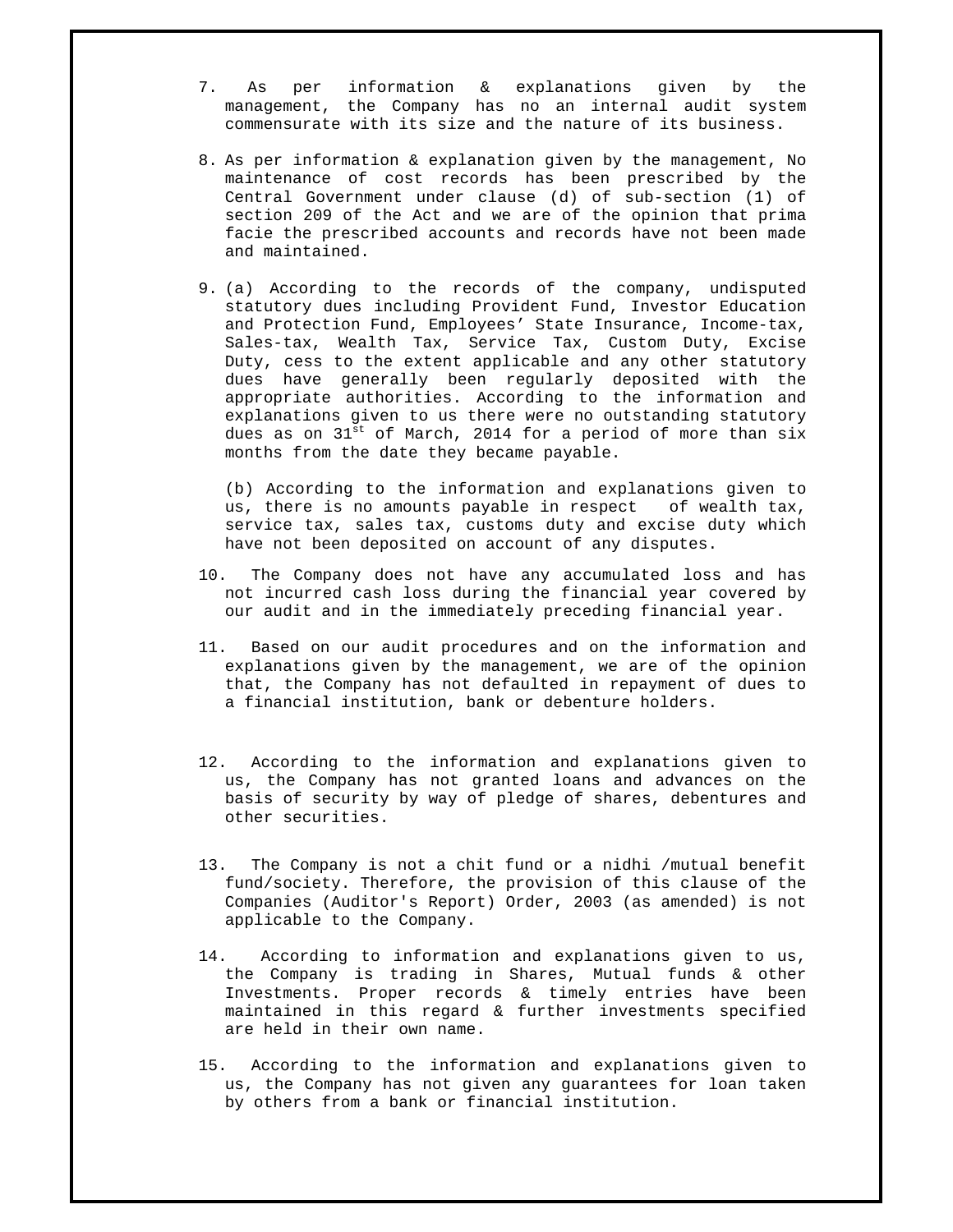- 16. Based on our audit procedures and on the information given by the management, we report that the company has not raised any term loans during the year.
- 17. Based on the information and explanations given to us and on an overall examination of the Balance Sheet of the Company as at  $31^{st}$  March, 2014, we report that no funds raised on short-term basis have been used for long-term investment by the Company.
- 18. Based on the audit procedures performed and the information and explanations given to us by the management, we report that the Company has not made any preferential allotment of shares during the year.
- 19. The Company has no outstanding debentures during the period under audit.
- 20. The Company has not raised any money by public issue during the year.
- 21. Based on the audit procedures performed and the information and explanations given to us, we report that no fraud on or by the Company has been noticed or reported during the year, nor have we been informed of such case by the management.

For, Gaurang Vora & Associates

**Chartered Accountants** 

 $Sd/-$ 

**(Gaurang Vora)**

 **Proprietor**

| Place: | Ahmedabad                   | Firm No. 103110W  |
|--------|-----------------------------|-------------------|
| Date:  | May $14^{\text{th}}$ , 2014 | Membership: 39526 |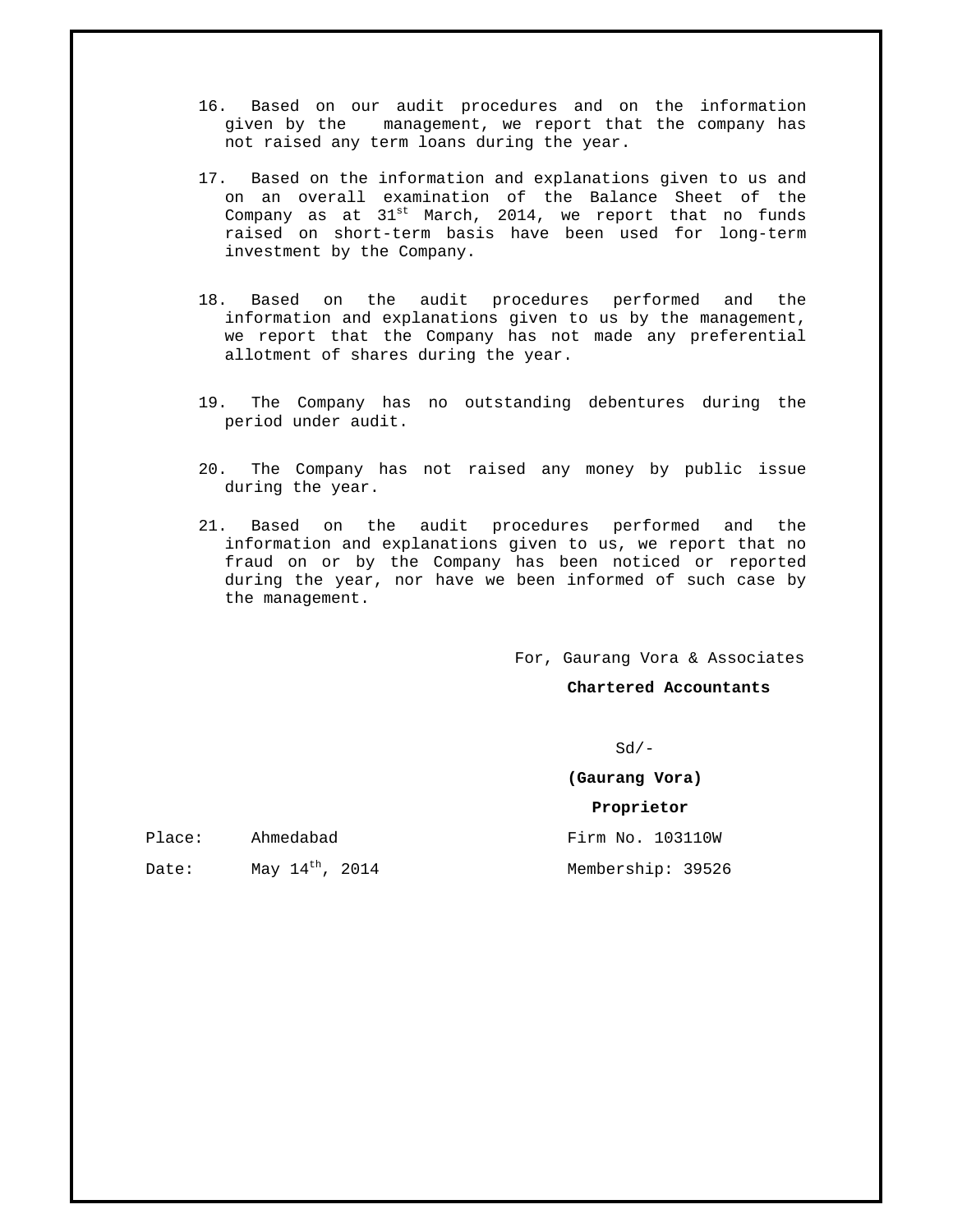#### **SEQUEL E ROUTERS LIMITED**

| Balance Sheet as at 31st March, 2014          |                |            | (Rs)                |
|-----------------------------------------------|----------------|------------|---------------------|
| <b>Particulars</b>                            | <b>Note</b>    | As at      | As at<br>31.03.2013 |
|                                               | No.            | 31.03.2014 |                     |
| <b>I. EQUITY AND LIABILITIES</b>              |                |            |                     |
| (1) Shareholder's Funds                       |                |            |                     |
| (a) Share Capital                             | 1              | 5,596,000  | 55,960,000          |
| (b) Reserves and Surplus                      | $\overline{2}$ | (662, 595) | (50, 915, 866)      |
| (c) Money received against share warrants     |                |            |                     |
| (2) Share application money pending allotment |                |            |                     |
| (3) Non-Current Liabilities                   |                |            |                     |
| (a) Long-term borrowings                      |                | <b>NIL</b> | <b>NIL</b>          |
| (b) Deferred tax liabilities (Net)            |                |            |                     |
| (c) Other Long term liabilities               |                |            |                     |
| (d) Long term provisions                      |                |            |                     |
| (4) Current Liabilities                       |                |            |                     |
| (a) Short-term borrowings                     |                |            |                     |
| (b) Trade payables                            | 3              | 60,567,514 | 1,938,373           |
| (c) Other current liabilities                 | 4              |            | 10,000              |
| (d) Short-term provisions                     |                |            |                     |
| Total                                         |                | 65,500,919 | 6,992,507           |
| <b>II.Assets</b>                              |                |            |                     |
| (1) Non-current assets                        |                |            |                     |
| (a) Fixed assets                              |                |            |                     |
| (i) Tangible assets                           |                | <b>NIL</b> | <b>NIL</b>          |
| (ii) Intangible assets                        |                | <b>NIL</b> | <b>NIL</b>          |
| (iii) Capital work-in-progress                |                | <b>NIL</b> | <b>NIL</b>          |
| (iv) Intangible assets under development      |                | <b>NIL</b> | <b>NIL</b>          |
| (b) Non-current investments                   |                | 41,853,039 | <b>NIL</b>          |
| (c) Deferred tax assets (net)                 |                | <b>NIL</b> | <b>NIL</b>          |
| (d) Long term loans and advances              | 5              | 19,399,159 | 2,428,000           |
| (e) Other non-current assets                  | 6              | 401,593    | 803,186             |
| (2) Current assets                            |                |            |                     |
| (a) Current investments                       |                |            |                     |
| (b) Inventories                               |                |            |                     |
| (c) Trade receivables                         | 7              | 3,354,080  | 3,714,080           |
| (d) Cash and cash equivalents                 | 8              | 410,281    | 47,241              |
| (e) Short-term loans and advances             |                | <b>NIL</b> | <b>NIL</b>          |
| (f) Other current assets                      | 9              | 83,067     | <b>NIL</b>          |
|                                               |                |            |                     |
|                                               |                |            |                     |
| Total                                         |                | 65,501,219 | 6,992,507           |

As Per Our Separate Report Of Even Date Attached Herewith

For Gaurang Vora & Associates For Sequel E Routers Limited. Firm Registration No :- 103110W Chartered Accountants

Gaurang Vora Proprietor Director Director Director Director Membership No. 39526

Place : Ahmedabad<br>
Place : May 14th, 2014<br>
Date : May 14th, 2014

Date : May 14th, 2014 **Date** : May 14th, 2014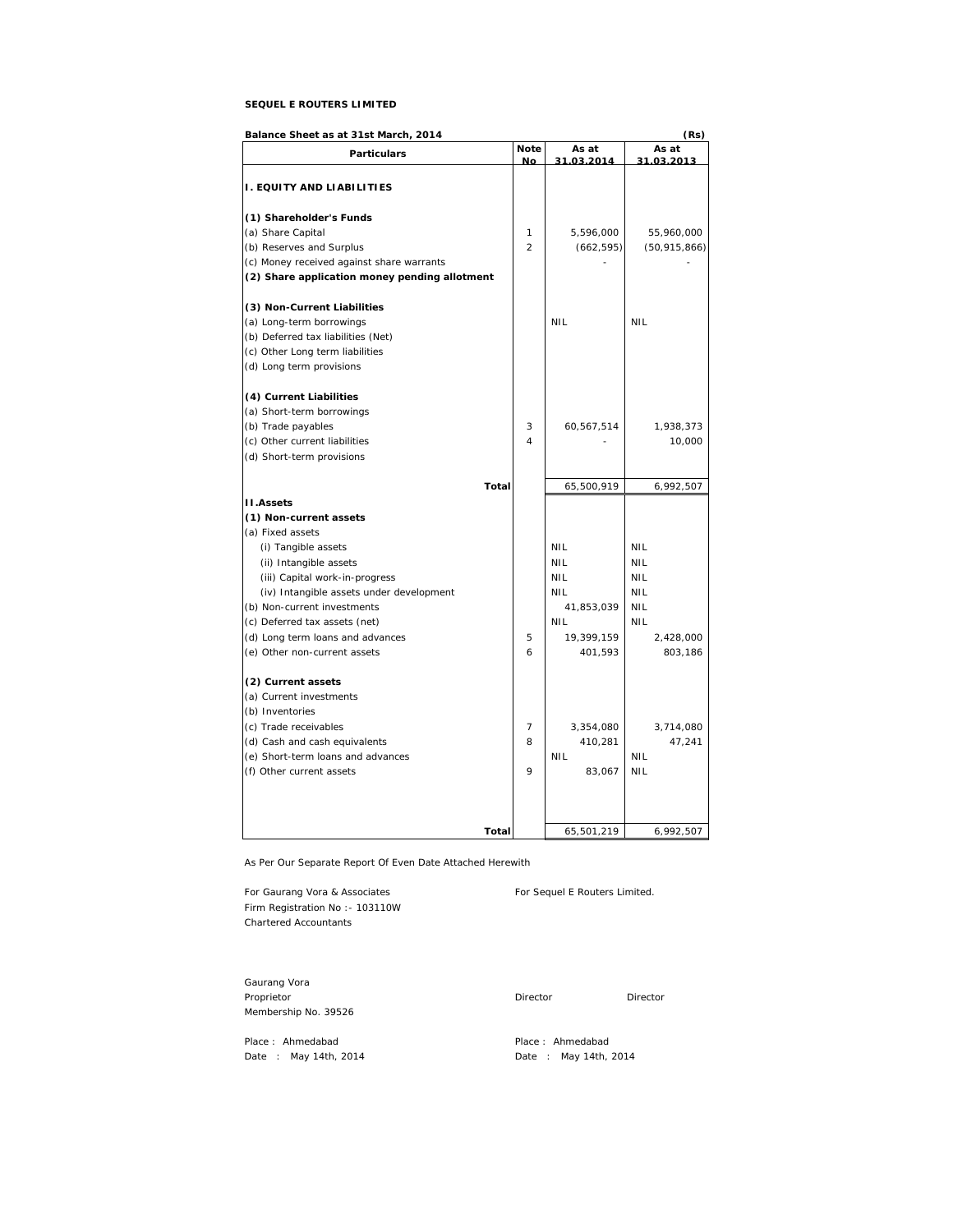#### **SEQUEL E ROUTERS LIMITED**

#### **Profit and Loss statement for the year ended 31st March, 2014**

|                                                              |              |                   | (Rs)              |
|--------------------------------------------------------------|--------------|-------------------|-------------------|
|                                                              |              | For the Year      | For the Year      |
| <b>Particulars</b>                                           | Note No      | end<br>31.03.2014 | end<br>31.03.2013 |
|                                                              |              |                   |                   |
| I. Revenue from operations                                   | 10           | 1,378,976         | 1,185,254         |
| II. Other Income                                             |              | <b>NIL</b>        | <b>NIL</b>        |
|                                                              |              |                   |                   |
| III. Total Revenue (I +II)                                   |              | 1,378,976         | 1,185,254         |
|                                                              |              |                   |                   |
| IV. Expenses:                                                |              |                   |                   |
| Cost of materials consumed                                   | 11           |                   | 842,409           |
| Purchase of Stock-in-Trade                                   |              |                   |                   |
| Changes in inventories of finished goods, work-in-progress   |              |                   |                   |
| and Stock-in-Trade                                           |              | <b>NIL</b>        | <b>NIL</b>        |
| Employee benefit expense                                     | 12           | 80,000            | 62,000            |
| Financial costs                                              |              | NIL               | <b>NIL</b>        |
| Depreciation and amortization expense                        |              |                   |                   |
| Other expenses                                               | 13           | 1,007,812         | 342,577           |
| Priliminary Expenses W/O                                     |              | 401,593           |                   |
|                                                              |              |                   |                   |
| <b>Total Expenses</b>                                        |              | 1,489,405         | 1,246,986         |
|                                                              |              |                   |                   |
| V. Profit before exceptional and extraordinary items and tax | $(III - IV)$ | (110, 429)        | (61, 732)         |
|                                                              |              |                   |                   |
| VI. Exceptional Items                                        |              |                   |                   |
|                                                              |              |                   |                   |
| VII. Profit before extraordinary items and tax (V - VI)      |              | (110, 429)        | (61, 732)         |
|                                                              |              |                   |                   |
| VIII. Extraordinary Items                                    |              |                   |                   |
|                                                              |              |                   |                   |
| IX. Profit before tax (VII - VIII)                           | $(VII-VIII)$ | (110, 429)        | (61, 732)         |
|                                                              |              |                   |                   |
| X. Tax expense:                                              |              |                   |                   |
| (1) Current tax                                              |              |                   |                   |
| (2) Deferred tax                                             |              |                   |                   |
|                                                              |              |                   |                   |
| XI. Profit(Loss) from the perid from continuing operations   | $(IX - X)$   | (110, 429)        | (61, 732)         |
|                                                              |              |                   |                   |
| XII. Profit/(Loss) from discontinuing operations             |              |                   |                   |
|                                                              |              |                   |                   |
| XIII. Tax expense of discounting operations                  |              |                   |                   |
|                                                              |              |                   |                   |
| XIV. Profit/(Loss) from Discontinuing operations             | (XII - XIII) |                   |                   |
|                                                              |              |                   |                   |
| XV. Profit/(Loss) for the period                             | $(XI + XIV)$ | (110, 429)        | (61, 732)         |
|                                                              |              |                   |                   |
| XVI. Earning per equity share:                               |              |                   |                   |
| (1) Basic                                                    |              |                   |                   |
| (2) Diluted                                                  |              |                   |                   |

As Per Our Separate Report Of Even Date Attached Herewith

For Gaurang Vora & Associates For Sequel E Routers Limited. Firm Registration No :- 103110W Chartered Accountants

SD/- Gaurang Vora **SD/-** SD/- SD/-Proprietor Director Director Membership No. 39526

Place : Ahmedabad **Place : Ahmedabad** Place : Ahmedabad Date : May 14th, 2014 **Date** : May 14th, 2014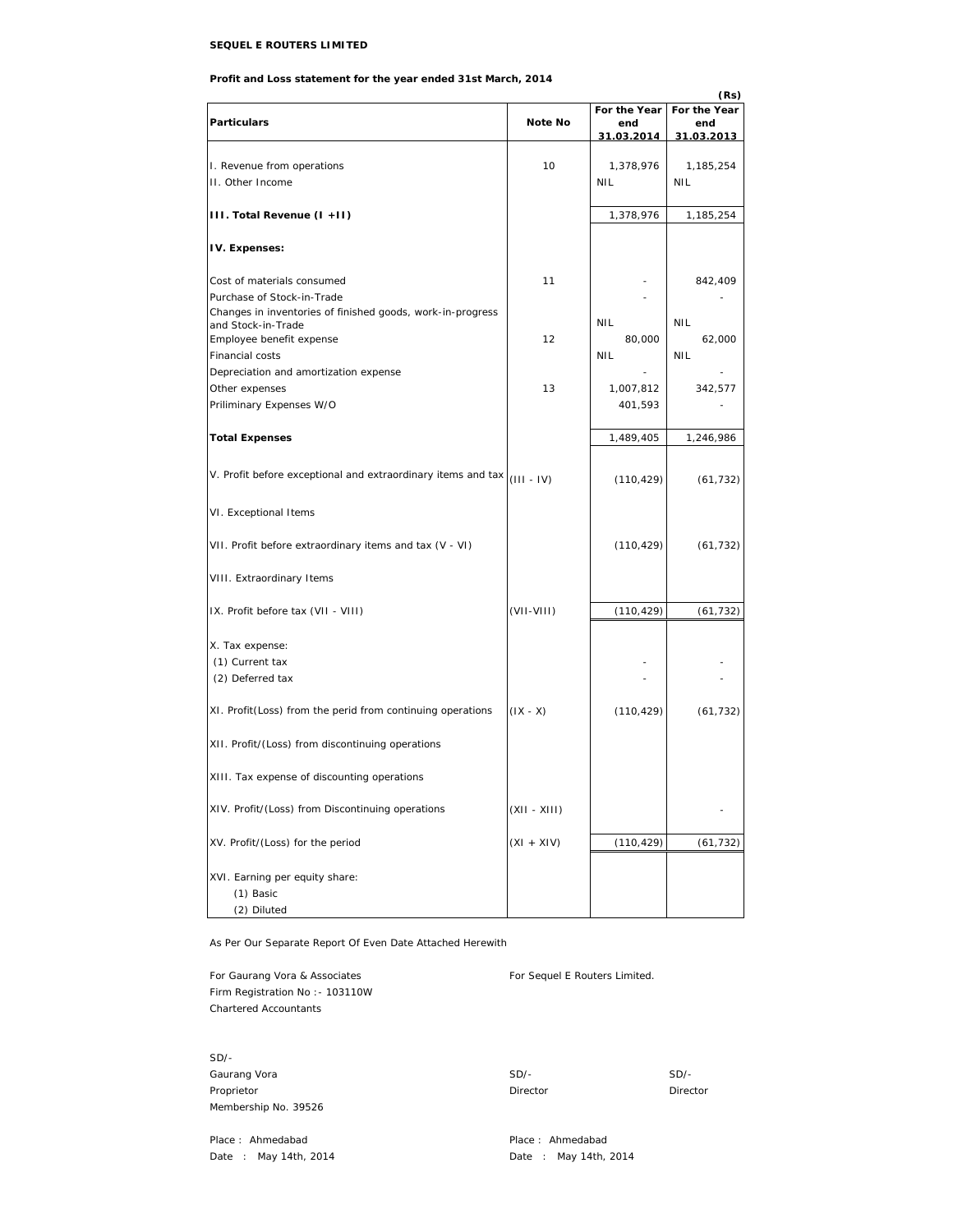| Note $. : 1$     | <b>SHARE CAPITAL</b>                        |               |               |
|------------------|---------------------------------------------|---------------|---------------|
|                  |                                             | As at         | As at         |
|                  |                                             | March 31,2014 | March 31,2013 |
| Authorised<br>i) | 60,00,000 equity shares of Rs. 10 Each      | 60,000,000    | 60,000,000    |
|                  | <b>Issued, Subscribed and fully paid up</b> |               |               |
| i)               | 55,96,000 equity shares of Rs. 10 Each      | 5,596,000     | 55,960,000    |
|                  | Total                                       | 5,596,000     | 55,960,000    |

#### **a) Reconcilation of number of Shares**

|                          | No. Of        | As at         | No. Of        | As at         |
|--------------------------|---------------|---------------|---------------|---------------|
|                          | <b>Shares</b> | March 31,2014 | <b>Shares</b> | March 31,2013 |
| <b>Equity Shares</b>     |               |               |               |               |
| Opening Balance          | 5,596,000     | 5,596,000     | 5,596,000     | 55,960,000    |
| Addition During the Year | <b>NIL</b>    | <b>NIL</b>    | NIL           | NIL           |
| Closing Balance          | 5.596.000     | 5.596.000     | 5.596.000     | 55.960.000    |

#### **Note . :2 Reserve & Surplus**

Short Term Provisions Consists of Followings

|           |                                                                                       | As at                | As at                       |
|-----------|---------------------------------------------------------------------------------------|----------------------|-----------------------------|
|           |                                                                                       | March 31,2014        | March 31,2013               |
| i)<br>ii) | Securities Premium<br>Opening Balance<br>(+) Net Profit / (Loss) For the current Year | ۰<br>۰<br>(662, 595) | (50, 854, 134)<br>(61, 732) |
|           | Total                                                                                 | (662, 595)           | (50,915,866)                |

#### **Note . :3 Current Liabilities**

Sundry Creditors Consists of Followings

|                     | As at         | As at         |
|---------------------|---------------|---------------|
|                     | March 31,2014 | March 31,2013 |
| Trade Payable<br>i) | 60,567,514    | 1,938,373     |
| Total               | 60,567,514    | 1,938,373     |

#### **Note . :4 Other Current Liabilities**

Short Term Provisions Consists of Followings

|                                                 | As at         | As at         |
|-------------------------------------------------|---------------|---------------|
|                                                 | March 31,2014 | March 31,2013 |
| Provision For Income Tax & Other Expenses<br>i) | ۰             | 10,000        |
|                                                 |               |               |
| Total                                           | -             | 10,000        |
|                                                 |               |               |

#### **Note . :5 LONG - TERM LOANS AND ADVANCES**

Long - Term Loans & Advances consist of Followings

| As at         | As at         |
|---------------|---------------|
| March 31,2014 | March 31,2013 |
|               |               |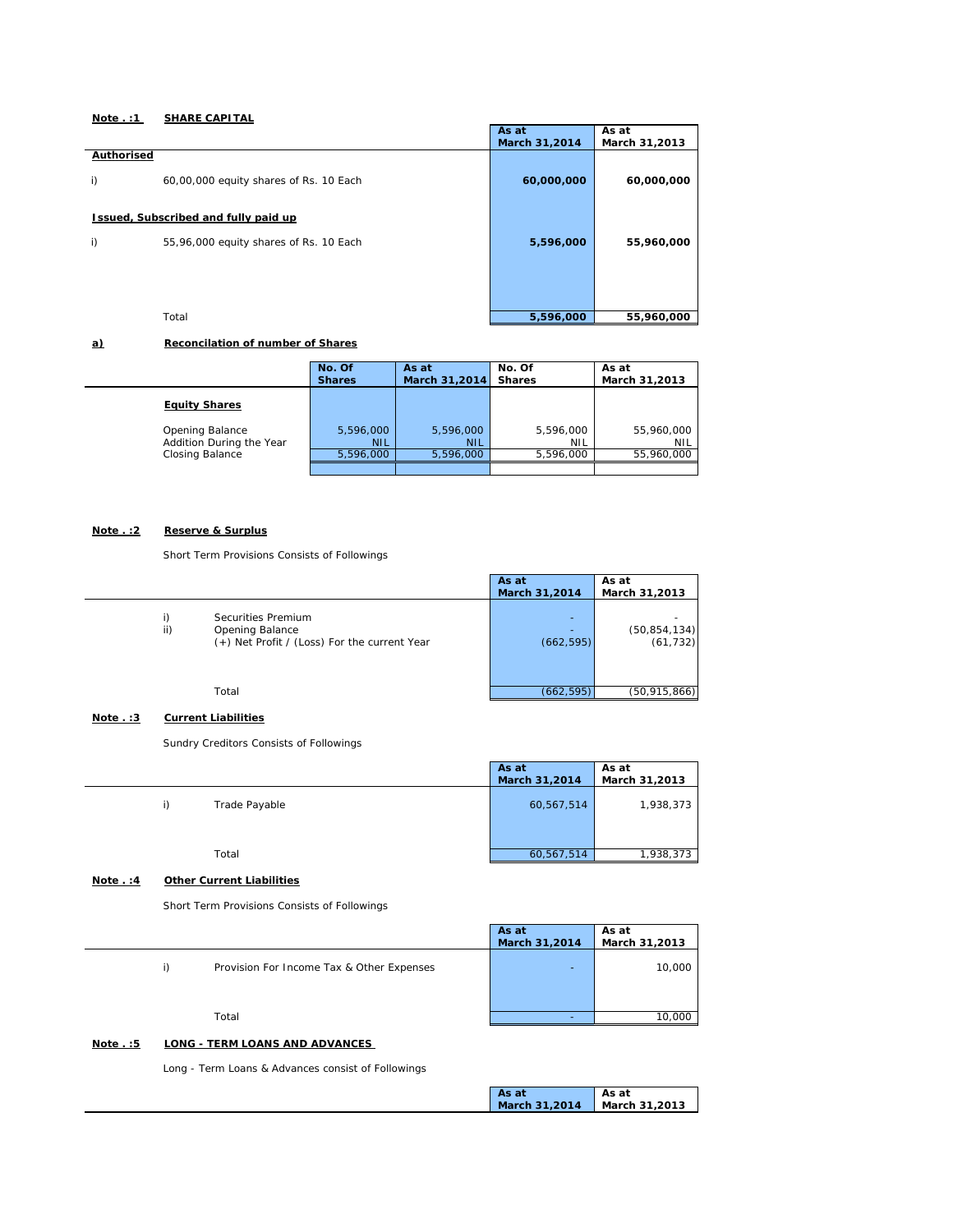| 19,399,159<br>Secured Advances |           |
|--------------------------------|-----------|
|                                | 2,428,000 |
|                                |           |
| 19,399,159                     | 2,428,000 |

#### **Note . : 6 Other Non Curent Assets**

Misc. Expenses

|    |                                          | As at              | As at         |
|----|------------------------------------------|--------------------|---------------|
|    |                                          | March 31,2014      | March 31,2013 |
| A) | Opening Balance<br>(-) To the Extent W/O | 803,186<br>401,593 | 803,186<br>-  |
|    | Total                                    | 401,593            | 803,186       |

#### **Note . :7 TRADE RECEIVABLES (unsecured)**

 $\overline{a}$ 

Trade Receivable consist of Following

| 3,354,080 |           |
|-----------|-----------|
| -         | 3,714,080 |
|           | 3,714,080 |
|           | 3,354,080 |

#### **Note . : 8 CASH AND BANK BALANCES**

Cash & Bank Balances consist of Following

|    |           |                                                                                                                         | As at<br>March 31,2014 | As at<br>March 31,2013 |
|----|-----------|-------------------------------------------------------------------------------------------------------------------------|------------------------|------------------------|
| A) | i)<br>ii) | Cash & Cash Equivalents<br><b>Bank Balance with Banks</b><br>In Current Accounts<br>With Allahabad Bank<br>Cash on Hand | 330,731<br>79,550      | 12,691<br>34,550       |
|    | Total     |                                                                                                                         | 410,281                | 47,241                 |

#### **Note . : 9 OTHER CURRENT ASSETS**

Other Current Assets consist of Following

|                       | As at<br>March 31,2014 | As at<br>March 31,2013 |
|-----------------------|------------------------|------------------------|
| <b>TDS Receivable</b> | 83,067                 | -                      |
| Total                 | 83,067                 |                        |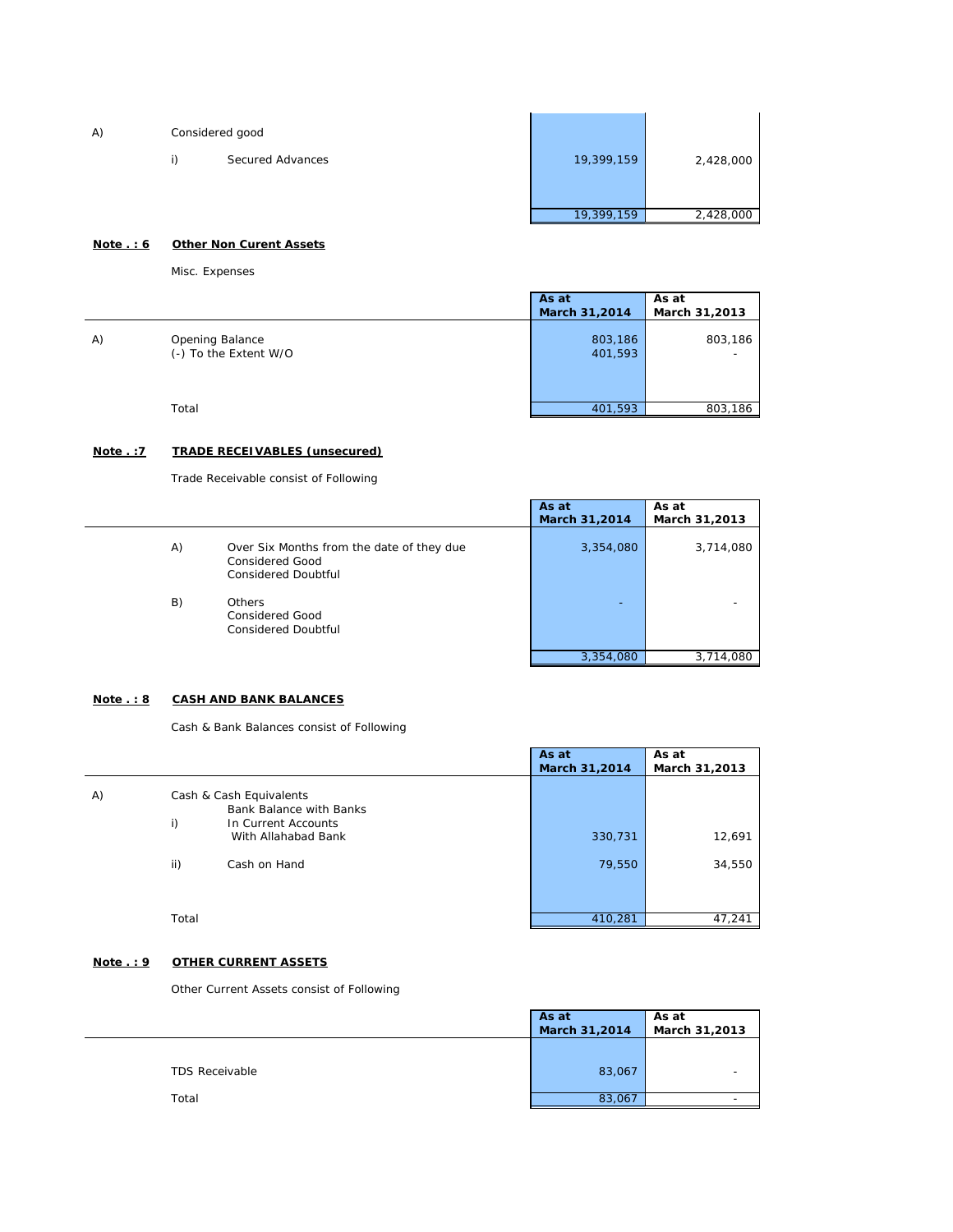# **Note No. : 10 Revenue from operations** (Rs)

| <b>Particulars</b> | For the year<br>ended 31 March<br>2014 | For the year<br>ended 31 March<br>2013 |  |
|--------------------|----------------------------------------|----------------------------------------|--|
|                    | Amount (Rs.)                           | Amount (Rs.)                           |  |
| Sale of products   | 548,664                                | 1,185,254                              |  |
| Sale of services   |                                        |                                        |  |
| Interest Income    | 830,312                                |                                        |  |
| Less:              |                                        |                                        |  |
| Excise duty (net)  |                                        |                                        |  |
|                    |                                        |                                        |  |
| <b>Total</b>       | 1,378,976                              | 1,185,254                              |  |

**Note No. : 11**

**Cost Of Goods Sold** (Rs )

| <b>Particulars</b>        | For the year<br>ended 31 March<br>2014 | For the year<br>ended 31 March<br>2013 |
|---------------------------|----------------------------------------|----------------------------------------|
| <b>Opening Stock</b>      |                                        |                                        |
|                           |                                        |                                        |
| <b>Gross Purchases</b>    |                                        | 842,409                                |
| Less : Inter - Divisional |                                        |                                        |
|                           |                                        |                                        |
| Less: Closing Stock       |                                        |                                        |
|                           |                                        |                                        |
| <b>Total</b>              |                                        | 842,409                                |

# **Note No. : 12** (Rs ) **Employee Benefits Expense**

| <b>Particulars</b>                                                                                  | For the year<br>ended 31 March<br>2014 | For the year<br>ended 31 March<br>2013 |
|-----------------------------------------------------------------------------------------------------|----------------------------------------|----------------------------------------|
|                                                                                                     |                                        |                                        |
| $(i)$ salaries and wages,                                                                           | 80,000                                 | 62,000                                 |
| (ii) contribution to provident and other funds,                                                     |                                        |                                        |
| (iii) expense on Employee Stock Option Scheme<br>(ESOP) and Employee Stock Purchase Plan<br>(ESPP), |                                        |                                        |
| (iv) staff welfare expenses                                                                         |                                        |                                        |
|                                                                                                     |                                        |                                        |
| Total                                                                                               | 80,000                                 | 62,000                                 |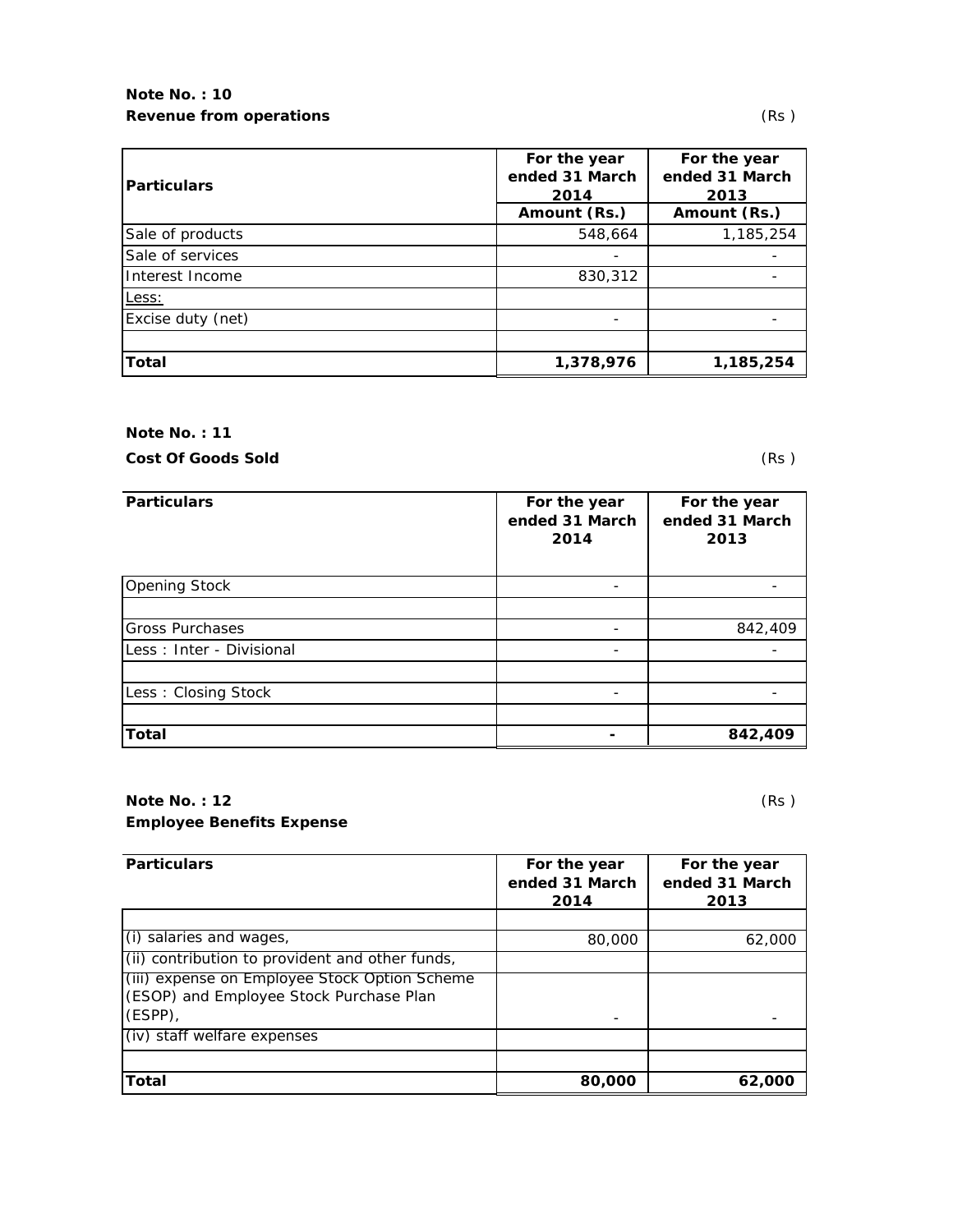#### **Note No. : 13**

**Particulars** 

Audit Fees Bank Charges **BSE Listing Fees** CDS Charges

#### **Administrative Expenses** (Rs )

Conveyance Expenses

| For the year<br>ended 31 March<br>2014 | For the year<br>ended 31 March<br>2013 |
|----------------------------------------|----------------------------------------|
| 15,000                                 | 35,000                                 |
| 1,841                                  |                                        |
|                                        |                                        |
| 16,854                                 |                                        |
|                                        | 72,545                                 |

Misc. Expenses 3,500 87,947 NSC Charges **16,854** - 16,854 - 16,854 - 16,854 - 16,854 - 16,854 - 16,854 - 16,854 - 16,854 - 16,854 - 16,854 - 16,854 - 16,854 - 16,854 - 16,854 - 16,854 - 16,854 - 16,854 - 16,854 - 16,854 - 16,854 - 16,854 - 16,854 - 1 Office Expenses 29,310 91,259 Share Registry Expenses and the state of the 47,074  $\vert$ Share Trading Expenses 63,466 - 63,466 - 63,466 - 63,466 - 63,466 - 63,466 - 63,466 - 63,466 - 63,466 - 63,466 - 63,466 - 63,466 - 63,466 - 63,466 - 63,466 - 63,466 - 63,466 - 63,466 - 63,466 - 63,466 - 63,466 - 63,466 - 6 Business F&O Loss 2008 2009 12:00 12:00 12:00 12:00 12:00 12:00 12:00 12:00 12:00 12:00 12:00 12:00 12:00 12:0 Stationary & Printing Expenses and the contract of the contract of the 27,568 Telephone Expenses and the contract of the contract of the contract of the contract of the contract of the contract of the contract of the contract of the contract of the contract of the contract of the contract of the con Vakil Fee Expenses and the set of the 13,485  $\vert$  13,485  $\vert$  . **Total 1,007,812 342,577**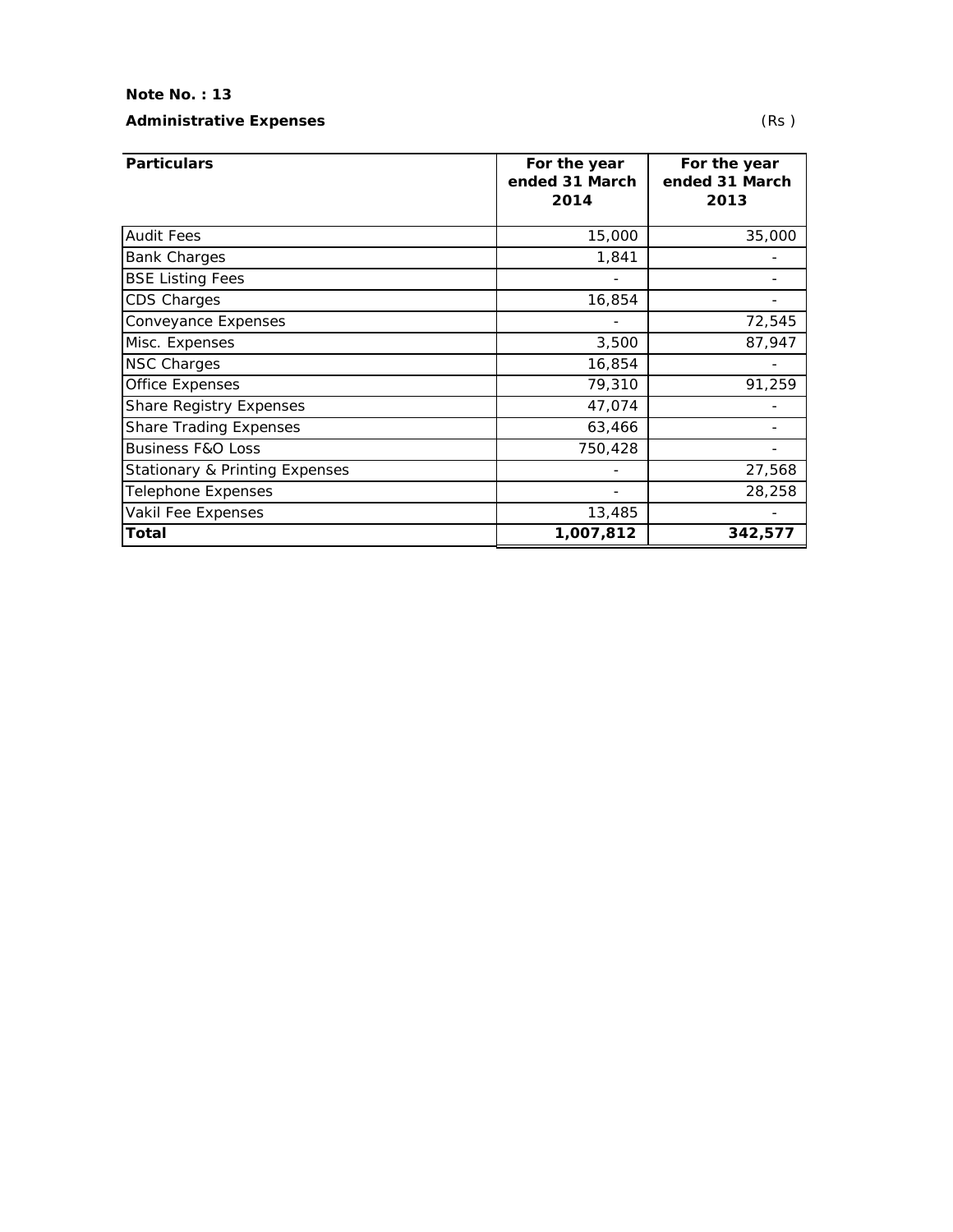**Disclosure pursuant to Note no. 6(U) of Part I of Schedule VI to the Companies Act, 1956**

| <b>Particulars</b>                                              | Total                                  | Per share  |
|-----------------------------------------------------------------|----------------------------------------|------------|
| Dividends proposed to be distributed to equity shareholders     | <b>NIL</b>                             | <b>NIL</b> |
| Dividends proposed to be distributed to preference shareholders | NIL                                    | <b>NIL</b> |
| Arrears of fixed cumulative dividends on preference shares      | <b>NIL</b><br>$\overline{\phantom{a}}$ | <b>NIL</b> |

**Disclosure pursuant to Note no. 6(V) of Part I of Schedule VI to the Companies Act, 1956**

NILWhere in respect of an issue of securities made for a specific purpose, the whole or part of the amount has not been used for the specific purpose at the

#### **Disclosure pursuant to Note no. 6(W) of Part I of Schedule VI to the Companies Act, 1956**

In the opinion of the Board, all assets other than fixed assets and non current investments, have <sup>a</sup> realisable value in the ordinary course of business

| <b>Name of Assets</b> | Realisable Value | <b>Balance</b><br><b>Sheet</b> | Value in ppinion of Boar |
|-----------------------|------------------|--------------------------------|--------------------------|
|                       |                  |                                |                          |
|                       |                  |                                |                          |
|                       |                  |                                |                          |
|                       |                  |                                |                          |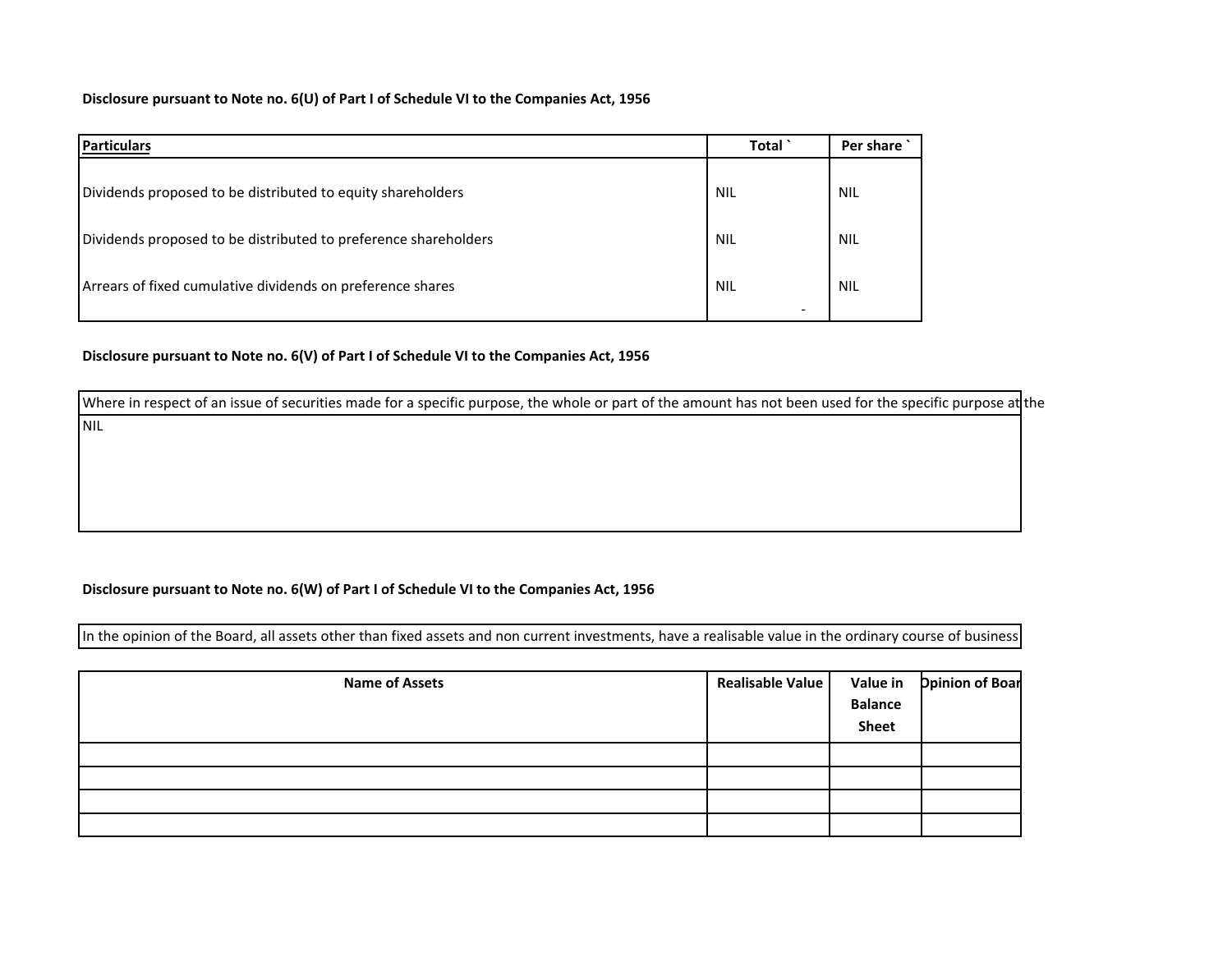| For the year ended<br><b>Employee Benefits Expense .: Note. 1</b>                           |            | For the year   |
|---------------------------------------------------------------------------------------------|------------|----------------|
|                                                                                             |            | ended 31 March |
|                                                                                             |            | 2013           |
|                                                                                             |            |                |
| (a) Salaries and incentives                                                                 | 67,000     | 36,000         |
| (b) Contributions to -                                                                      |            |                |
| (ii) Superannuation scheme                                                                  | NIL        | NIL.           |
| (c) Gratuity fund contributions                                                             | <b>NIL</b> | <b>NIL</b>     |
| (d) Social security and other benefit plans for overseas employees                          | <b>NIL</b> | <b>NIL</b>     |
| (e) expense on Employee Stock Option Scheme (ESOP) and Employee Stock Purchase Plan (ESPP), | <b>NIL</b> | <b>NIL</b>     |
| (f) Staff welfare expenses                                                                  | <b>NIL</b> | <b>NIL</b>     |
| Total                                                                                       | 67,000     | 36,000         |

#### **Disclosure pursuant to Note no. 5(i)(g) of Part II of Schedule VI to the Companies Act, 1956**

|                                      |               | For the year   |
|--------------------------------------|---------------|----------------|
| Payments to the auditor as .: Note.2 | 31 March 2014 | ended 31 March |
|                                      |               | 2013           |
|                                      |               |                |
| a. auditor                           | 10,000        | 10,500         |
| b. for taxation matters              |               |                |
| c. for company law matters           |               |                |
| d. for management services           | <b>NIL</b>    | <b>NIL</b>     |
| e. for other services                | <b>NIL</b>    | <b>NIL</b>     |
| f. for reimbursement of expenses     | <b>NIL</b>    | <b>NIL</b>     |
| Total                                | 10,000        | 10,500         |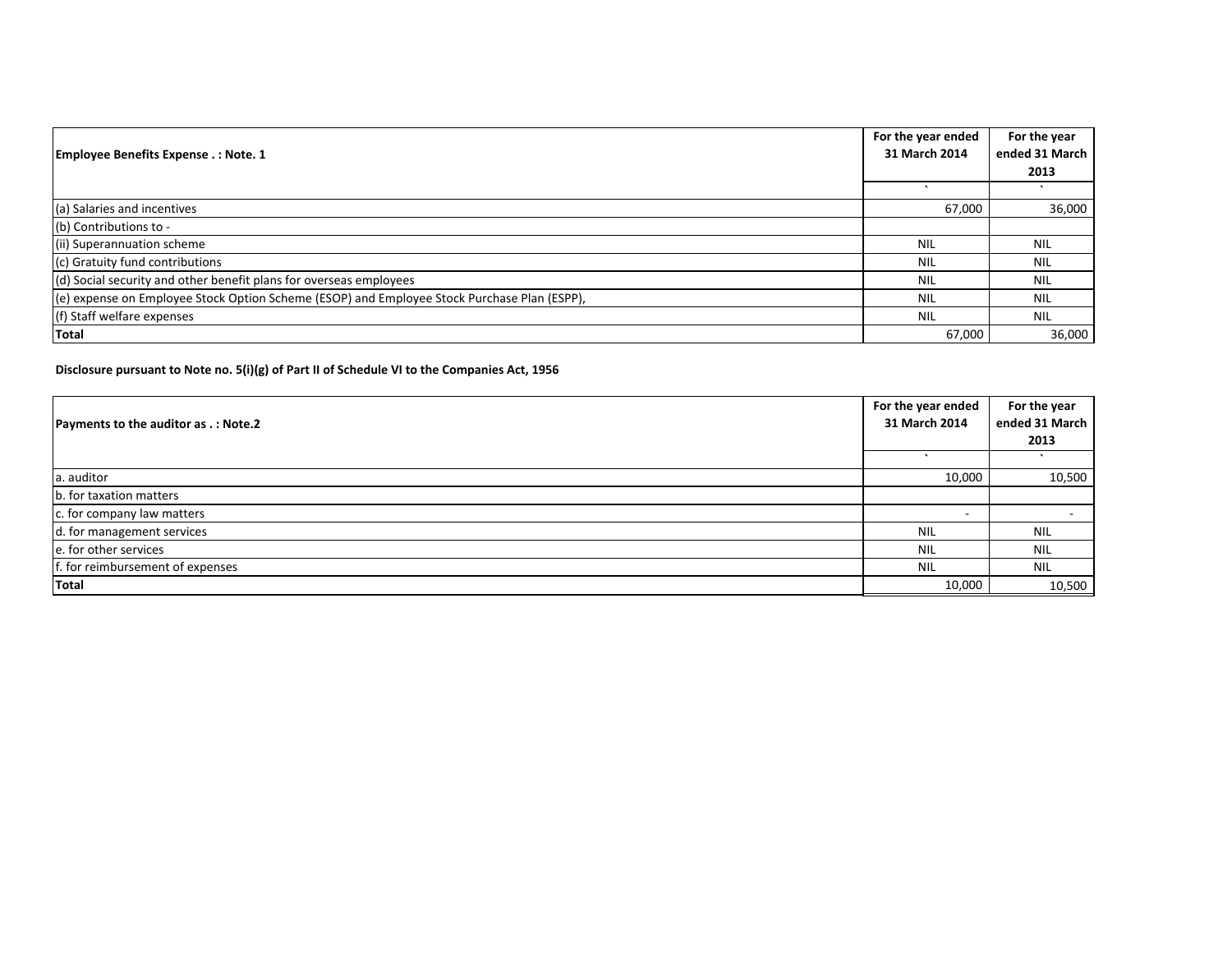| 5.  | <b>Additional Information</b>                                                                                                       | <b>Remarks</b> |
|-----|-------------------------------------------------------------------------------------------------------------------------------------|----------------|
|     | A Company shall disclose by way of notes additional information regarding aggregate expenditure and income on the following items:- |                |
|     |                                                                                                                                     |                |
| (a) | Employee Benefits Expense [showing separately] :                                                                                    |                |
|     | (i) salaries and wages,                                                                                                             |                |
|     | (ii) contribution to provident and other funds,                                                                                     | Note 1         |
|     | (iii) expense on Employee Stock Option Scheme (ESOP) and Employee Stock Purchase Plan (ESPP),                                       |                |
|     | (iv) staff welfare expenses                                                                                                         |                |
| (b) | Depreciation and amortization expense;                                                                                              | <b>NIL</b>     |
| (c) | Any item of income or expenditure which exceeds one per cent of the revenue from operations or Rs.1,00,000, whichever is higher;    | Amendment      |
| (d) | Interest Income;                                                                                                                    |                |
| (e) | Interest Expense;                                                                                                                   |                |
|     | Dividend Income;                                                                                                                    | <b>NIL</b>     |
| (g) | Net gain/ loss on sale of investments;                                                                                              | <b>NIL</b>     |
| (h) | Adjustments to the carrying amount of investments;                                                                                  | <b>NIL</b>     |
|     | Net gain or loss on foreign currency transaction and translation (other than considered as finance cost);                           |                |
| (i) | Payments to the auditor as                                                                                                          |                |
|     | a. auditor,                                                                                                                         |                |
|     | b. for taxation matters,                                                                                                            |                |
|     | c. for company law matters,                                                                                                         | Note 2         |
|     | d. for management services,                                                                                                         |                |
|     | e. for other services,                                                                                                              |                |
|     | f. for reimbursement of expenses;                                                                                                   |                |
| (k  | Details of items of exceptional and extraordinary nature;                                                                           | <b>NIL</b>     |
|     | Prior period items;                                                                                                                 | <b>NIL</b>     |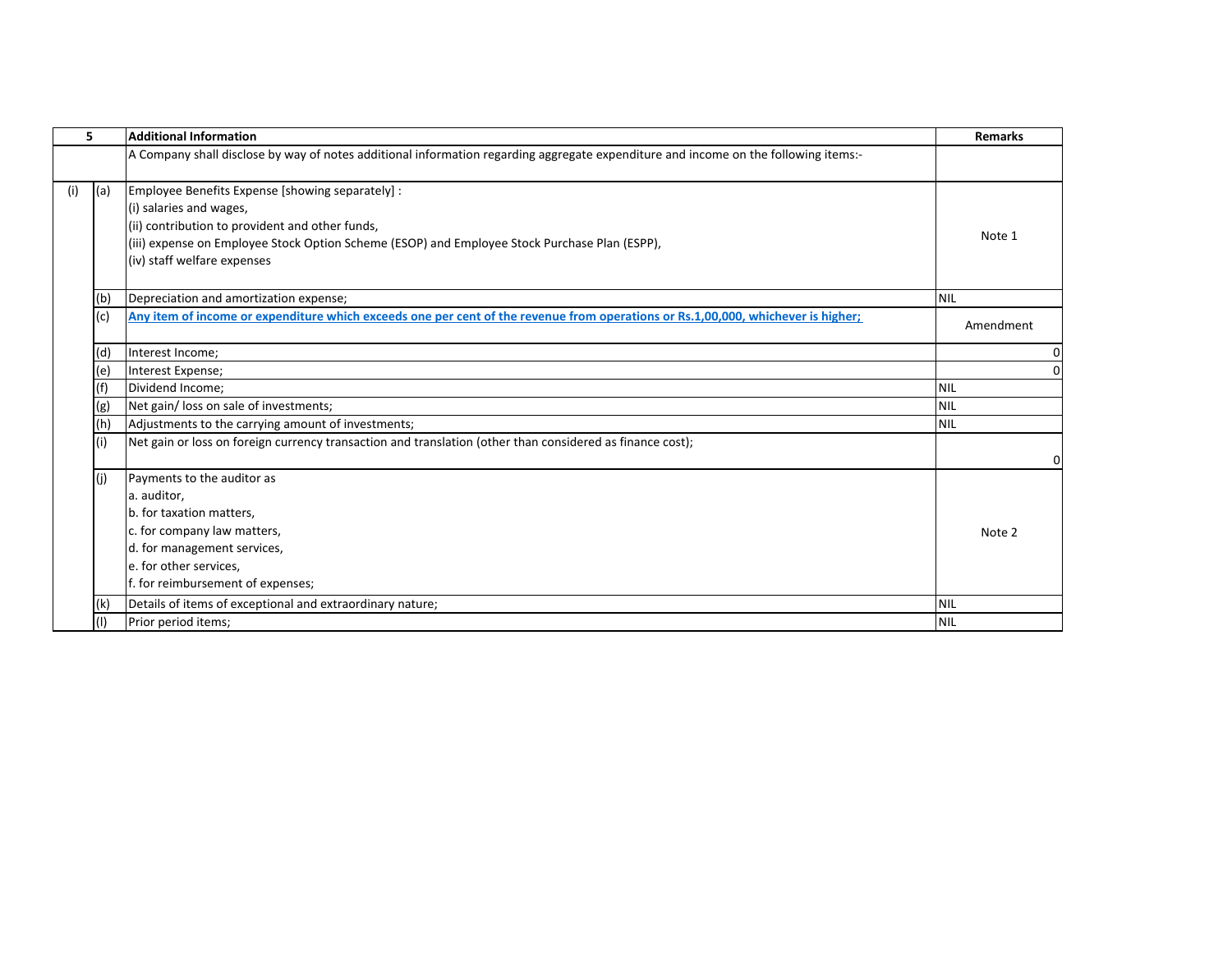| (ii)  | (a) | In the case of manufacturing companies,-                                                                                                                                                                                                                                                                          |                      |
|-------|-----|-------------------------------------------------------------------------------------------------------------------------------------------------------------------------------------------------------------------------------------------------------------------------------------------------------------------|----------------------|
|       | (1) | Raw materials under <b>broad heads</b> .                                                                                                                                                                                                                                                                          |                      |
|       | (2) | goods purchased under broad heads.                                                                                                                                                                                                                                                                                |                      |
|       | (b) | Depreciation and amortization expense.In the case of trading companies, purchases in respect of goods traded in by the company under broad                                                                                                                                                                        |                      |
|       |     | heads.                                                                                                                                                                                                                                                                                                            |                      |
|       | (c) | In the case of companies rendering or supplying services, gross income derived form services rendered or supplied under broad heads.                                                                                                                                                                              | N.A.                 |
|       | (d) | In the case of a company, which falls under more than one of the categories mentioned in (a), (b) and (c) above, it shall be sufficient compliance<br>with the requirements herein if purchases, sales and consumption of raw material and the gross income from services rendered is shown under<br>broad heads. |                      |
|       | (e) | In the case of other companies, gross income derived under broad heads.                                                                                                                                                                                                                                           |                      |
| (iii) |     | In the case of all concerns having works in progress, works-in-progress under broad heads.                                                                                                                                                                                                                        |                      |
| (iv)  | (a) | The aggregate, if material, of any amounts set aside or proposed to be set aside, to reserve, but not including provisions made to meet any specific                                                                                                                                                              |                      |
|       |     | liability, contingency or commitment known to exist at the date as to which the balance-sheet is made up.                                                                                                                                                                                                         |                      |
|       |     |                                                                                                                                                                                                                                                                                                                   |                      |
|       | (b) | The aggregate, if material, of any amounts withdrawn from such reserves.                                                                                                                                                                                                                                          | Same as Old Schedule |
| (v)   | (a) | The aggregate, if material, of the amounts set aside to provisions made for meeting specific liabilities, contingencies or commitments.                                                                                                                                                                           | VI                   |
|       | (b) | The aggregate, if material, of the amounts withdrawn from such provisions, as no longer required.                                                                                                                                                                                                                 |                      |
| (vi)  |     | Expenditure incurred on each of the following items, separately for each item:-                                                                                                                                                                                                                                   |                      |
|       | (a) | Consumption of stores and spare parts.                                                                                                                                                                                                                                                                            |                      |
|       | (b) | Power and fuel.                                                                                                                                                                                                                                                                                                   | <b>NIL</b>           |
|       | (c) | Rent.                                                                                                                                                                                                                                                                                                             | <b>NIL</b>           |
|       | (d) | Repairs to buildings.                                                                                                                                                                                                                                                                                             | $- -$                |
|       | (e) | Repairs to machinery.                                                                                                                                                                                                                                                                                             | <b>NIL</b>           |
|       | (g) | Insurance.                                                                                                                                                                                                                                                                                                        | <b>NIL</b>           |
|       | (h) | Rates and taxes, excluding, taxes on income.                                                                                                                                                                                                                                                                      |                      |
|       | (i) | Miscellaneous expenses,                                                                                                                                                                                                                                                                                           | 401593               |
| (vii) | (a) | Dividends from subsidiary companies.                                                                                                                                                                                                                                                                              | Same as Old Schedule |
|       | (b) | Provisions for losses of subsidiary companies.                                                                                                                                                                                                                                                                    | VI                   |
|       |     |                                                                                                                                                                                                                                                                                                                   |                      |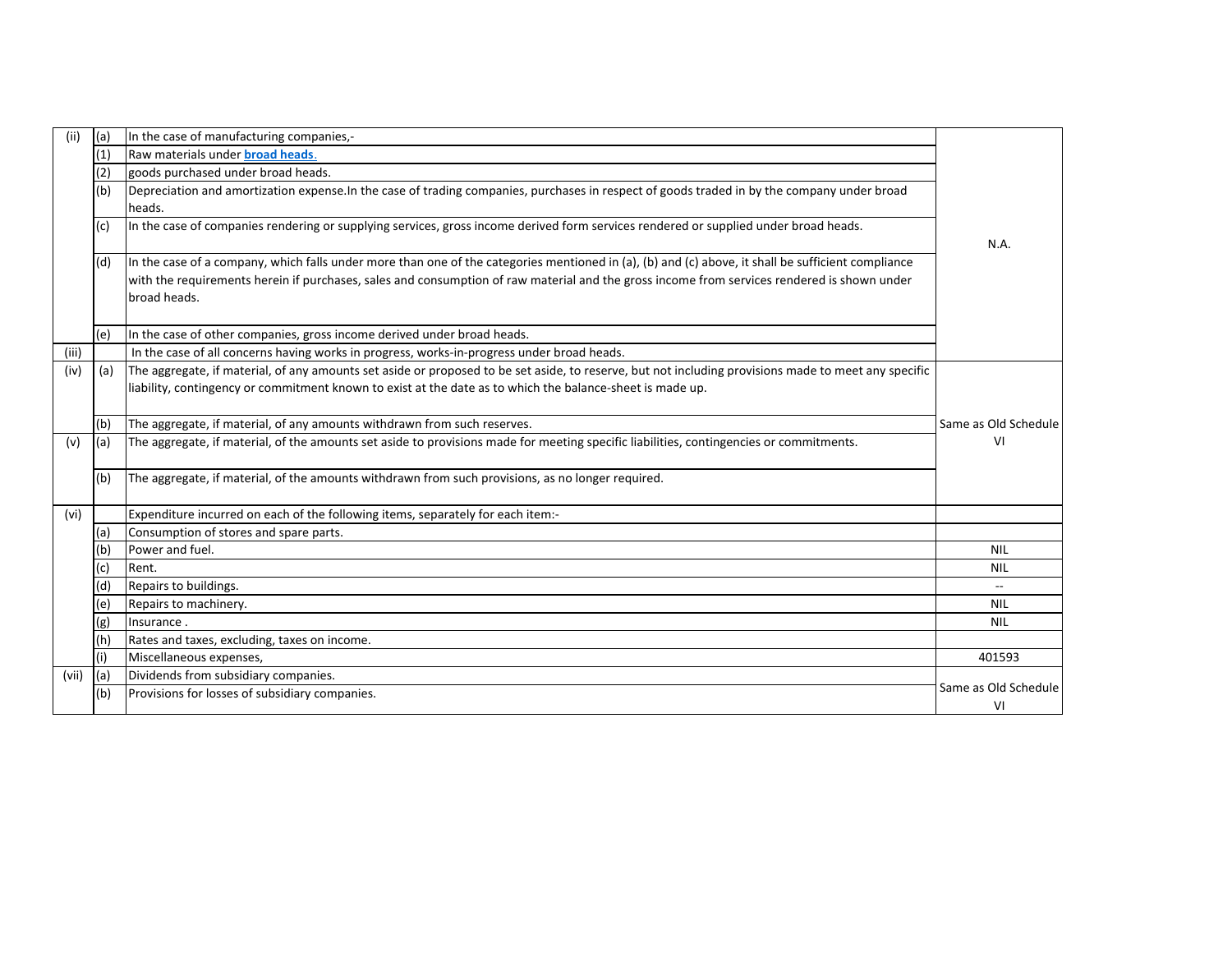| (Viii) |     | The profit and loss account shall also contain by way of a note the following information, namely:-                                                                                                                                                                 | Same as Old Schedule<br>VI |
|--------|-----|---------------------------------------------------------------------------------------------------------------------------------------------------------------------------------------------------------------------------------------------------------------------|----------------------------|
|        | a)  | Value of imports calculated on C.I.F basis by the company during the financial year in respect of $-$                                                                                                                                                               |                            |
|        |     | Raw materials;                                                                                                                                                                                                                                                      |                            |
|        |     | II. Components and spare parts;                                                                                                                                                                                                                                     | <b>NIL</b>                 |
|        |     | III. Capital goods;                                                                                                                                                                                                                                                 |                            |
|        | lb) | Expenditure in foreign currency during the financial year on account of royalty, know-how, professional and consultation fees, interest, and other<br>matters;                                                                                                      | <b>NIL</b>                 |
|        | C   | Total value if all imported raw materials, spare parts and components consumed during the financial year and the total value of all indigenous raw<br>materials, spare parts and components similarly consumed and the percentage of each to the total consumption; |                            |
|        | ld) | The amount remitted during the year in foreign currencies on account of dividends with a specific mention of the total number of non-resident                                                                                                                       |                            |
|        |     | shareholders, the total number of shares held by them on which the dividends were due and the year to which the dividends related;                                                                                                                                  | <b>NIL</b>                 |
|        | e.  | Earnings in foreign exchange classified under the following heads, namely:-                                                                                                                                                                                         |                            |
|        |     | Export of goods calculated on F.O.B. basis;                                                                                                                                                                                                                         |                            |
|        |     | II. Royalty, know-how, professional and consultation fees;                                                                                                                                                                                                          |                            |
|        |     | III. Interest and dividend;                                                                                                                                                                                                                                         |                            |
|        |     | IV. Other income, indicating the nature thereof                                                                                                                                                                                                                     |                            |
| Note:- |     | Broad heads shall be decided taking into account the concept of materiality and presentation of true and fair view of financial statements,".                                                                                                                       |                            |
|        |     |                                                                                                                                                                                                                                                                     |                            |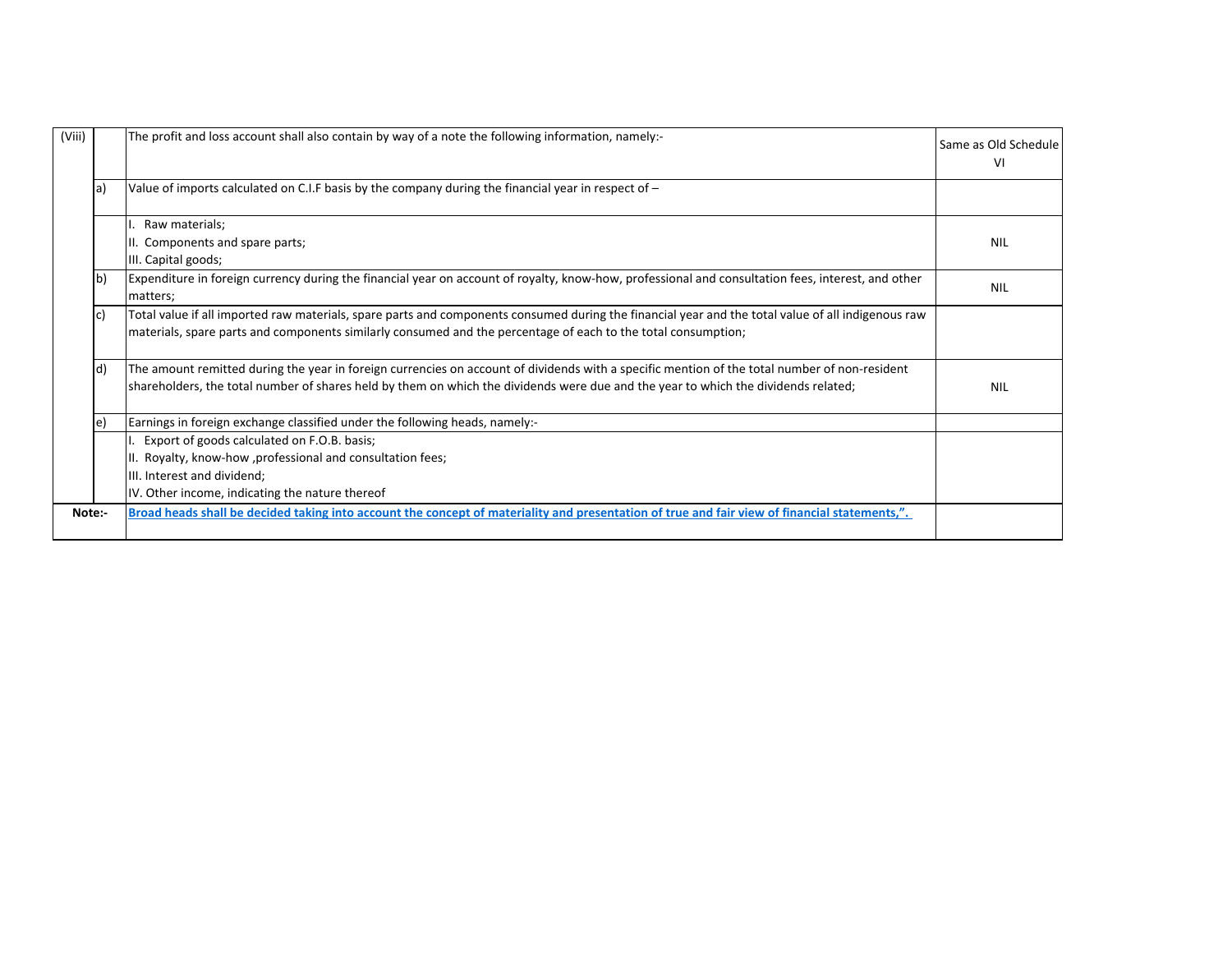# M/s **SEQUEL E ROUTERS LIMITED.**

# NOTES ANNEXED TO AND FORMING PART OF ACCOUNTS FOR THE YEAR ENDED 31ST MARCH, 2014

### Notes to Balance sheet and Profit & Loss Account

#### 1. **Significant Accounting Policies**-

i) Basis of Accounting:

Financial Statement are prepared under historical cost convention on a accrual basis in accordance with the requirements of the Companies Act. 1956.

- ii) Fixed Assets and Depreciation
	- a) There is No Fixed assets at the end of the Year, hence depreciation is not Applicable.
	- ii) INVENTORIES

There is no Inventory hence not applicable.

- iii) MISCELLANEOUS EXPENSES There is Preliminary Expenditure at the year end.
- iv) CONTINGENT LIABILITIES No provision is made for liabilities, which are contingent in nature but, if material the same is disclosed by way of notes to the accounts.

…2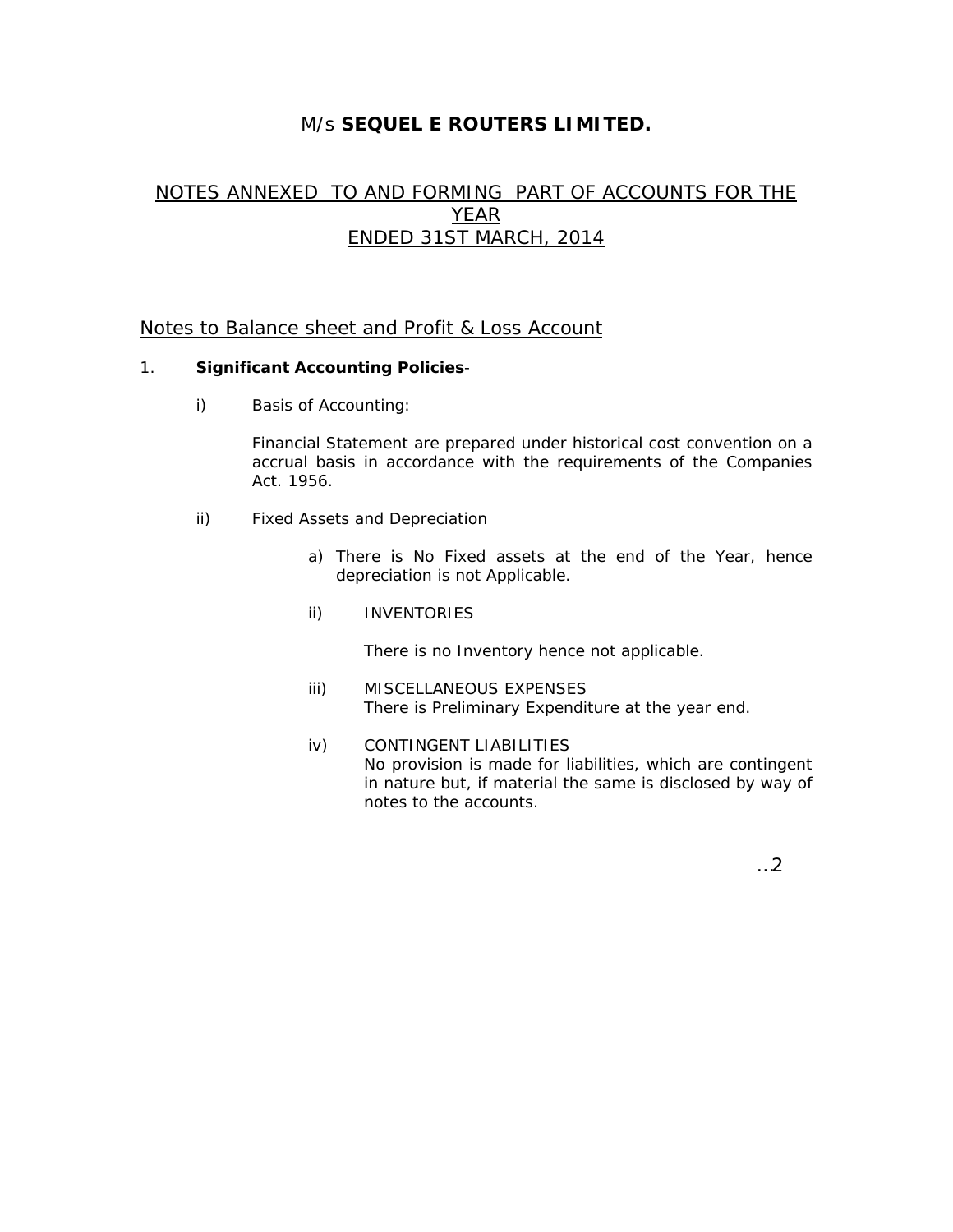# M/s **SEQUEL E ROUTERS LIMITED.**

#### -2-

#### 2. Deferred Tax

Deferred Tax is calculated at the tax rate and laws that have been enacted or subsequently enacted as of the Balance Sheet date and is recognised on timing difference that originate in one period and are capable of reversing in one period and are capable of reversing in one or more subsequent period. Deferred Tax, subject to consideration of prudence are recognised and carried forward only to the extent that they can be realised

| Deferred Tax Liability/Assets              |     |                   |
|--------------------------------------------|-----|-------------------|
|                                            |     | (Rs. in Thousand) |
| On account of Depreciation on Fixed Assets | Rs. | Nil               |

- 3. None of the employees of the Company has crossed the Limits Prescribed u/s. 217 (2A) of the Companies (Particulars of Employees) Amendment Rules, 1988 during the year.
- 4. (a) Value of Import calculates on CIF basis

|    |                                                                                         | Current year | previous year |
|----|-----------------------------------------------------------------------------------------|--------------|---------------|
|    | 1 <sub>1</sub><br>Raw Material                                                          | N.A.         | (N.A.)        |
|    | 2.<br>Components & Spare Parts                                                          | N.A.         | (N.A.)        |
|    | 3.<br>Capital Goods                                                                     | N.A.         | (N.A.)        |
|    | (b) Expenditure in Foreign Currency                                                     | Nil          | Nil           |
|    | (c)<br>Amount remitted in foreign currency Nil<br>on account of divided to Non Resident |              | Nil           |
| 5. | Auditors Remuneration                                                                   |              |               |
|    |                                                                                         | As at        | As at         |
|    |                                                                                         | 2013-2014    | 2012-2013     |
|    |                                                                                         |              | ---------     |
|    | a) Audit Fees                                                                           | 15,000.00    | 10,000.00     |
|    |                                                                                         |              |               |
|    |                                                                                         |              | . 3           |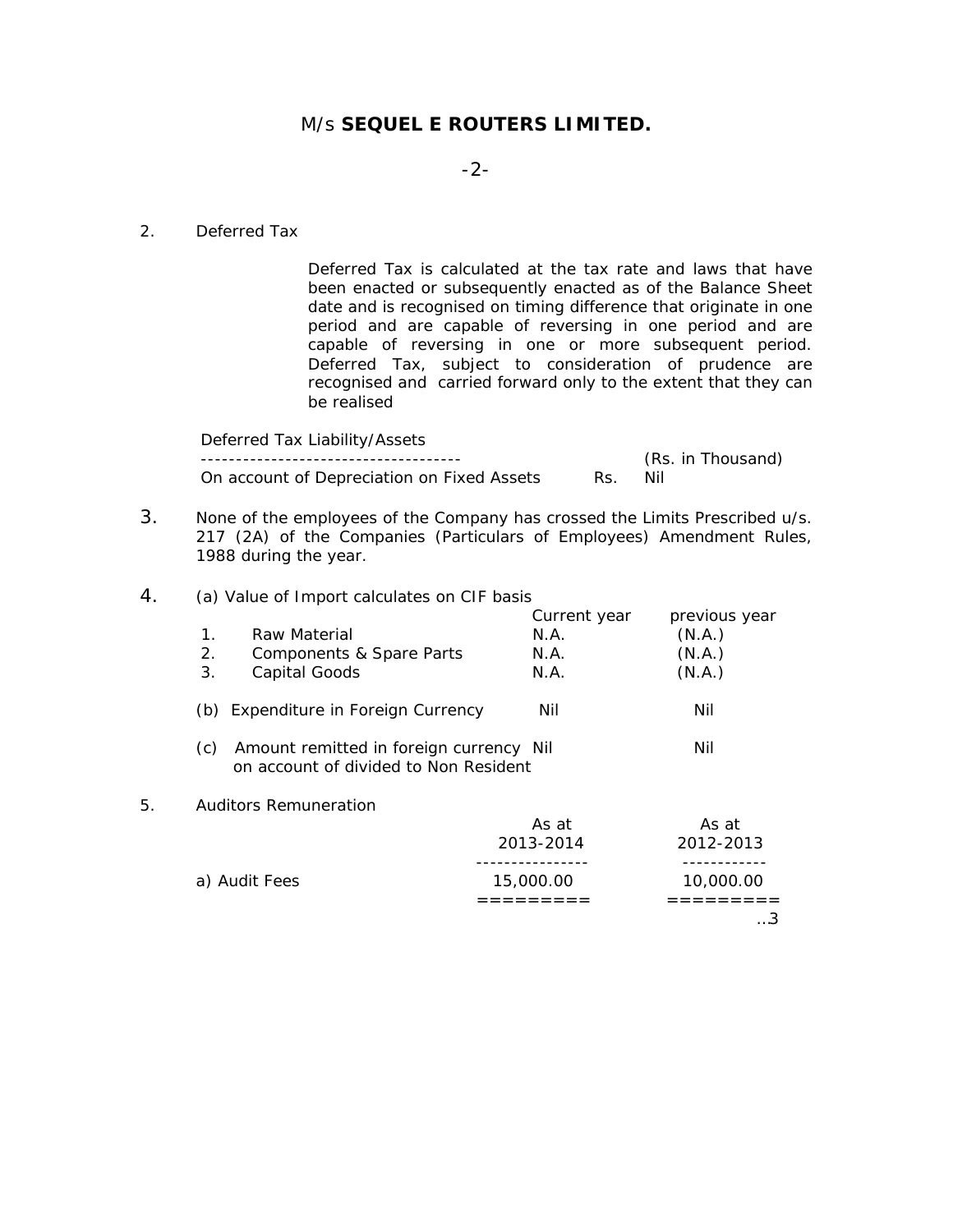# M/s **SEQUEL E ROUTERS LIMITED.**

-3-

- 6. In the opinion of the Board, Current Assets, Loans and Advances have the value at which they are stated in the Balance Sheet, if realised in the ordinary course of business and are subject to confirmation.
- 7. Additional Information under Schedule VI of the Companies Act, 1956 : Nil
- 8. Previous Year's figure have been re-grouped / rearranged wherever essential.
- 9. Cash on hand at the year end certified by the management. Moreover we are not physically Verified the Cash Balance as on 31-03-2014.

| FOR, Gaurang Vora & Associates | FOR, SEQUEL E ROUTERS LTD |
|--------------------------------|---------------------------|
| <b>CHARTERED ACCOUNTANTS</b>   |                           |
| $Sd/-$                         | $Sd/-$<br>$Sd/-$          |
| (Gaurang Vora)                 | DIRECTOR DIRECTOR         |
| <b>PROPRIETOR</b>              |                           |
| Membership $# 39526$           |                           |
| FRN NO. 103110W                |                           |
|                                |                           |
| PLACE: AHMEDABAD               | PLACE: AHMEDABAD          |
| DATE : May 14, 2014            | DATE : May 14, 2014       |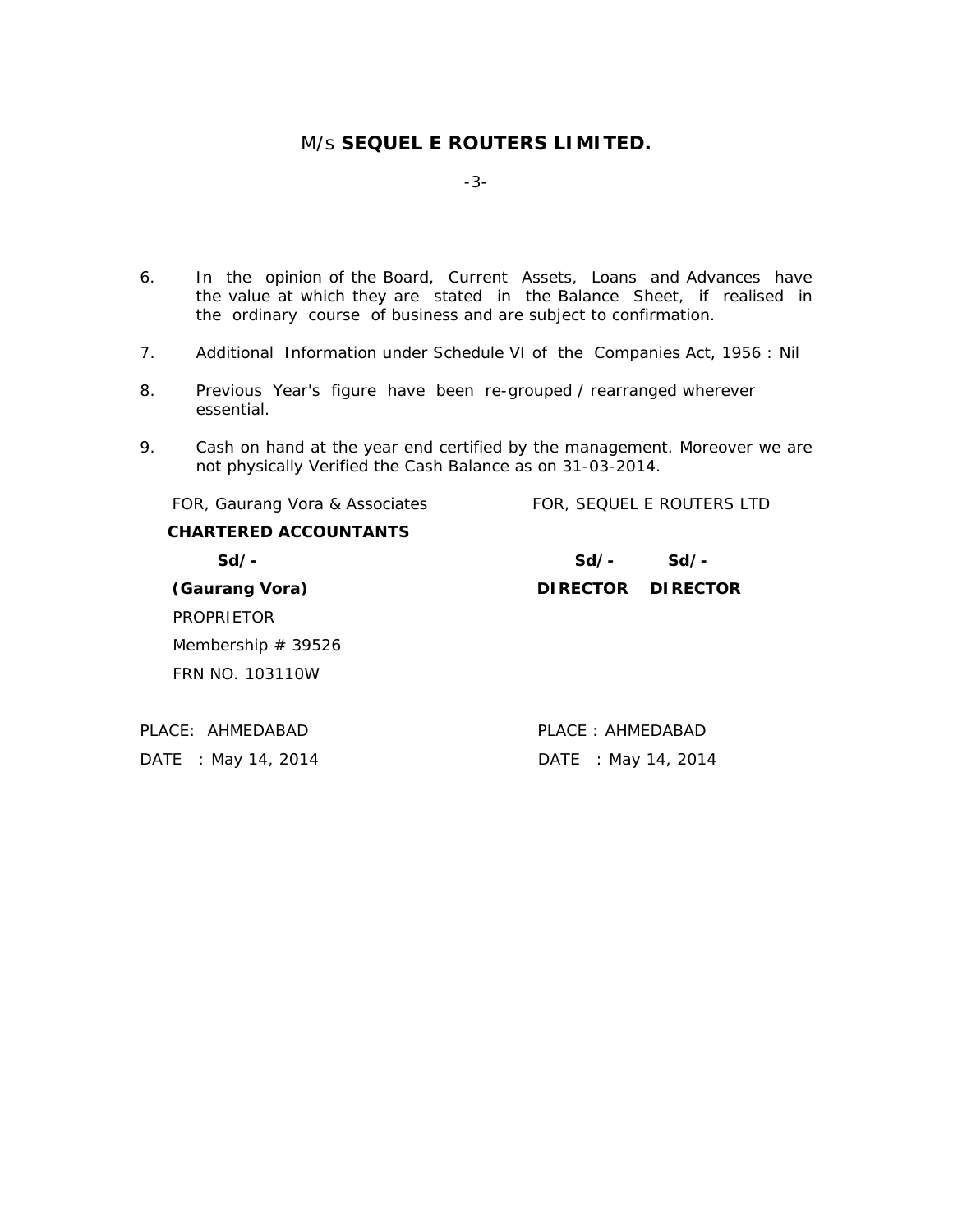#### **SEQUEL E ROUTERS LIMITED CASH FLOW STATEMENT FOR THE YEAR ENDED ON 31ST MARCH, 2014 PURSUANT TO CLAUSE 32 OF LISTING AGREEMENT**

|                                                                                                                                                                                        | [Rs. In Thousand]                    |                             |  |  |
|----------------------------------------------------------------------------------------------------------------------------------------------------------------------------------------|--------------------------------------|-----------------------------|--|--|
| <b>Particulars</b>                                                                                                                                                                     | 31-03-2014                           | 31-03-2013                  |  |  |
| A. CASH FLOW FROM OPERATIONG ACTIVITIES                                                                                                                                                |                                      |                             |  |  |
| Net profit / (Loss) before Tax & Extra ordinary Items                                                                                                                                  | $-111$                               | $-61$                       |  |  |
| Adjustment for ;                                                                                                                                                                       |                                      |                             |  |  |
| Depreciaiton<br>Preliminary & Public Issue Exp. Written off<br>Operation Profit / Loss Before Working Capital Change                                                                   | 0<br>402<br>291                      | $-61$                       |  |  |
| <b>Adjustment for</b>                                                                                                                                                                  |                                      |                             |  |  |
| Long Term, Loans Raised<br>(Increase) / Decreased in current Assets<br>(Increase) / Decreased in current Liabilities<br>Cash Flow After Working Capital Adjustment<br>Less: Taxes Paid | 0<br>$-16694$<br>58619<br>42216<br>0 | $-186$<br>152<br>$-95$<br>0 |  |  |
| <b>NET CASH FLOW FROM OPERAITON : (A)</b>                                                                                                                                              | 42216                                | $-95$                       |  |  |
| <b>B. CASH FLOW FROM INVESTING ACTIVITIES</b>                                                                                                                                          |                                      |                             |  |  |
| Sales / (Purchase) of Fixed Assets<br>Sales / (Purchase) of Fixed Investment                                                                                                           | ∩<br>$-41853$                        | 0                           |  |  |
| NET CASH FLOW FROM INVESTING AVTIVITIES : (B)                                                                                                                                          | $-41853$                             | $\Omega$                    |  |  |
| C. NET INCREASE / DECREASE IN CASH AND<br><b>CASH EQUIVALENTS (A+B)</b>                                                                                                                | 363                                  | $-95$                       |  |  |
| Opening Cash & Cash Equivalents<br>Closoing Cash & Cash Equivalents                                                                                                                    | 47<br>410                            | 142<br>47                   |  |  |

As per our report of even date Annexed

| For Gaurang Vora & Associates<br>Firm Registration No:- 103110W<br>Chartered Accountants | For Sequel E Routers Limited.           |          |  |
|------------------------------------------------------------------------------------------|-----------------------------------------|----------|--|
| $Sd$ -                                                                                   | $Sd$ -                                  | $Sd$ /-  |  |
| Gaurang Vora<br>Proprietor<br>Membership No. 39526                                       | <b>Director</b>                         | Director |  |
| Place: Ahmedabad<br>Date : May 14, 2014                                                  | Place: Ahmedabad<br>Date : May 14, 2014 |          |  |